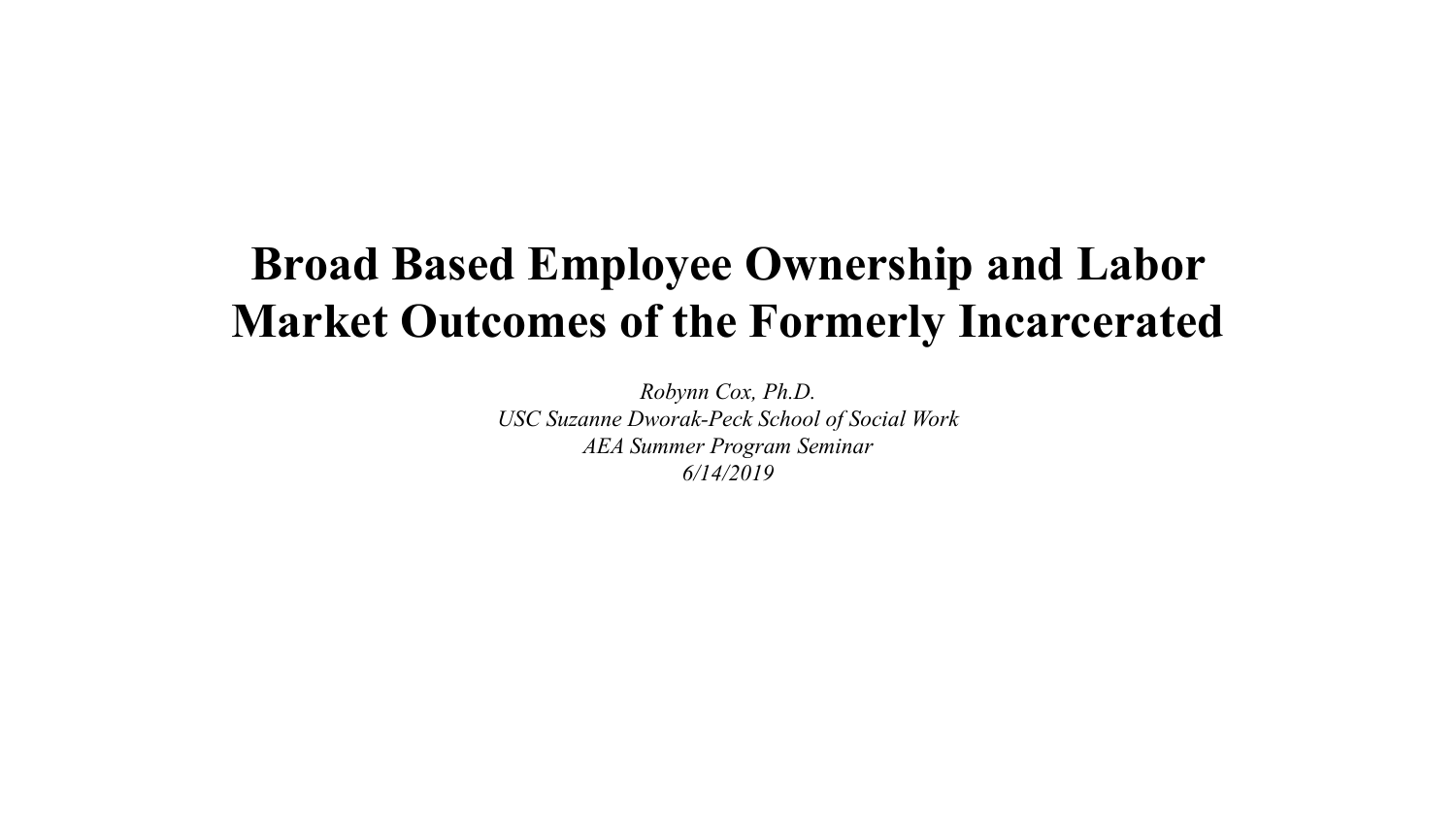# Presentation Outline

- Background
- What is an ESOP?
- Conceptual Relationship
- Research Questions
- Data
- Methods
- Results
- Conclusion
- Next Steps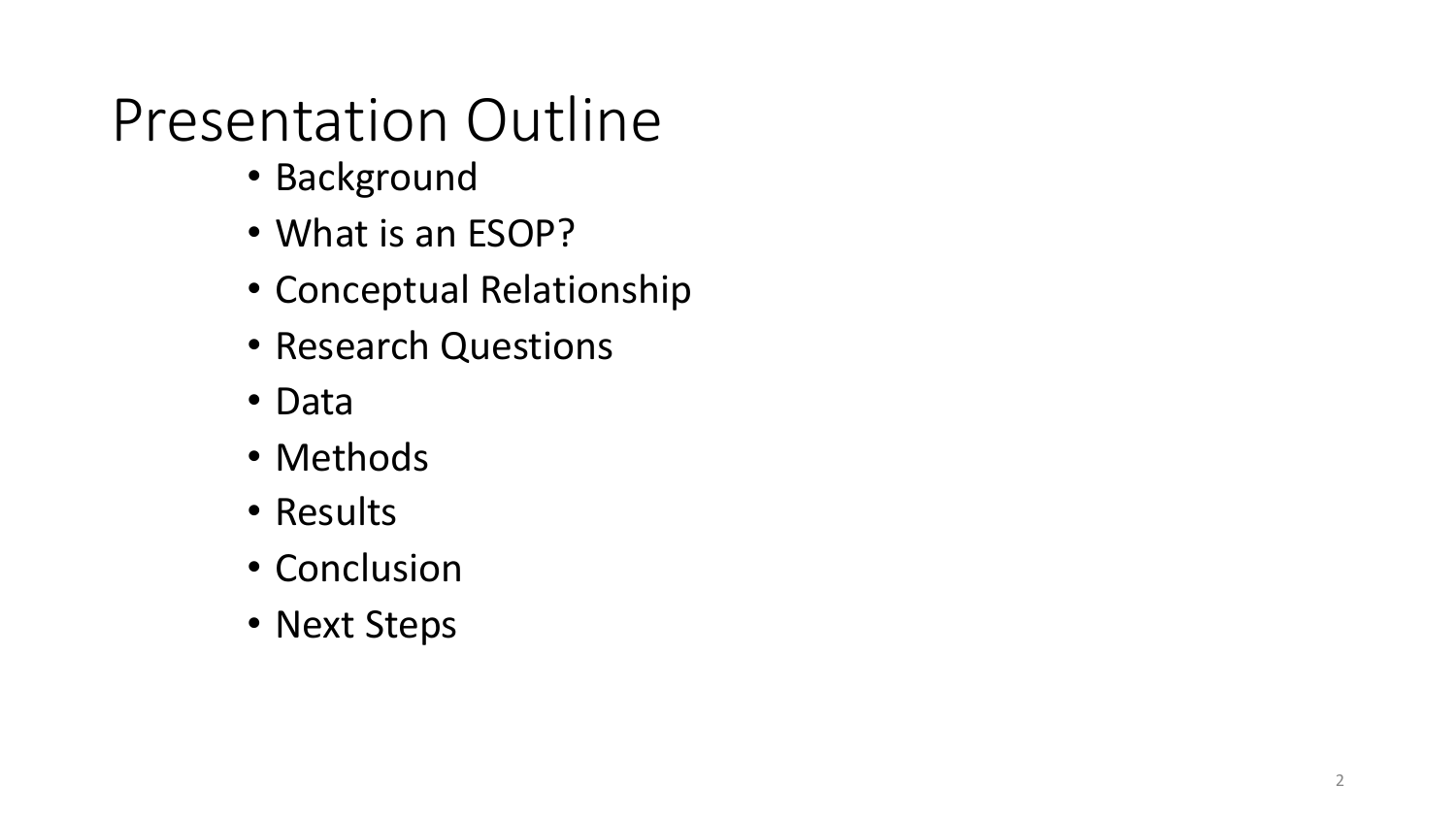- Past 40 years US experiment in mass incarceration
- Disproportionately impacted minority communities
- Reentry and Aging
	- Aging prison population
		- Number of prisoners age 55 or older has increased by 400% between 1993 and 2013, and the median age of prisoners increased from 30 years to 36 years over this time-period
	- 95% of state prisoners are released (Hughes and Wilson 2003).
	- Although aging may create unique challenges for reentry (Williams and Abraldes 2007), there is a paucity of research on this topic.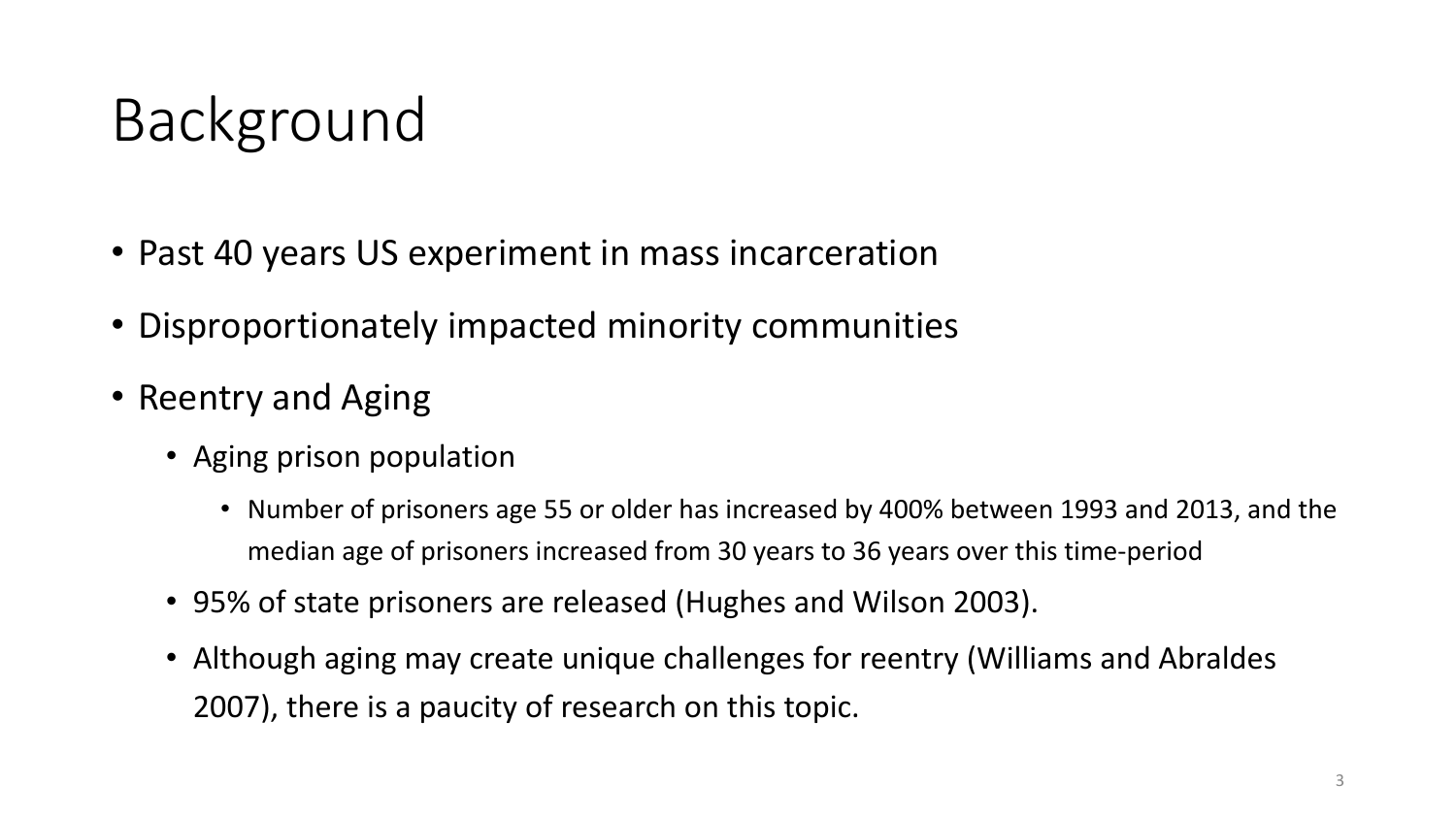- Over this same time period, there has been an erosion in the middle class and greater economic inequality throughout the United States and the world (Heathcote, Perri, & Violanti 2010; Piketty2014)
- Picketty (2014) argues that the main driver of this inequality is that returns to capital outpace labor income
- In the United States, increases in inequality resulted from very large returns to managerial labor income (Piketty 2014, Picketty and Saez 2003)
- Autor (2010) and Autor et al. (2008), finds a "polarization" of job opportunities: high skilled, high-wage jobs and low skilled, low wage jobs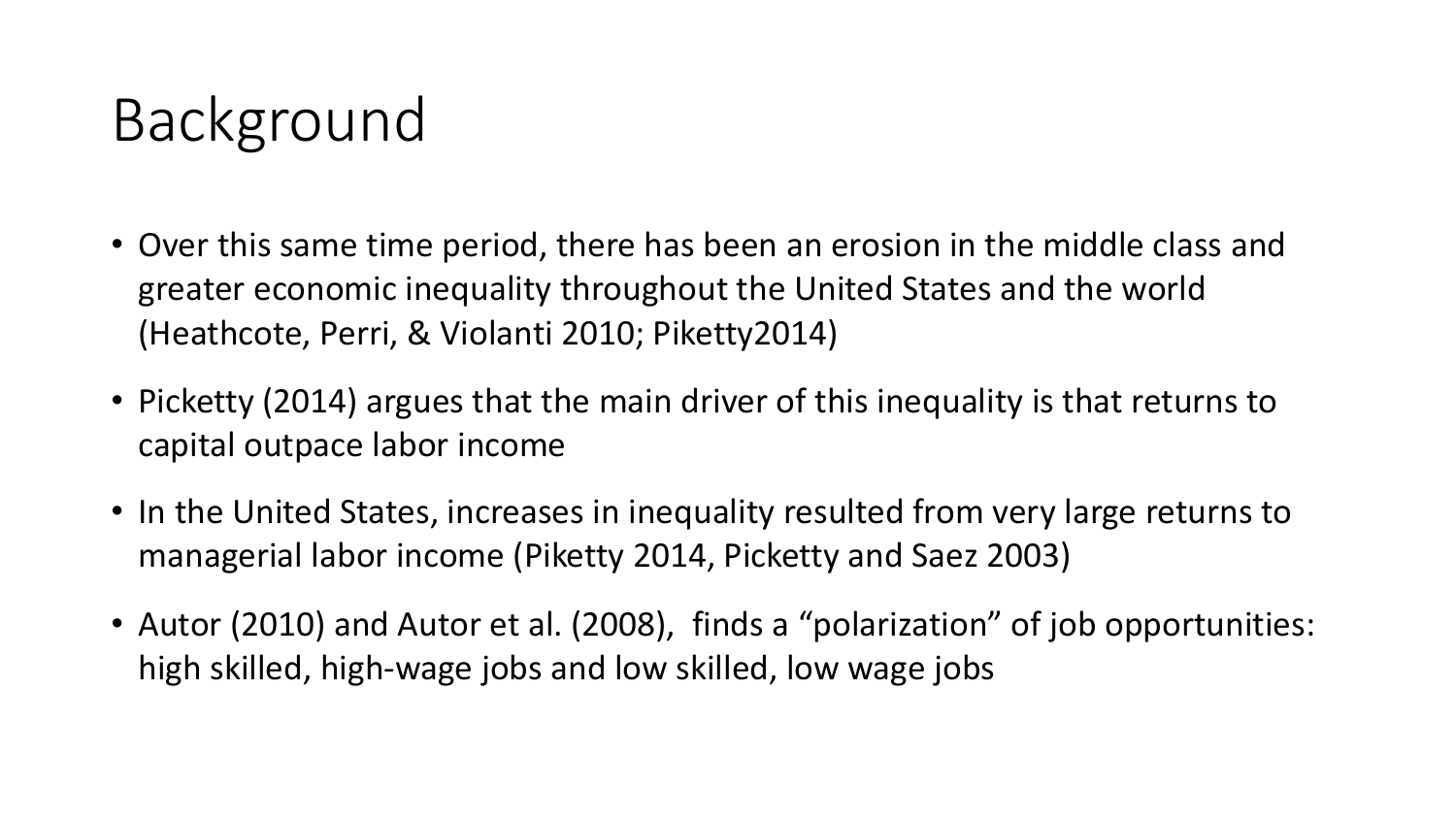- Blasi, Freeman, and Kruse (2014) argue that broad based employee ownership (shared capitalism) is one mechanism that would help to restore capitalism as envisioned by the founding fathers of the United States, to restore the middle class, and decrease economic inequality.
- Employee Stock Ownership Plans (ESOPs) are one form of broad based employee ownership that has been extensively studied and found to increase firm productivity, wages, household net wealth, and employment stability (Kruse 2016).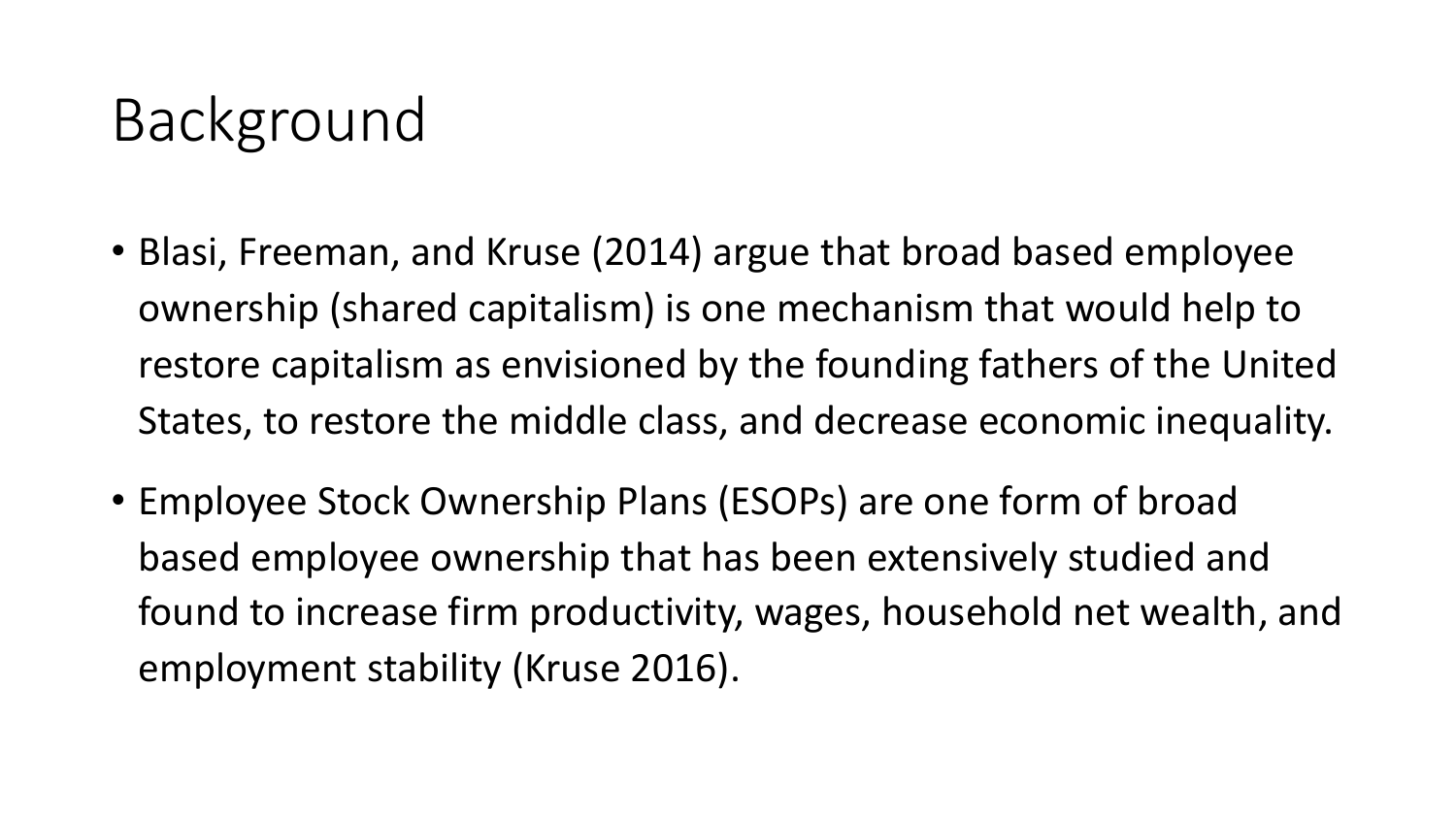- An often overlooked topic within the prisoner reentry literature is asset accumulation among the formerly incarcerated.
- Effective reentry efforts should encourage the ownership of homes, businesses, stocks, savings accounts and real estate beyond the primary residence (Martin 2011).
- Additionally, we don't know how mass incarceration might influence successful aging especially among minority populations, who are heavily reliant on social security income for retirement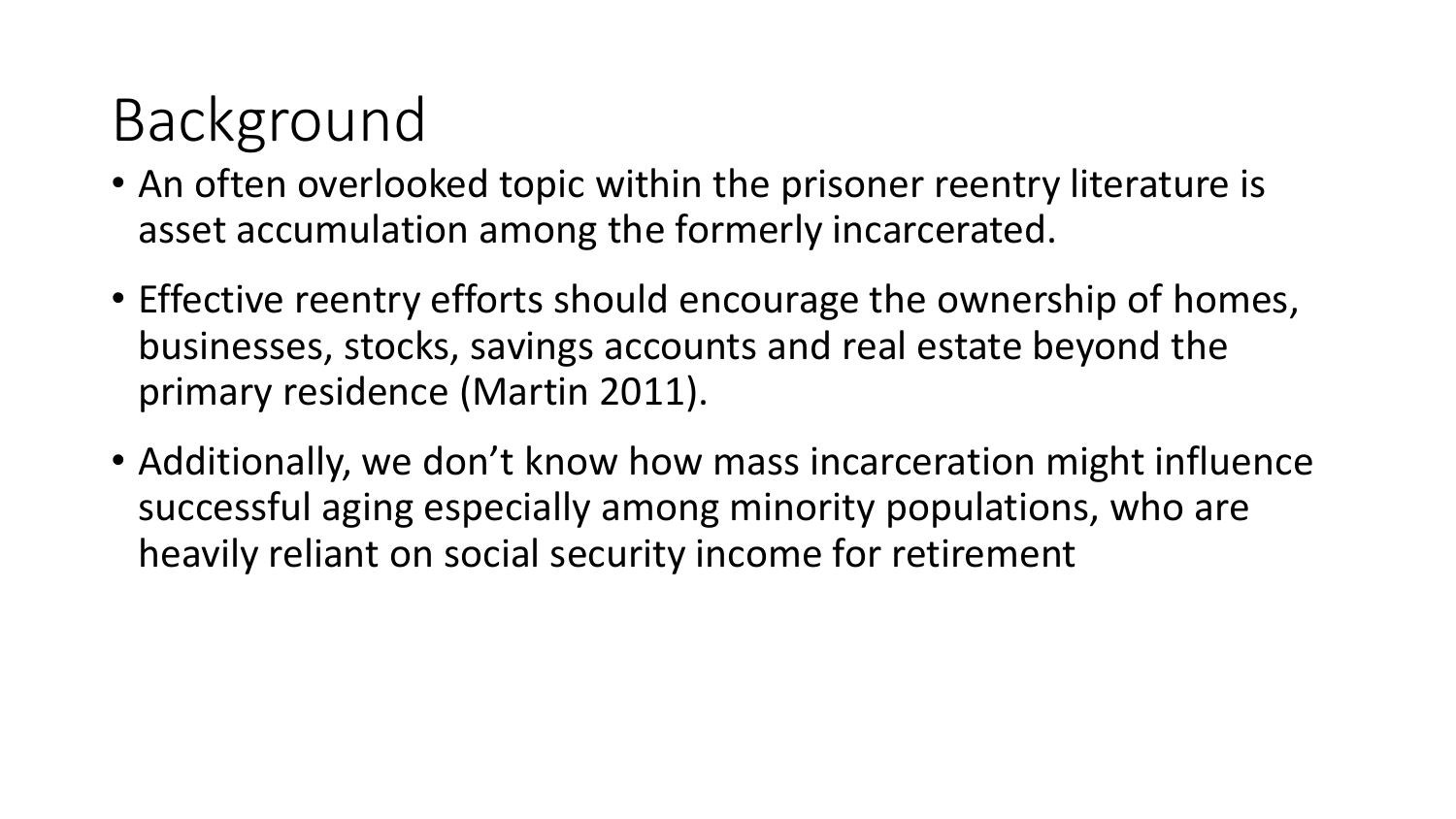• If we don't consider asset and wealth generating policies within the prisoner reentry framework, we may see a surge in minority poverty among older age individuals

#### **Social Security Represents Larger Share** of Income for Minorities

Percent of elderly beneficiaries who depend on Social Security

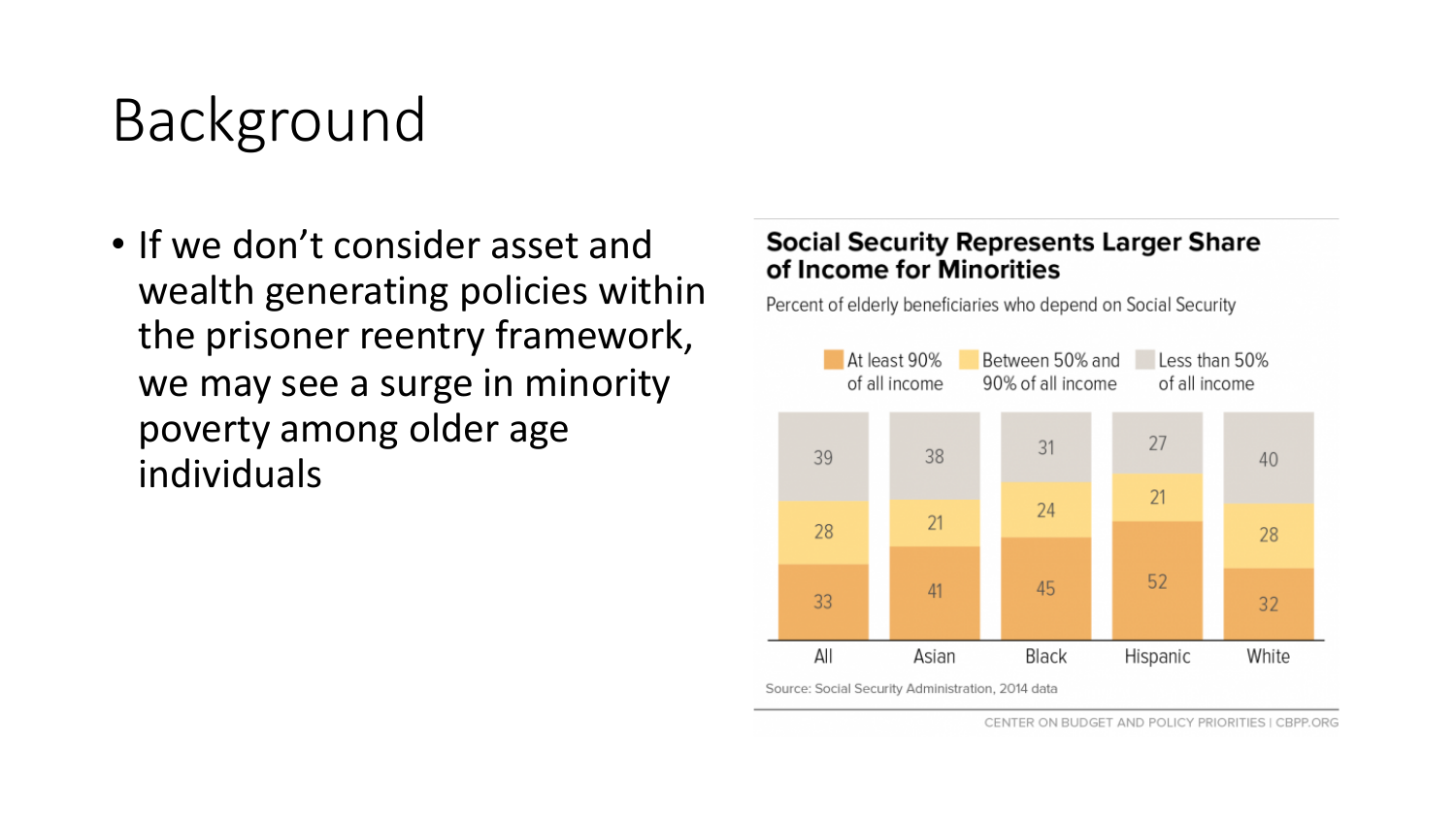#### A Brief History of Employee Ownership

| Year                | 1956                                            | 1974                                                                         | 1996                                                                    | 2017                                                           |
|---------------------|-------------------------------------------------|------------------------------------------------------------------------------|-------------------------------------------------------------------------|----------------------------------------------------------------|
| <b>Event</b>        | Peninsula Newspapers<br>establishes first ESOP. | Federal government creates<br>statutory framework for<br>ESOP <sub>s</sub> . | Congress passes legislation<br>allowing ESOPs to own<br>S corporations. | Today, there are roughly<br>14.1 million ESOP<br>participants. |
| # of ESOPs          | 1 ESOP                                          | 200 ESOPs                                                                    | 6,680 ESOPs                                                             | 6,717 ESOPs                                                    |
| <b>Participants</b> | Under 200                                       | 250,000                                                                      | 6.3 million                                                             | 14.1 million                                                   |

The National Center for Employee Ownership • web: www.nceo.org and www.esopinfo.org • email: outreach@nceo.org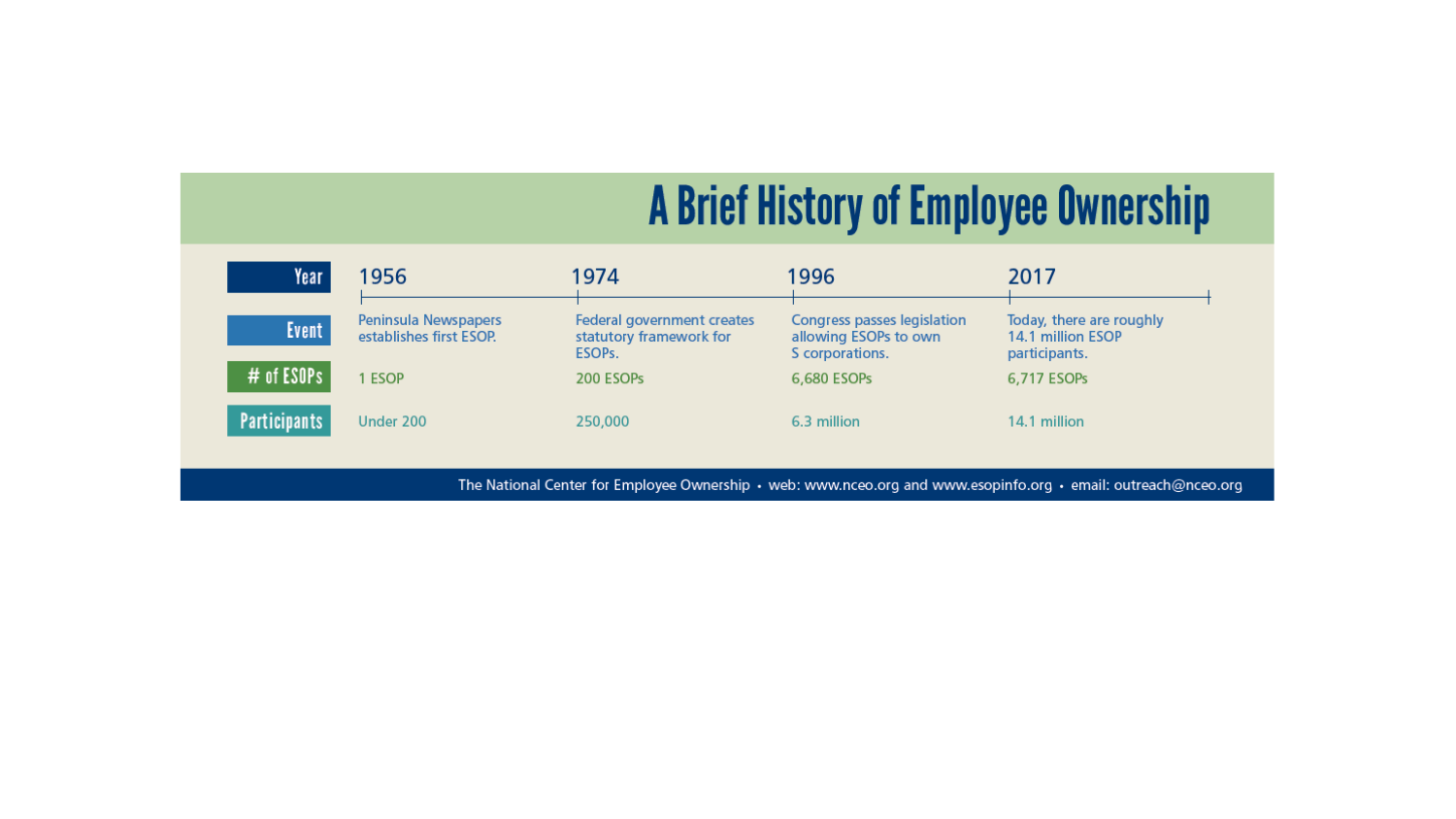#### What Is an ESOP?

#### NCEO ATIONAL CENTER FO<br>MPLOYEE OWNERSH

#### **The Benefits of Selling to an ESOP**

#### An ESOP can use pretax future corporate

earnings to buy shares from an owner.

Sellers can defer taxation on the gain depending on the type of corporation.



Sellers can define

moving forward.

The business will also receive numerous tax benefits depending on the type of corporation.



Protects jobs.

Provides employees with a significant retirement benefit

Protects the integrity of the business by assuring that it will not be dismantled.

**Financial Benefits Flexibility Rewarding Employees**  Employee stock ownership plans, or ESOPs, are a way to sell a business that benefits the company, employees, and the selling business owners. Business owners sell some or all of their shares to an ESOP trust, which owns those shares on behalf of employees.

ESOPs can be funded in many ways, but usually the transaction involves a loan. The company can take out a loan and then reloan the funds to the ESOP trust. The company makes contributions to the trust, which the trust uses to repay the loan. Sometimes the person selling the shares provides the loan. Almost all ESOPs are completely company-funded. Employees pay nothing.

As the loan is repaid, shares become available to allocate to employee accounts. The allocations must be made on a non-discriminatory basis, like payscale or a more level formula. With limited exceptions, all employees participate in the plan.

The company administers the plan in accordance with federal laws and regulations that govern issues such as contribution and allocation limits, vesting, benefit distributions, diversification, and more.

ESOP companies often have ownership cultures that encourage employees to "think and act like owners." Research shows such companies are more productive, faster growing, more profitable, have less turnover, and generate more wealth.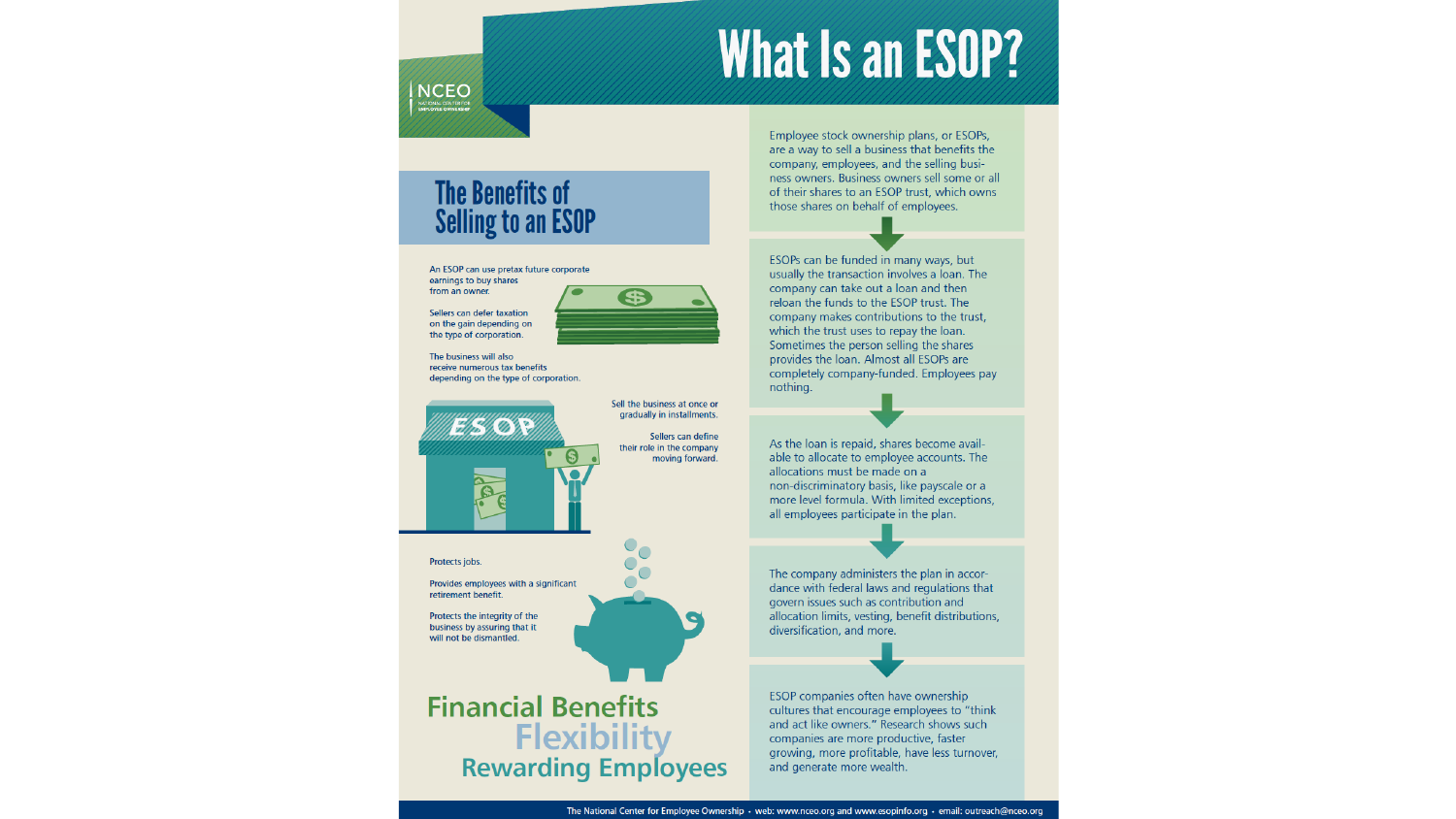# ESOP and Total Participants (National Center for Employee Ownership, 2018)

• ESOP and Total Participants

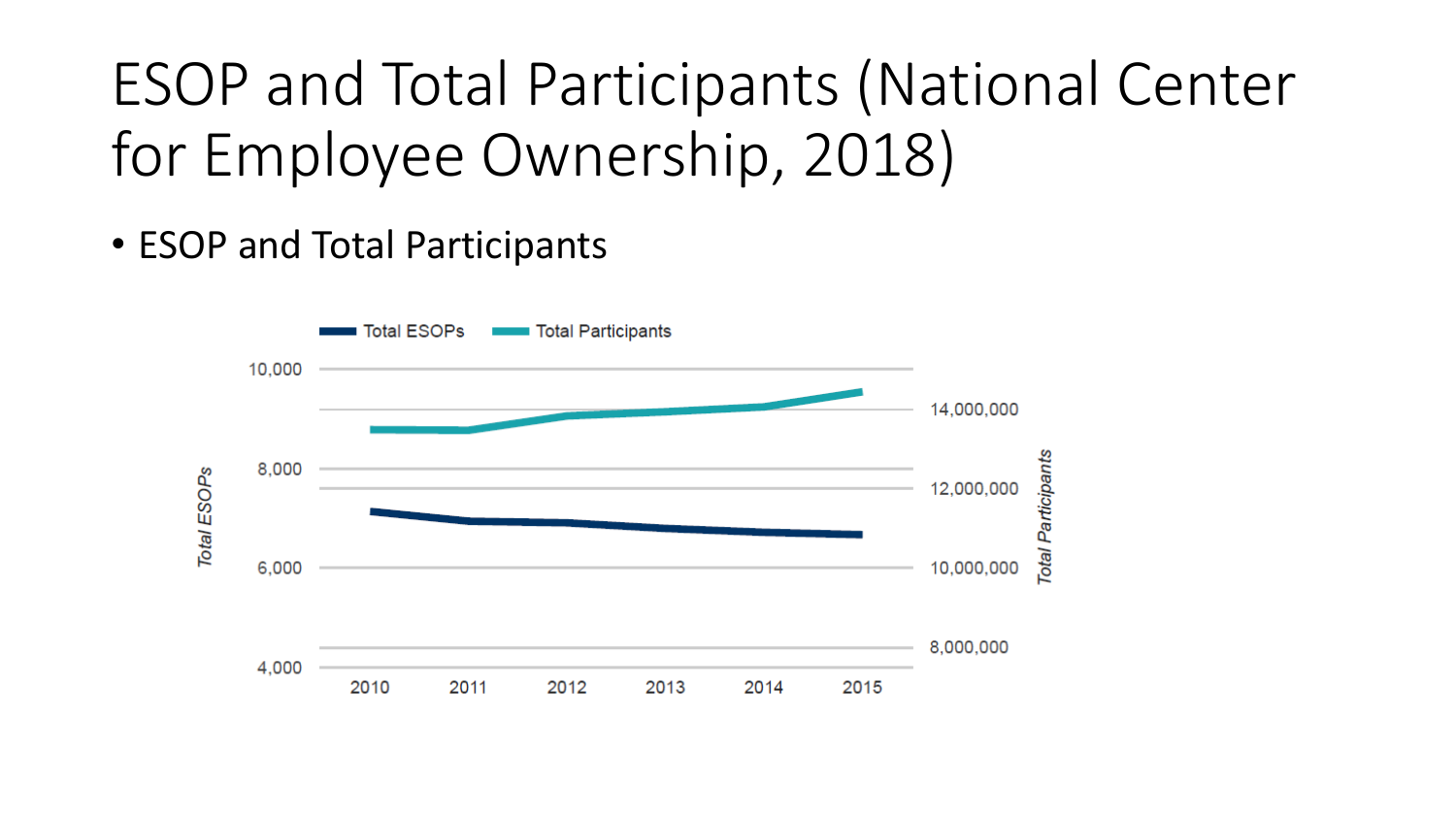# Where are ESOPs Located? (National Center for Employee Ownership, 2018)

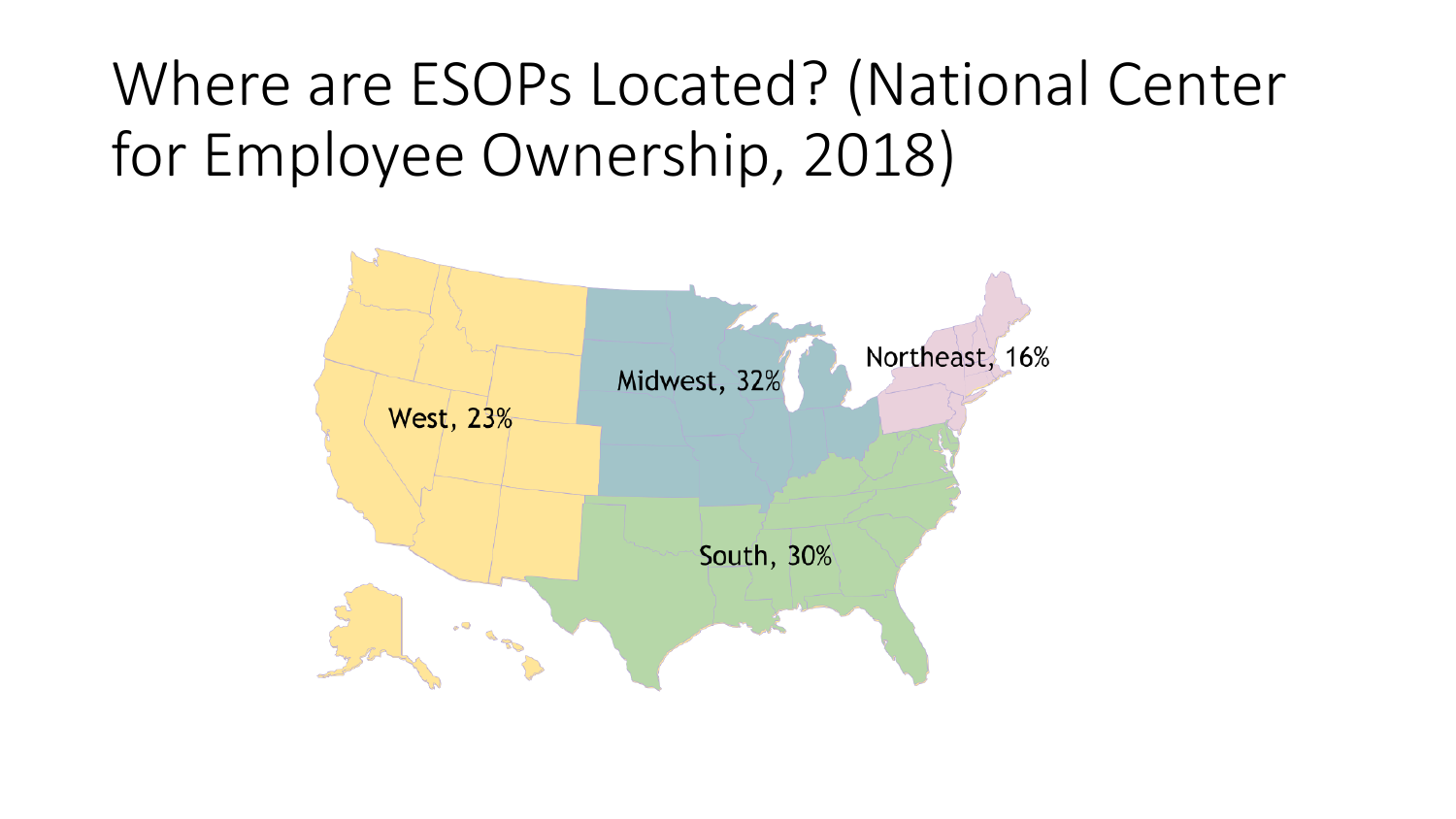# ESOPs by Type (National Center for Employee Ownership, 2018)

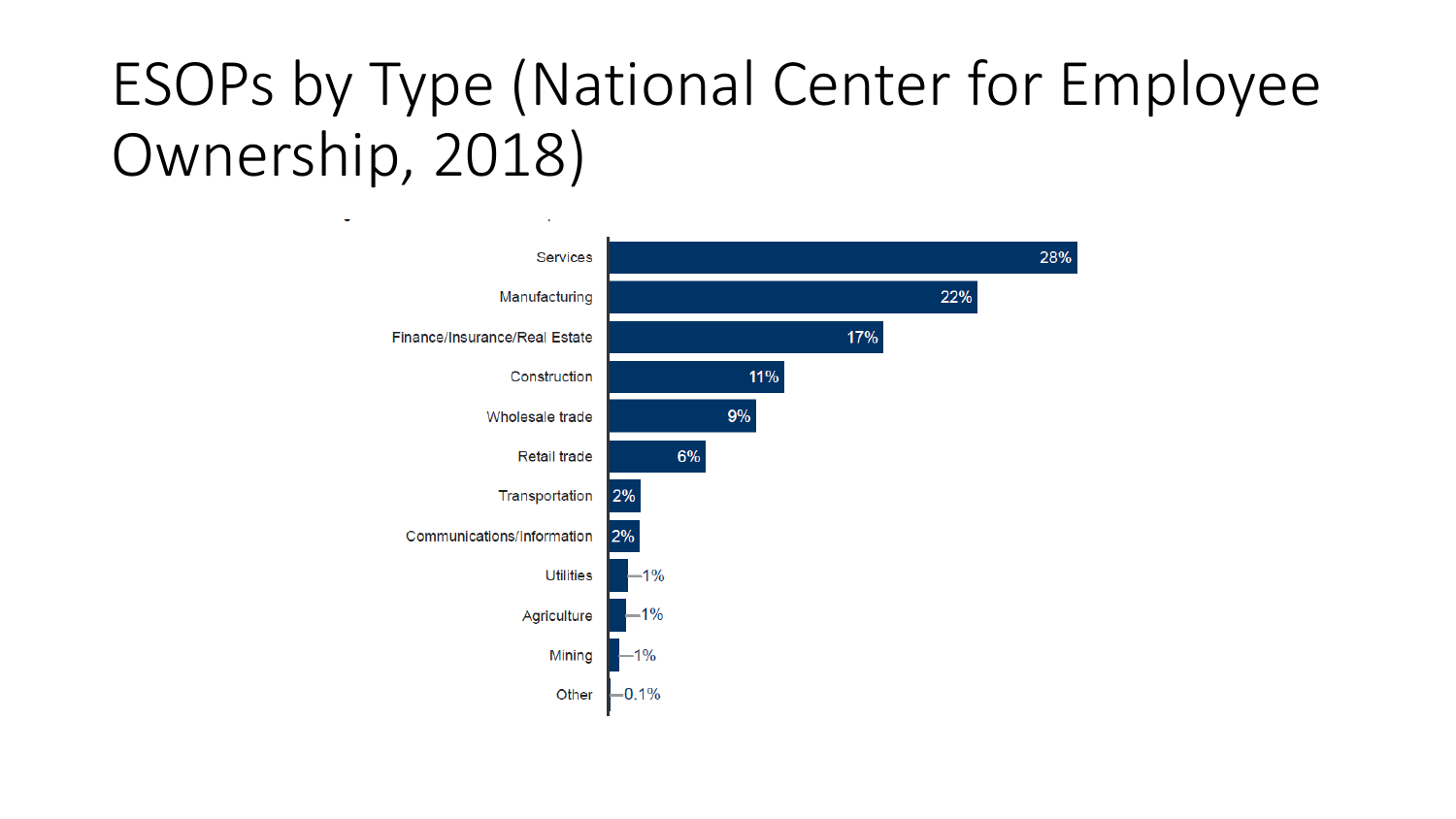# Examples of Companies offering ESOP Benefits

- Winco Stores
	- 98 stores across 8 States
	- 130 Employees
	- Combined Retirement Savings at roughly \$100,000,000
- Publix Grocery Stores
	- Largest employee owned company in the country
	- Most profitable grocer
	- All employees that work 1,000 hours and a year of employment receive an additional 8.5% of their total pay in the form of Publix stock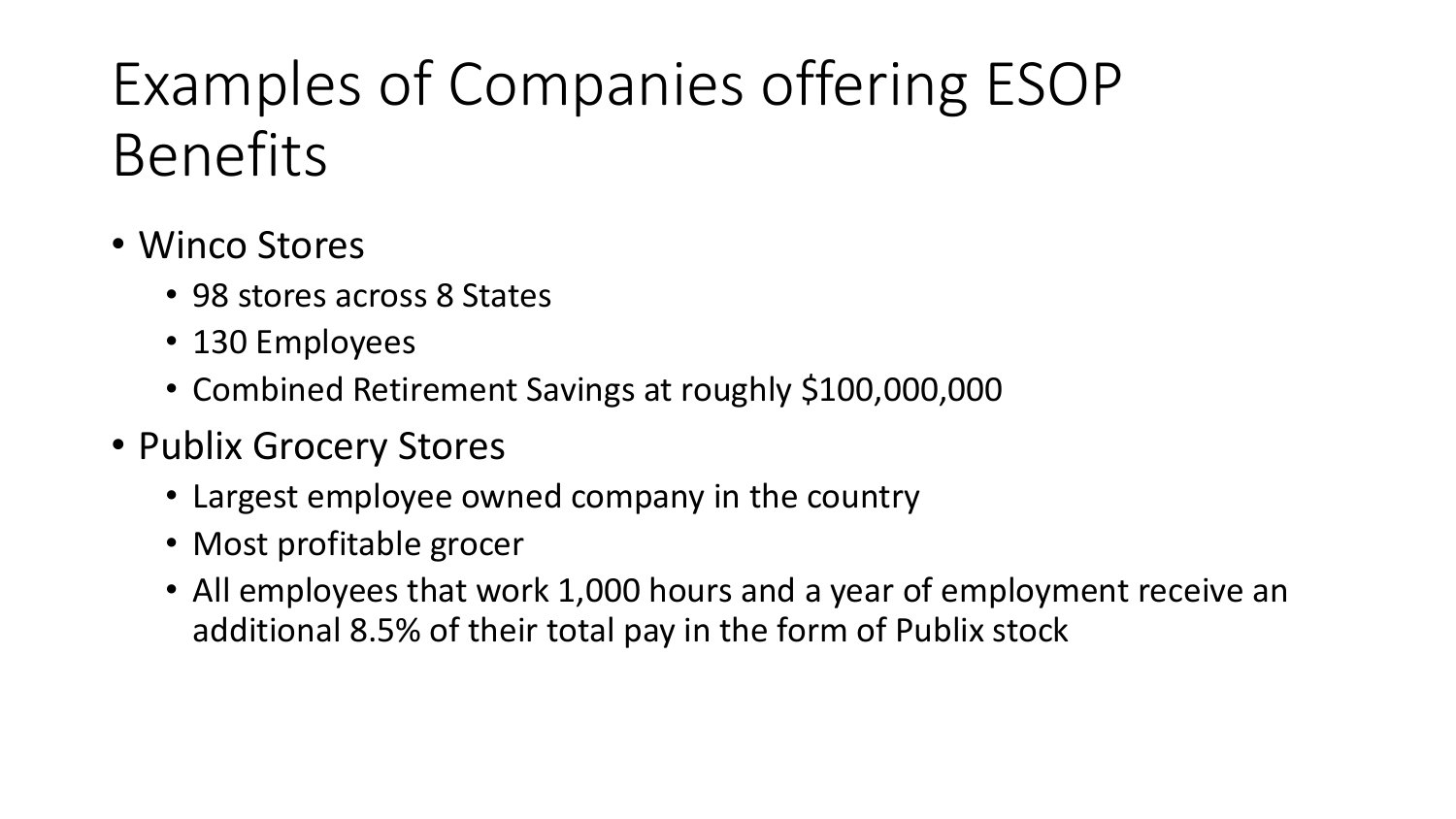# Examples of Companies offering ESOP Benefits

- Mathematica Policy Research
	- 1200 plus experts
	- 9 locations
- Westat
	- Professional Services: "supports research behind many federal, state, local, and foundation studies"
	- 1900 Employees
	- 14 locations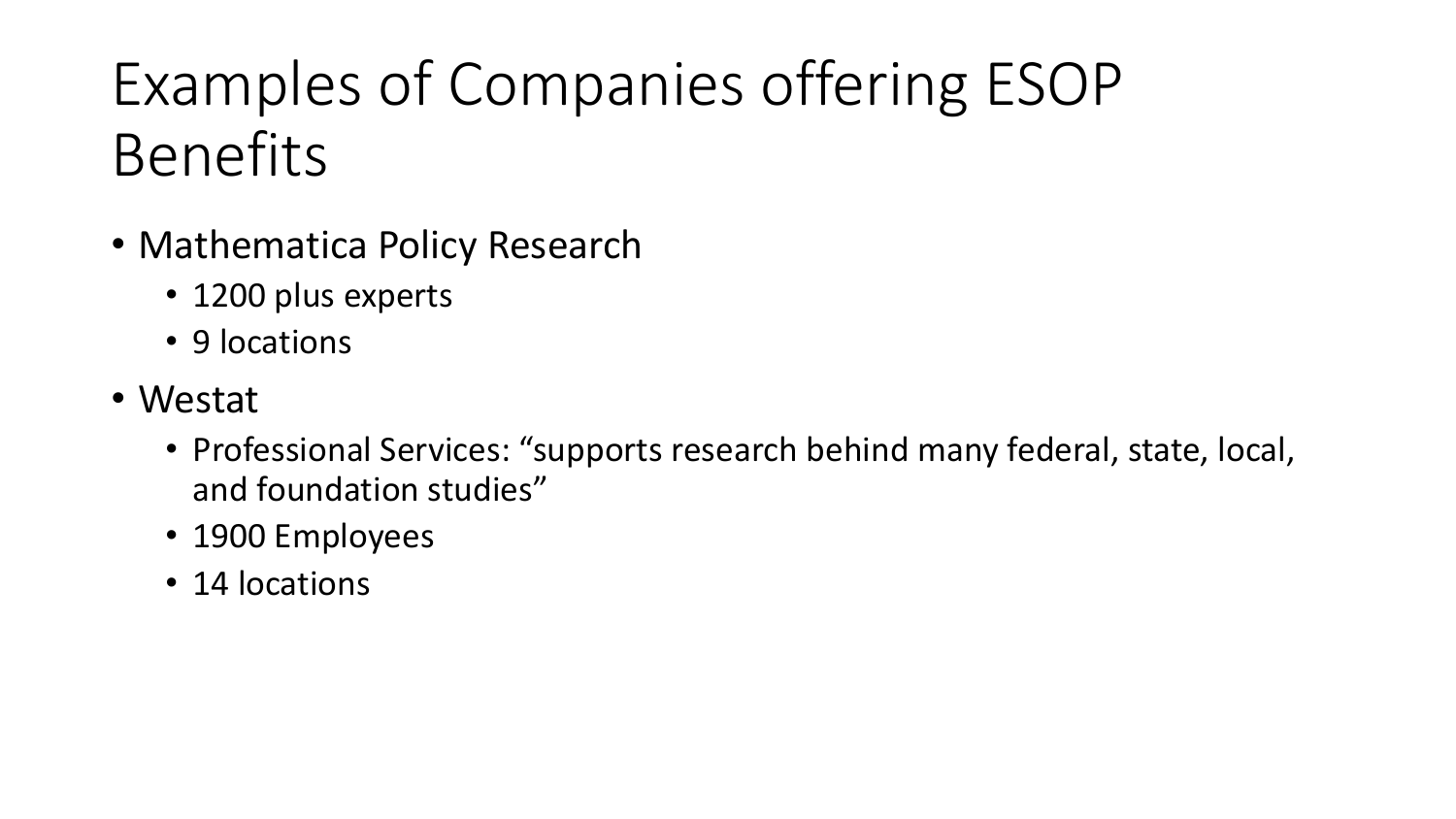# Conceptual Relationship ESOP Labor Market Outcomes of Formerly Incarcerated

- Direct Effects
	- ESOPs increase assets through retirement savings (defined contribution plan)
	- "Good Job": tend to offer better pay and more generous non-wage compensation
	- Greater job stability
- Indirect Effects
	- Hard and soft skills developed from being an employee owner may increase outside option, leading to employment at even better paying firms
- Threats to Identification
	- Selection bias. ESOP firms may be good at selecting workers, for example, with better cognitive ability
	- Identifying the effect of an ESOP: maybe it's not the ESOP but a bundle of benefits that lead to better outcomes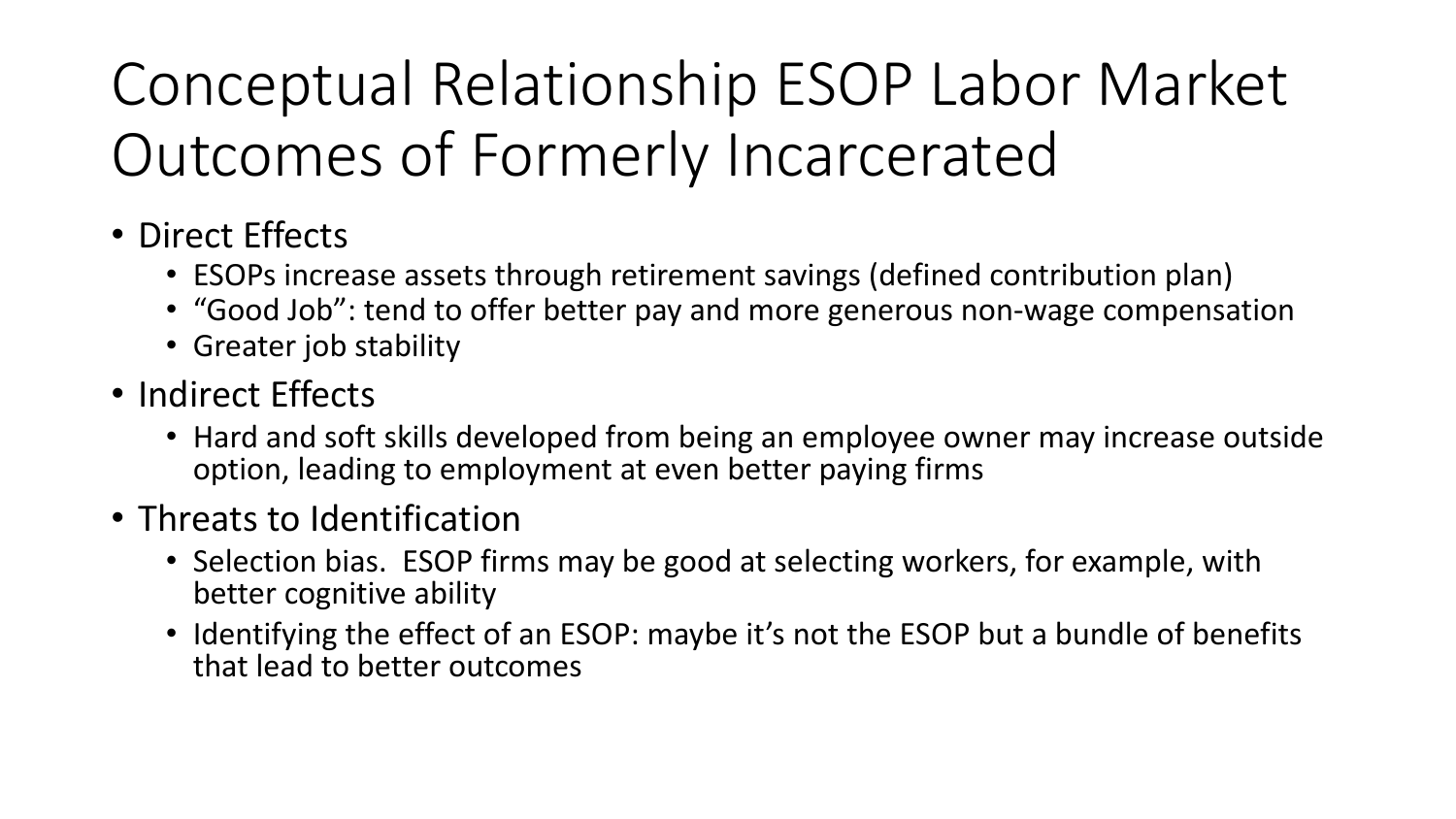## Research Questions:Aims

- Companies owned, in whole or in part, by workers may address some of the barriers ex-offenders face on the labor market (e.g., finding quality employment) and help to improve asset holdings among this population.
- Do those who stand to benefit the most, such as the formerly incarcerated, have access to these asset-generating, wealth building plans?
- What is the role of broad based employee ownership in general, and ESOPs in particular, in the economic wellbeing of the formerly incarcerated?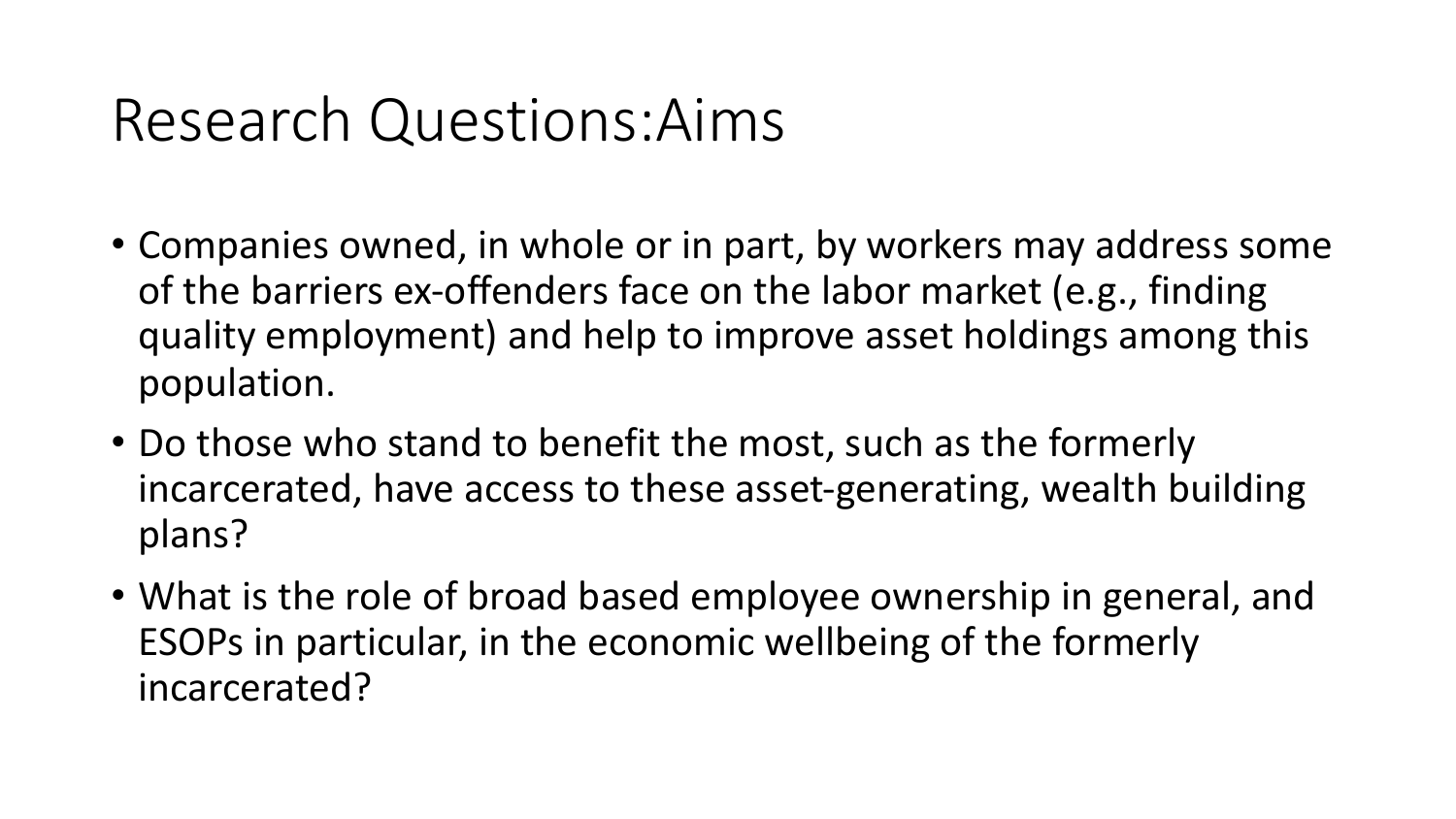#### Research Questions

- Are there any differences in the characteristics of the formerly incarcerated employed in ESOP firms, versus those that are not?
- What are the predictors of employment at an ESOP firm for formerly incarcerated individuals?
- Does employment at ESOP firms improve the labor market outcomes (i.e., employment, labor supply, wages, and non-wage benefits) of the formerly incarcerated?
- Do the benefits of ESOP employment extend beyond the period of employment at an ESOP firm?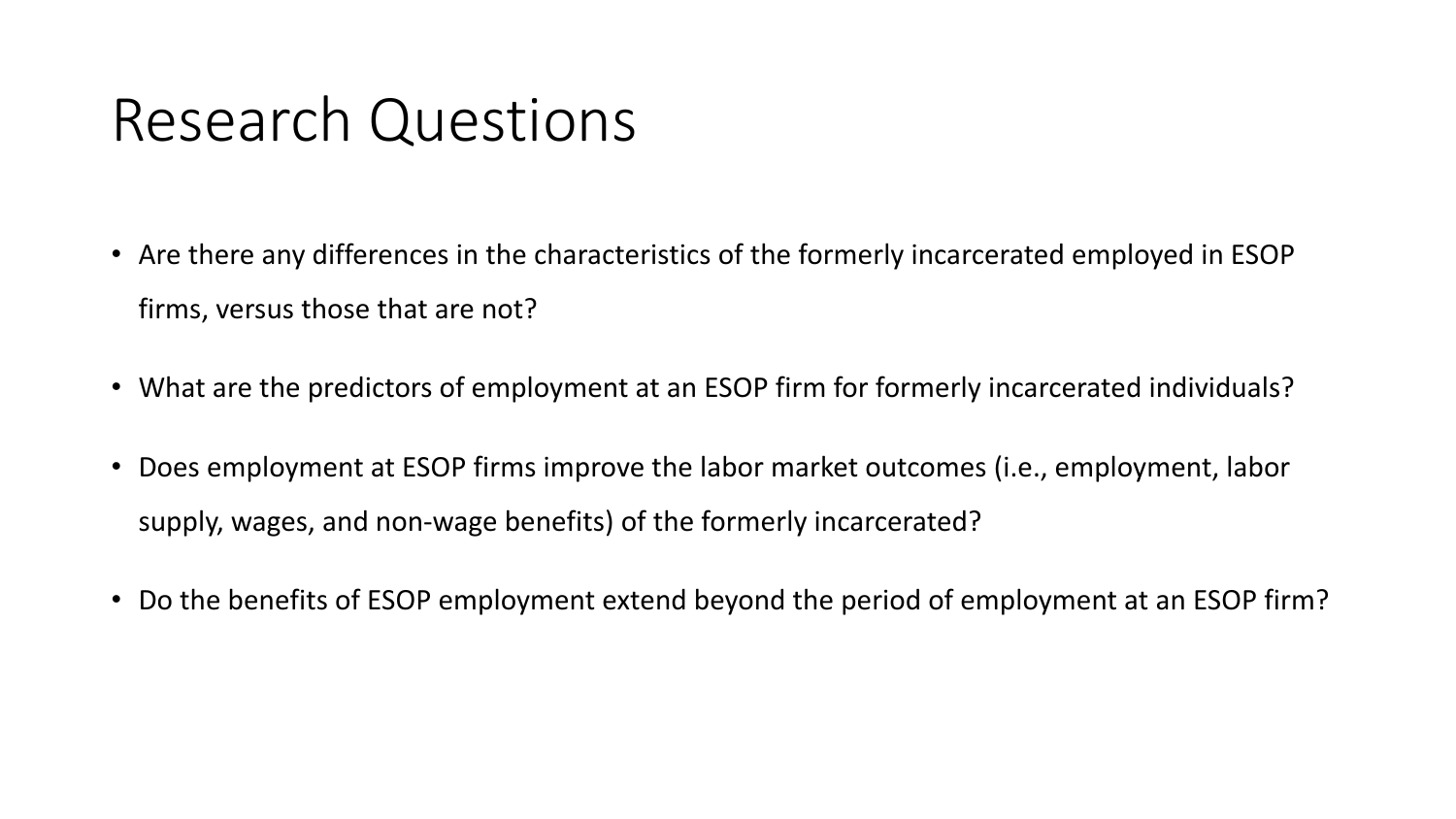- 1997 National Longitudinal Survey of Youth (NLSY97)
- Youthful respondents born between 1980 and 1984
- Ideal data source because it has information on employment benefits, including ESOPs, employment history, earnings, criminal history (e.g., incarceration criminal conviction)
- 17 waves of the survey
	- Baseline Survey in 1997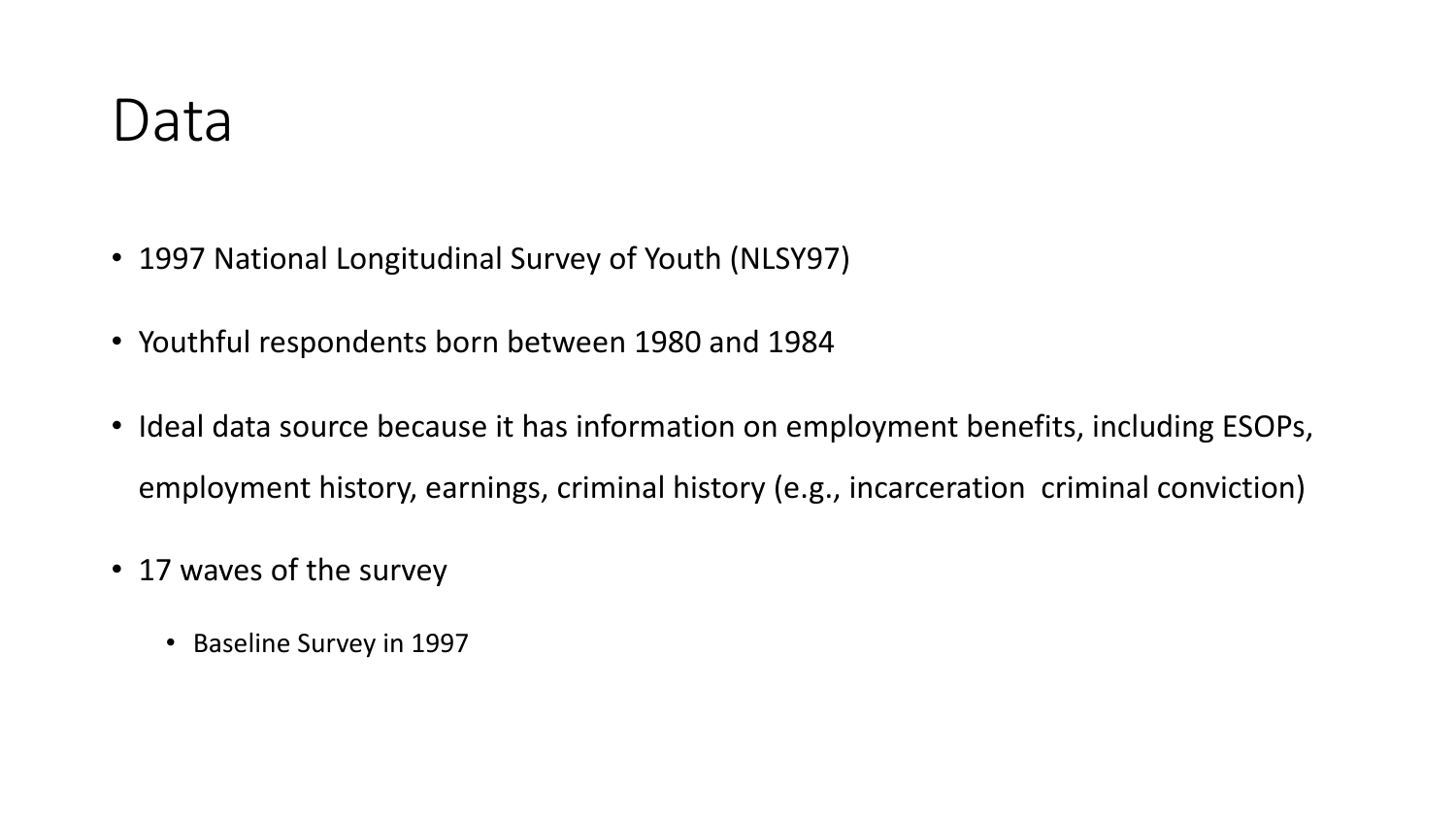- 8,984 individuals initially interviewed (51% males and 49% females)
- Oversample of black and Hispanic respondents
- Survey also collects data on human capital (i.e., education, training, achievement scores, and health), crime, substance use, parents, childhood and family experiences, household, marital status, children, and noncognitive tests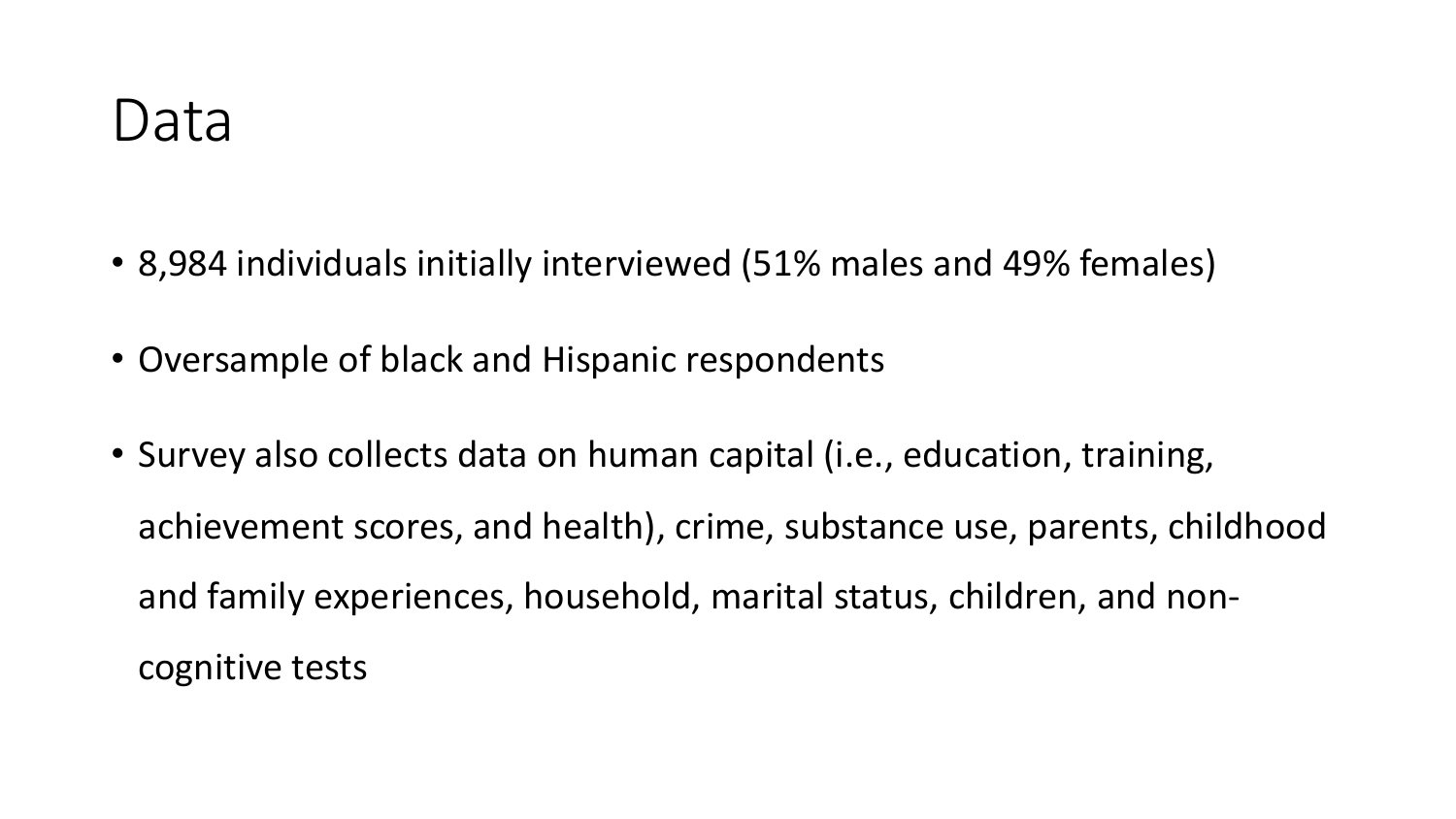# Methods: Descriptive Analysis

- Sample restricted to individuals exposed to an incarceration who reported employment in the 2015 wave
- Lifetime ESOP participation for year 2015
	- Non-ESOP: no reported ESOP employment throughout the 17 waves of the survey
	- Had ESOP: reported prior ESOP employment but was not currently employed in an ESOP
	- Current ESOP: currently employed in an ESOP
- Multiple imputation used to impute missing data
- Weighted comparison of means and medians for demographic, criminogenic, and economic outcomes between the three treatment groups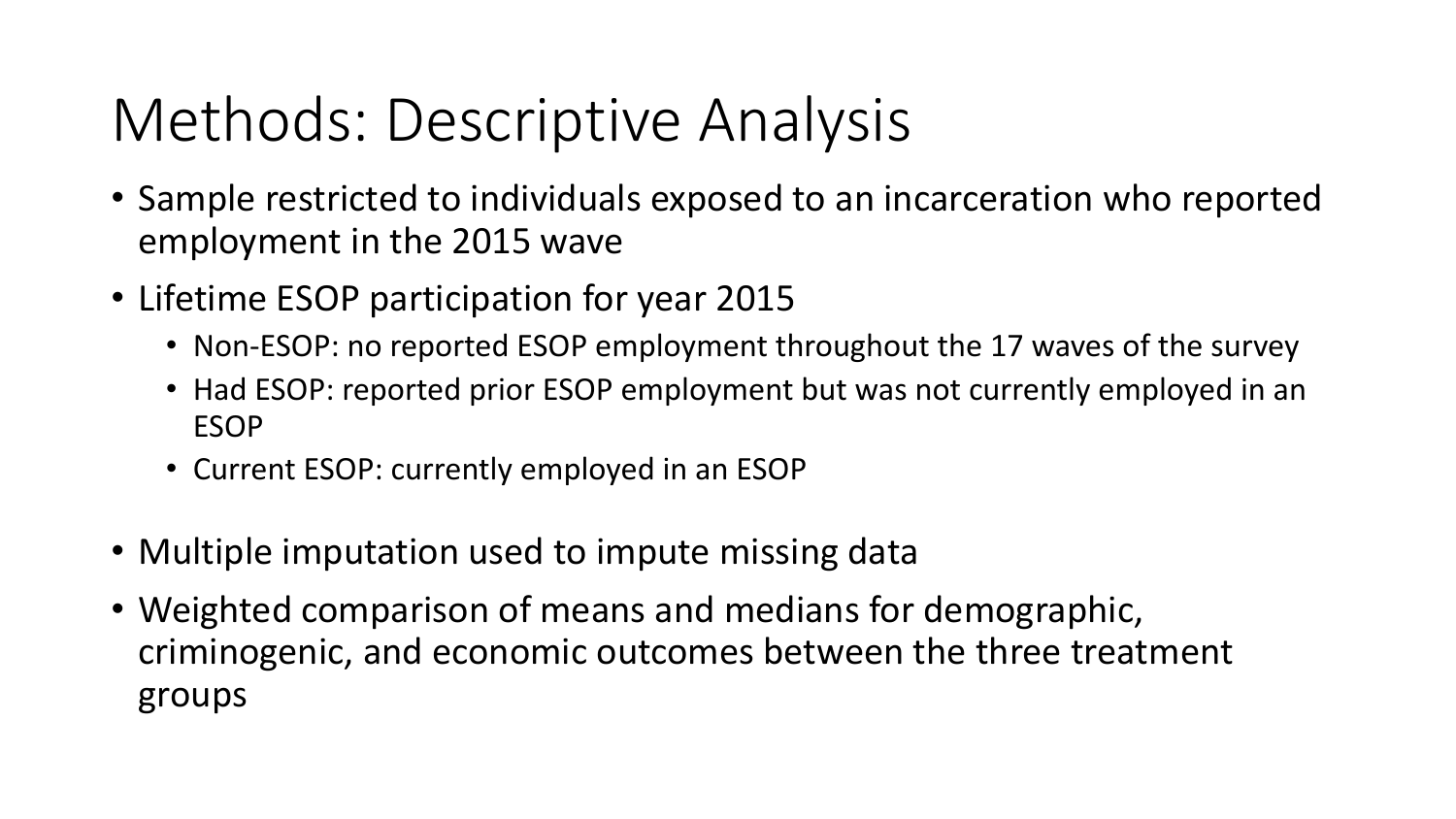# Methods: Descriptive Analysis

- Multivariate Regression Analysis
	- Base model for economic outcomes:
		- $Y_i = \beta_0 + \beta_1 HadESOP_i + \beta_2 NonESOP_i + \beta_3 X_i + \varepsilon_i$ 
			- $Y_i$  is a vector of economic outcomes, which include ESOP employment, total salary income, total family income, Net worth at 30, home ownership,
			- HadESOP: previously employed at an ESOP
			- NonESOP: never employed at an ESOP firm
			- $X_i$  is a vector of controls that are correlated with ESOP firm status and the outcome variables such as ASVAB scores, education, prior work experience, age, criminal history, race, gender, location, industry of employment etc.
		- All regressions weighted to account for sample attrition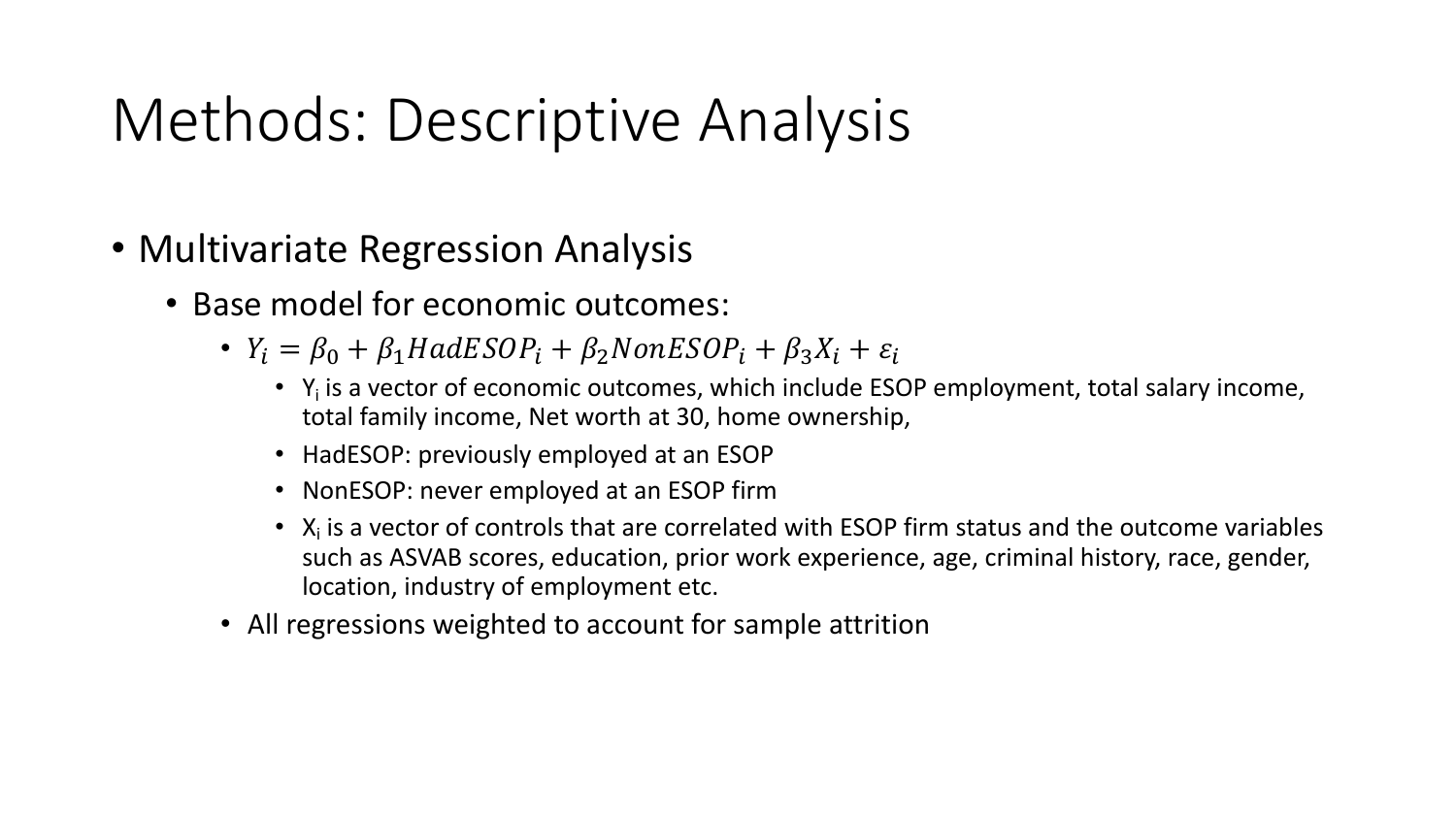# Prevalence of ESOP Employment among Formerly Incarcerated and Non-Incarcerated

| <b>Type</b>         | <b>Percent</b> | N   |
|---------------------|----------------|-----|
| <b>Current ESOP</b> | 10%            | 48  |
| <b>Had ESOP</b>     | 51%            | 252 |
| <b>Non-ESOP</b>     | 39%            | 192 |
| <b>Total</b>        | 100%           | 492 |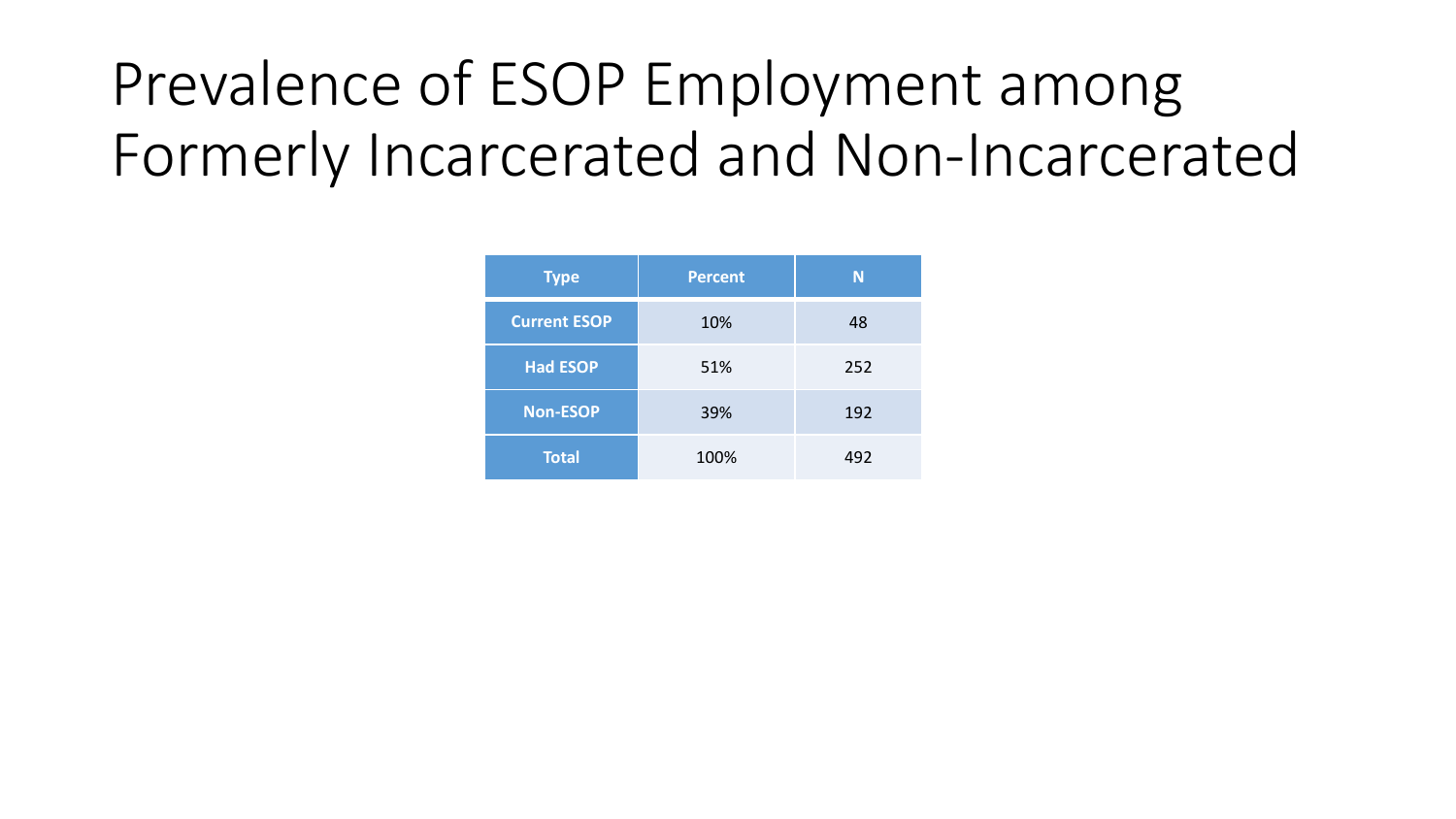# Industry

| <b>INDUSTRY</b>                                                                                     | <b>Current ESOP</b> | <b>Previous ESOP</b> | <b>Never ESOP</b> |
|-----------------------------------------------------------------------------------------------------|---------------------|----------------------|-------------------|
| <b>Industry: Manufacturing</b>                                                                      | 0.3182              | $0.1024***$          | $0.0906***$       |
| <b>Industry: Construction</b>                                                                       | 0.0745              | $0.1935**$           | $0.1738*$         |
| Industry: Govt, Transportation,<br>Utilities, Mining, Agriculture, Whole<br>sale                    | 0.0767              | 0.1563               | 0.1207            |
| Industry: Education, Finance,<br>Professional Services, Health, and IT                              | 0.2504              | 0.1744               | 0.2651            |
| Industry: Entertainment Retail and<br>Other services (auto mechanics, nail<br>salons, barbers, etc) | 0.2485              | 0.3312               | 0.3162            |

\*\*\*  $p<0.01$ , \*\*  $p<0.05$ , \*  $p<0.1$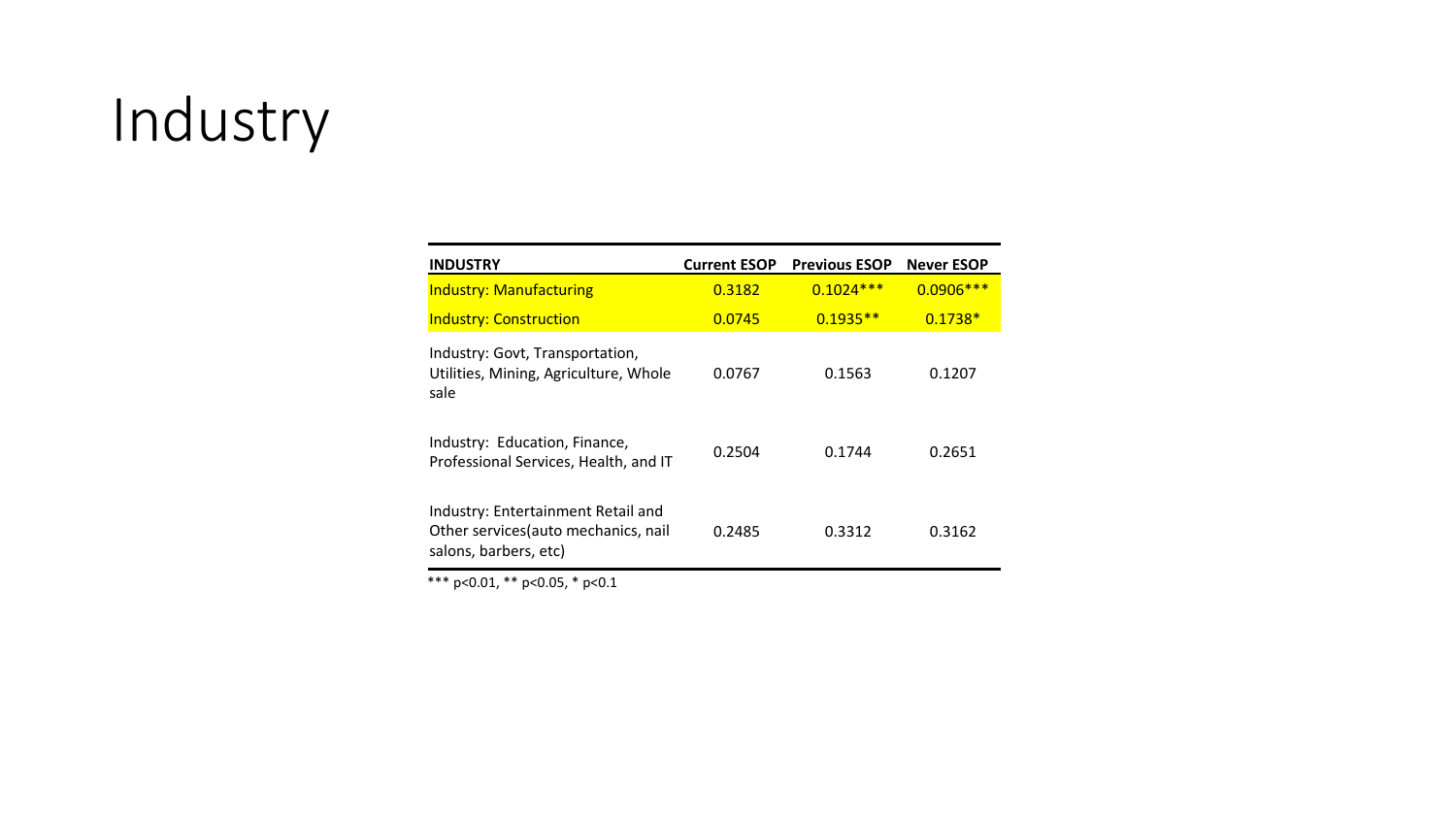# Results: Demographic Characteristics

|                                  | <b>Previous</b>     |             |                   |  |  |  |
|----------------------------------|---------------------|-------------|-------------------|--|--|--|
| <b>Variables</b>                 | <b>Current ESOP</b> | <b>ESOP</b> | <b>Never ESOP</b> |  |  |  |
|                                  |                     |             |                   |  |  |  |
|                                  |                     |             |                   |  |  |  |
| Age at Baseline (1997)           | 14.5                | 14.5        | 14.3              |  |  |  |
|                                  |                     |             |                   |  |  |  |
| Age at 2015 Interview            | 33.1                | 33.2        | 32.8              |  |  |  |
| Female                           | 22%                 | 15%         | 23%               |  |  |  |
| <b>Black</b>                     | 18%                 | 16%         | 16%               |  |  |  |
| Hispanic                         | 18%                 | 15%         | 13%               |  |  |  |
| Other                            | 6%                  | 3%          | 5%                |  |  |  |
| Marital Status (2015)            | 30%                 | 37%         | 29%               |  |  |  |
| Number of Biological Children in |                     |             |                   |  |  |  |
| the Household (2015)             | 1.02                | 1.08        | 0.98              |  |  |  |
| Number of children 0-6 in        |                     |             |                   |  |  |  |
| Household                        | 0.38                | 0.51        | 0.45              |  |  |  |
| Number of children under 18 in   |                     |             |                   |  |  |  |
| Household                        | 1.1559              | 1.3167      | 1.1691            |  |  |  |
| Single Parent                    | 49%                 | 44%         | 47%               |  |  |  |
| Household Income 1997            | \$64,406.13         | \$63,183.29 | \$50,039.07       |  |  |  |
| Highest Grade Completed Bio      |                     |             |                   |  |  |  |
| Mom                              | 12.0                | 11.9        | 12.2              |  |  |  |
|                                  |                     |             |                   |  |  |  |
| Highest Grade Completed Bio Dad  | 11.3                | 10.5        | 10.2              |  |  |  |
| N                                | 48                  | 252         | 192               |  |  |  |

\*\*\*  $p<0.01$ , \*\*  $p<0.05$ , \*  $p<0.1$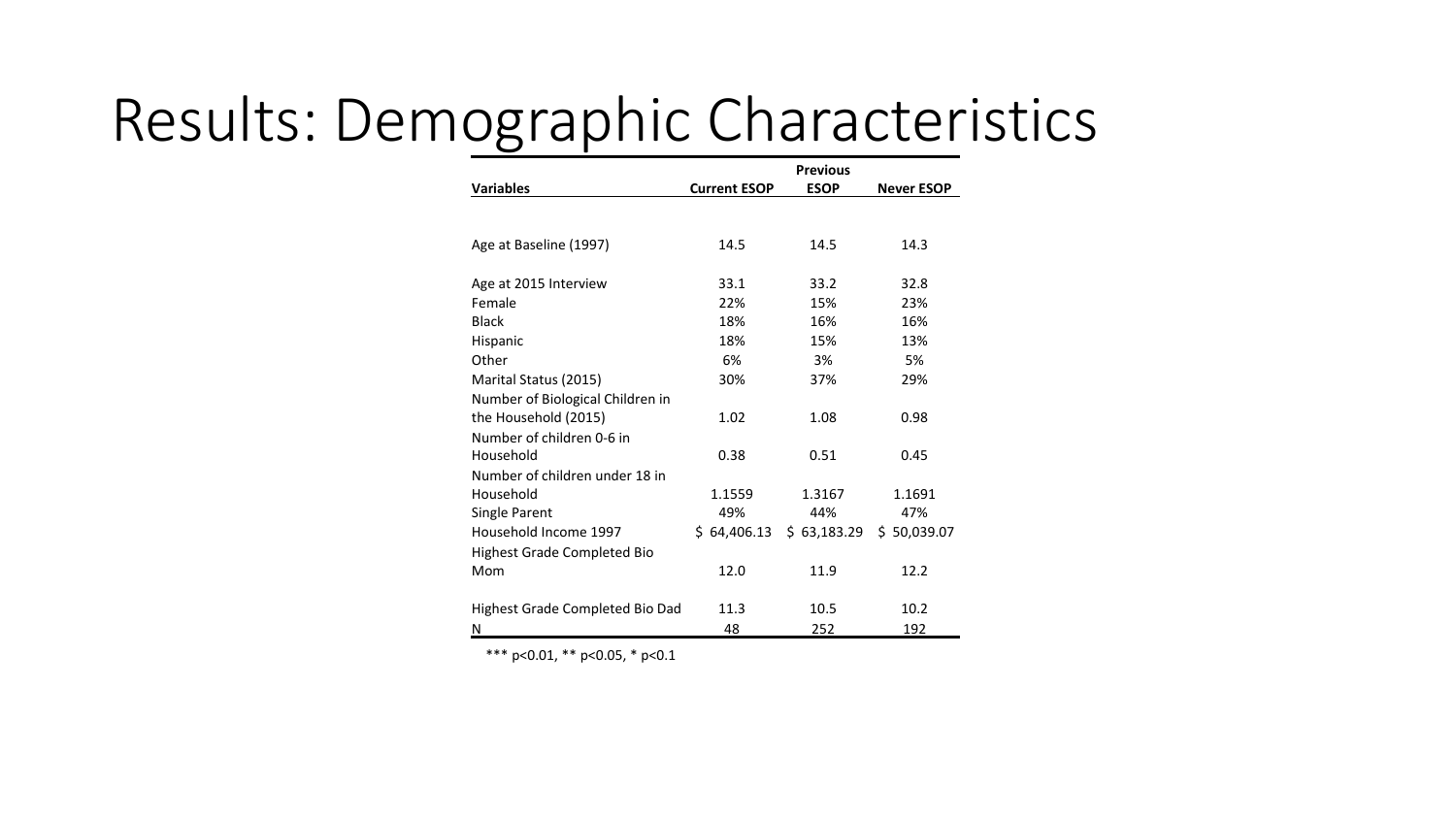#### Results: Human Capital Characteristics

| <b>Variables</b>               | <b>Current ESOP</b> | <b>Previous ESOP</b> | <b>Never ESOP</b> |
|--------------------------------|---------------------|----------------------|-------------------|
| Highest Grade Completed (2015) | 12.3                | 11.6                 | 11.7              |
| No College (2015)              | 87%                 | 93%                  | 92%               |
| Job Tenure Current Job (2015)  | 2.9                 | 2.8                  | 3.0               |
| Work Experience (2015)         | 1.9                 | 1.8                  | 1.8               |
| <b>ASVAB Percentile (1999)</b> | 46.8                | $35.4*$              | $34.3**$          |
| N                              | 48                  | 252                  | 192               |

\*\*\*  $p<0.01$ , \*\*  $p<0.05$ , \*  $p<0.1$ 

Note: median differences for job tenure, work experience, and ASVAB are not significant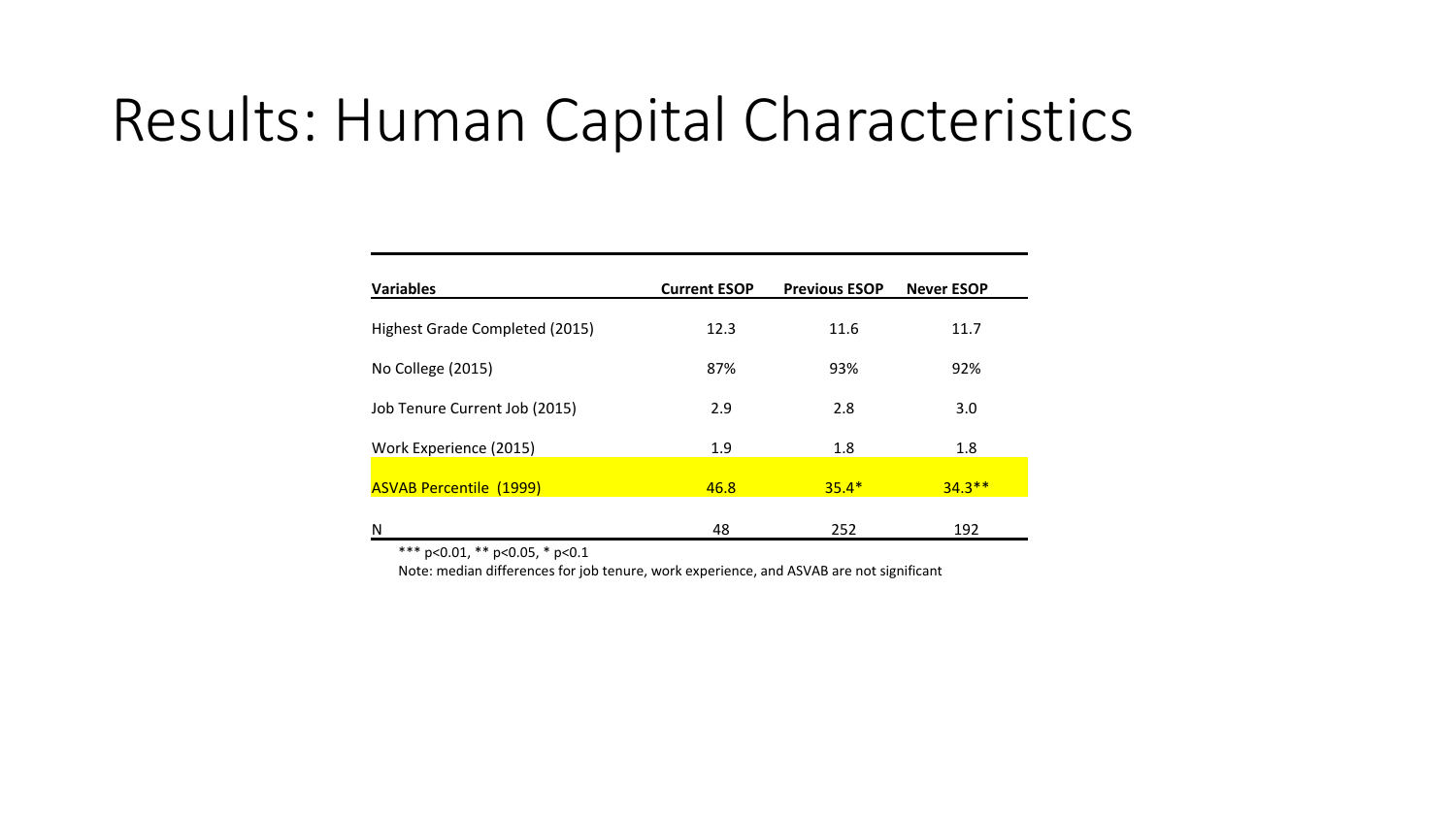# Results: Substance Use and Criminogenic Factors

|                                           |      | Previous    |            |
|-------------------------------------------|------|-------------|------------|
| Type of Crime Ever committed Current ESOP |      | <b>ESOP</b> | Never ESOP |
| Property                                  | 61%  | 54%         | 47%        |
| Violent                                   | 60%  | 65%         | 58%        |
| Drug                                      | 64%  | 55%         | 57%        |
| <b>Total Number of Arrest</b>             | 6.6  | 6.5         | 5.7        |
| <b>Total Months Incarcerated by</b>       |      |             |            |
| 2015                                      | 12.5 | 17.3        | 10.8       |
| Length of Longest Incarceration           |      |             |            |
| (Months?)                                 | 9.9  | 11.8        | 8.9        |
| Year of Last Recorded                     |      |             |            |
| Incarceration                             | 2006 | 2007        | 2007       |
| Ever Sent to Juvenile Prior to            |      |             |            |
| 2015                                      | 25%  | 22%         | 19%        |
| Ever sent to Jail or Prison Prior         |      |             |            |
| to 2015                                   | 94%  | 96%         | 92%        |
| Age First Used Marijuana                  | 11.9 | 13.0        | 12.6       |
| Age First Used Hard Drugs                 | 13.7 | 14.3        | 13.9       |
| <b>AGE FIRST Started Drinking</b>         | 11.9 | 11.9        | 11.6       |
| <b>Ever Used Hard Drugs</b>               | 65%  | 54%         | 58%        |
| <b>Ever Used Marijuana</b>                | 96%  | 91.00%      | $91%$ *    |
| # DAYs 5+ DRINKS/DAY LAST 30              |      |             |            |
| DAYS(2015)                                | 2.6  | 1.9         | 2.8        |
| N                                         | 48   | 252         | 192        |

\*\*\*  $p<0.01$ , \*\*  $p<0.05$ , \*  $p<0.1$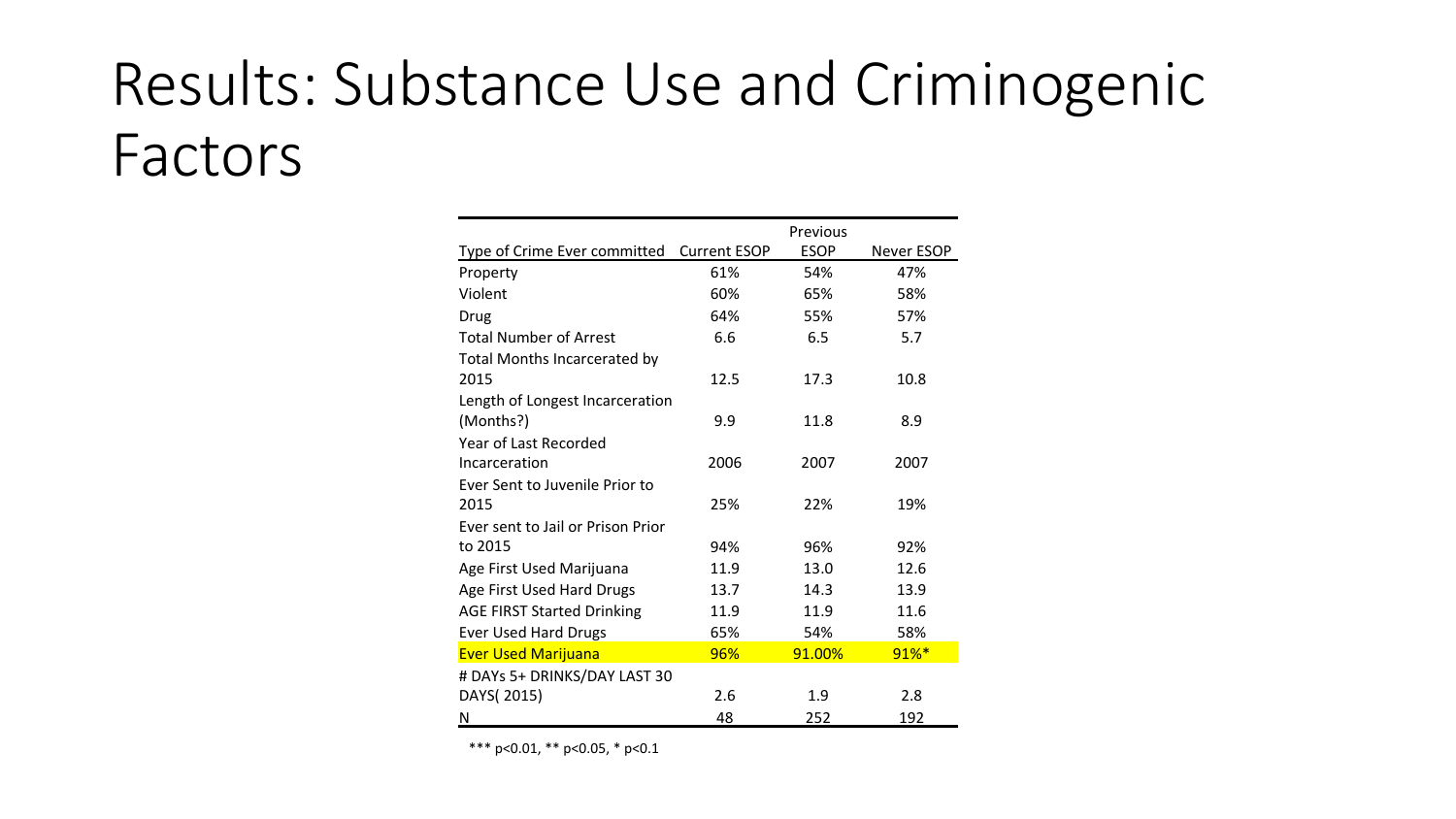#### Results: Traumatic Events

| <b>Traumatic Events</b> | <b>Current ESOP</b> | <b>Previous ESOP</b> |            | Never ESOP |
|-------------------------|---------------------|----------------------|------------|------------|
| <b>Seen Shooting</b>    | <b>58%</b>          |                      | $37%**$    | $35%***$   |
| <b>Been Shot</b>        | <b>32%</b>          |                      | <b>18%</b> | 13%**      |
| <b>Relative Shot</b>    | 23%                 |                      | 13%        | 14%        |
| <b>Friend Shot</b>      | 26%                 |                      | 27%        | 22%        |
| Victim of Bullying      | 41%                 |                      | 35%        | 33%        |

\*\*\*  $p<0.01$ , \*\*  $p<0.05$ , \*  $p<0.1$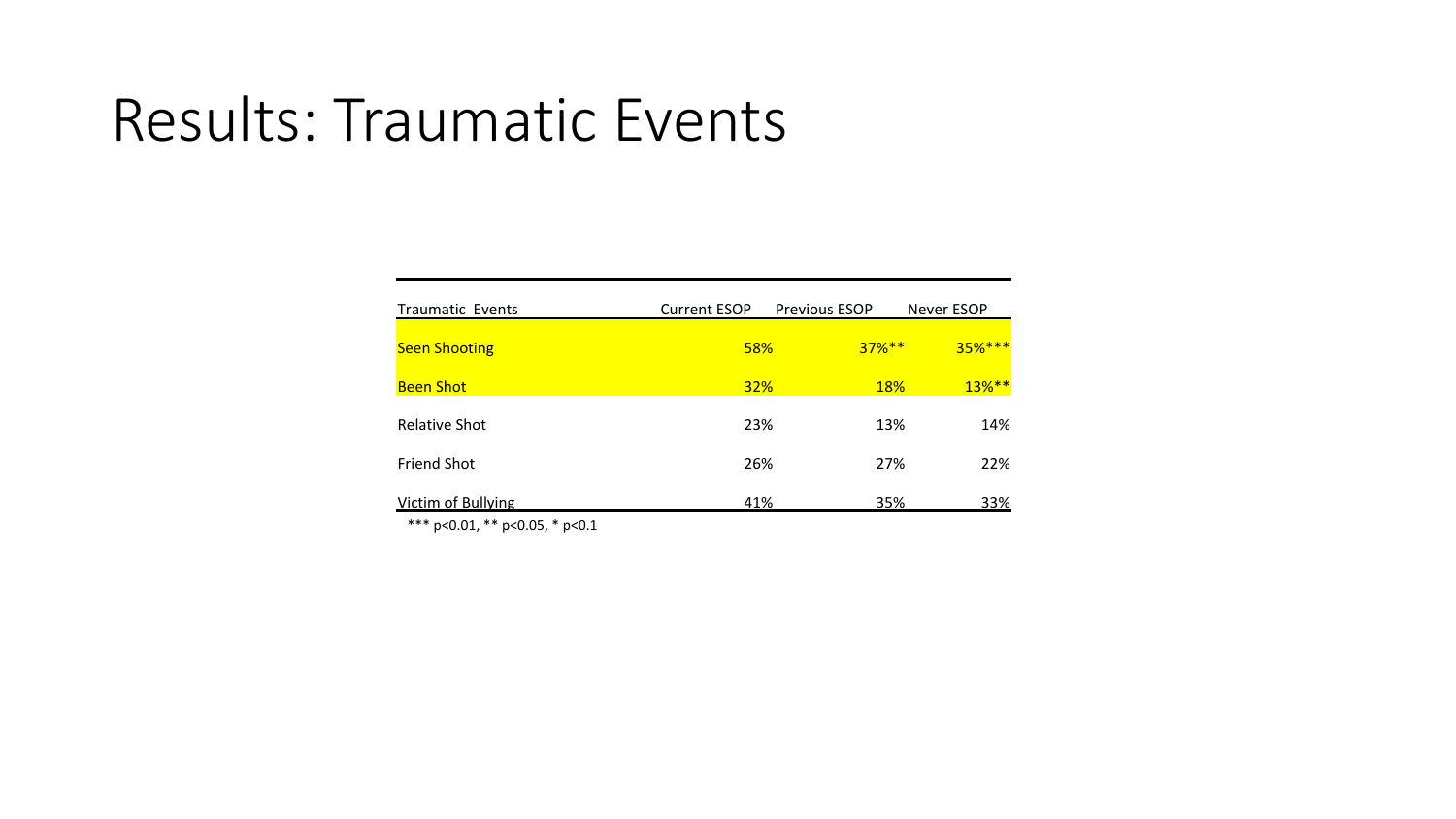# Results: Predicting ESOP Employment

| <b>VARIABLES</b>                | <b>Mlogit Previous ESOP</b> | <b>Mlogit Never ESOP</b> |
|---------------------------------|-----------------------------|--------------------------|
| <b>Work Experience Prior to</b> |                             |                          |
| 2015                            | $-0.8797$                   | $-1.1738*$               |
|                                 | $-0.5437$                   | $-0.6177$                |
| Work Experience Squared         | 0.0864                      | 0.0468                   |
|                                 | $-0.0762$                   | $-0.1106$                |
| Age at Interview                | 2.0848                      | 3.0868                   |
|                                 | $-7.2853$                   | $-7.6978$                |
| Age at Interview Squared        | $-0.0308$                   | $-0.0483$                |
|                                 | $-0.1101$                   | $-0.1164$                |
| <b>Black</b>                    | $-0.9842**$                 | $-0.8077$                |
|                                 | $-0.4671$                   | $-0.5044$                |
| <b>Hispanic</b>                 | $-0.9642*$                  | $-1.2503**$              |
|                                 | $-0.5475$                   | $-0.5907$                |
| Other                           | $-1.3391$                   | $-1.051$                 |
|                                 | $-0.9565$                   | $-0.9484$                |
| Female                          | $-0.4362$                   | $-0.0991$                |
|                                 | $-0.4941$                   | $-0.5123$                |
| <b>Industry: Manufacturing</b>  |                             |                          |
| (2015)                          | $-2.1232***$                | $-1.8821***$             |
|                                 | $-0.6195$                   | $-0.6688$                |
| Industry: Construction (2015)   | $-0.0273$                   | 0.2974                   |
|                                 | $-0.8088$                   | $-0.8712$                |
| Industry: Other Services        |                             |                          |
| (2015)                          | $-0.2561$                   | $-0.174$                 |
|                                 | $-0.6167$                   | $-0.6576$                |
| Industry: Business,             |                             |                          |
| Education, and Health (2015)    | $-0.8526$                   | $-0.21$                  |
|                                 | $-0.6409$                   | $-0.6871$                |
| Marital Status (2015)           | 0.5178                      | 0.2011                   |
|                                 | $-0.4258$                   | $-0.4647$                |
| # Children Under 6 (2015)       | 0.117                       | 0.0136                   |
| *** p<0.01, ** p<0.05, * p<0.1  | $-0.2626$                   | $-0.3257$                |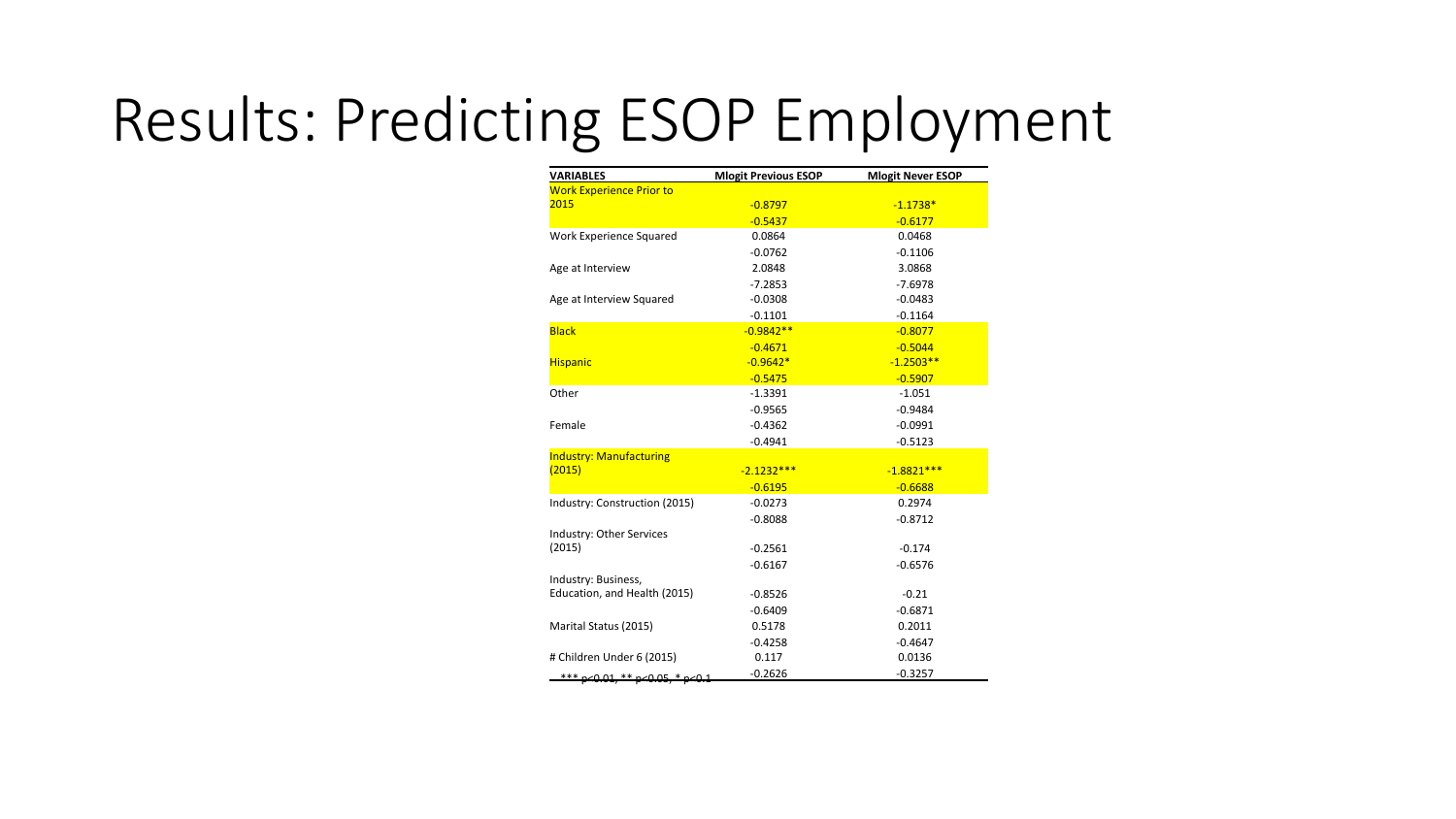#### Results: Predicting ESOP Employment

| <b>VARIABLES</b>                | <b>Mlogit Previous ESOP</b> | <b>Mlogit Never ESOP</b> |  |  |
|---------------------------------|-----------------------------|--------------------------|--|--|
| # Children Under 6-17           |                             |                          |  |  |
| (2015)                          | $-0.1327$                   | $-0.2604$                |  |  |
|                                 | (0.1935)                    | (0.1968)                 |  |  |
| Ever Incarcerated: Juvenile     |                             |                          |  |  |
| Facility                        | $-0.0786$                   | $-0.2185$                |  |  |
|                                 | (0.4792)                    | (0.4852)                 |  |  |
| <b>Total Years Incarcerated</b> | 0.0481                      | $-0.1109$                |  |  |
|                                 | (0.0865)                    | (0.1070)                 |  |  |
| <b>Ever Used Hard Drugs</b>     | $-0.2864$                   | $-0.0132$                |  |  |
|                                 | (0.4225)                    | (0.4584)                 |  |  |
| Ever Used Marijuana             | $-0.6196$                   | $-0.9285$                |  |  |
|                                 | (0.6757)                    | (0.7424)                 |  |  |
| # Days 5+ Drinks/Dat in         |                             |                          |  |  |
| LAST 30 DAYS (2015)             | $-0.0371$                   | $-0.0082$                |  |  |
|                                 | (0.0409)                    | (0.0410)                 |  |  |
| <b>ASVAB MATH and VERBAL</b>    |                             |                          |  |  |
| <b>SCORE PCT 1999</b>           | $-0.0208**$                 | $-0.0249**$              |  |  |
|                                 | (0.0087)                    | (0.0114)                 |  |  |
| Household Income 1997           | 0.0000                      | $-0.0000$                |  |  |
|                                 | (0.0000)                    | (0.0000)                 |  |  |
| Highest Grade Completed:        |                             |                          |  |  |
| <b>Biological Father</b>        | $-0.0453$                   | $-0.0490$                |  |  |
|                                 | (0.0501)                    | (0.0465)                 |  |  |
|                                 |                             |                          |  |  |
| Highest Grade Completed:        |                             |                          |  |  |
| <b>Biological Mother</b>        | 0.0395                      | 0.0548                   |  |  |
|                                 | (0.0622)                    | (0.0708)                 |  |  |
| Observations                    | 492                         | 492                      |  |  |

\*\*\*  $p<0.01$ , \*\*  $p<0.05$ , \*  $p<0.1$ 

Urban-Rural and Region Fixed Effects Included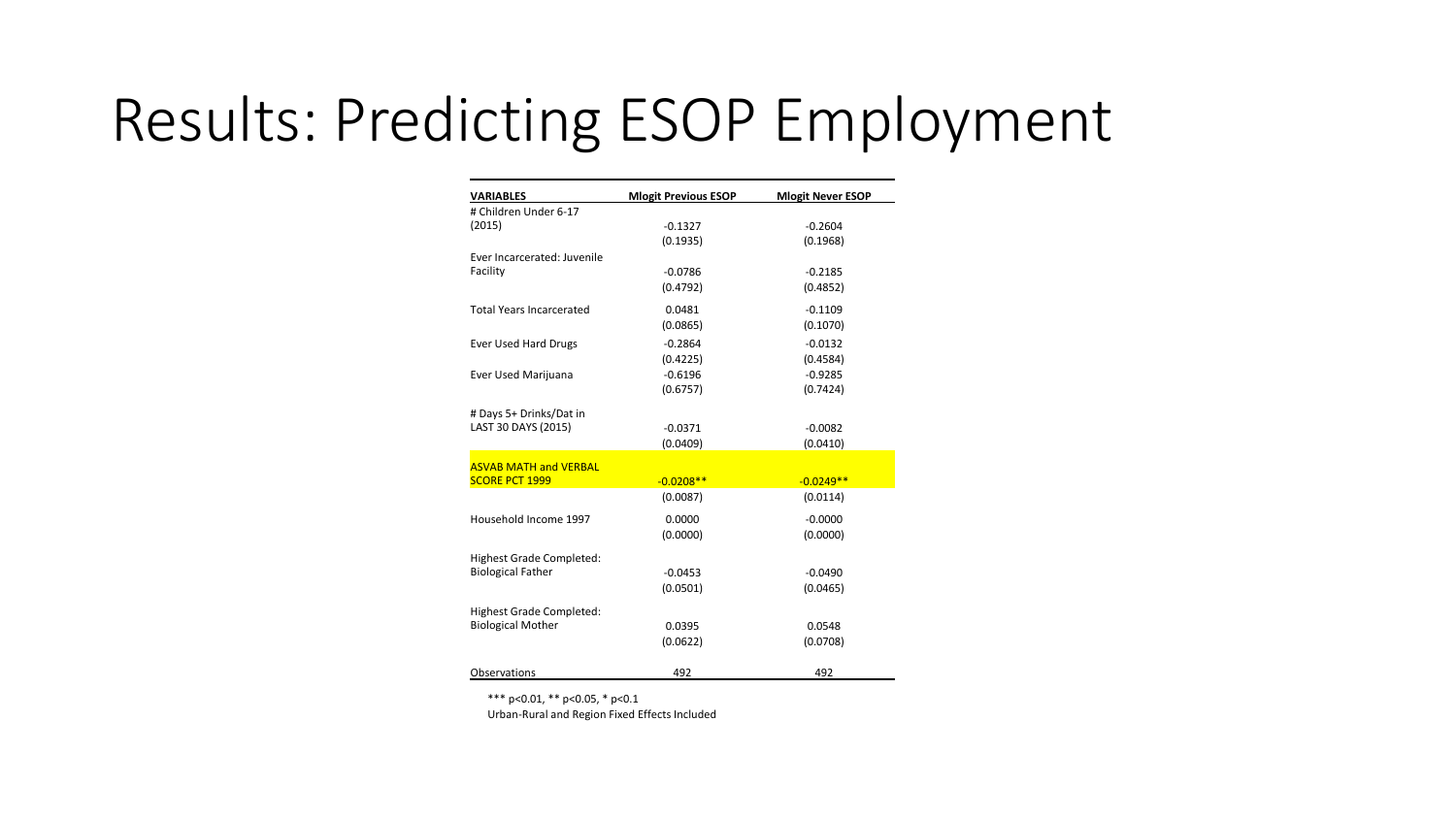## Results: Real Earnings Over Time

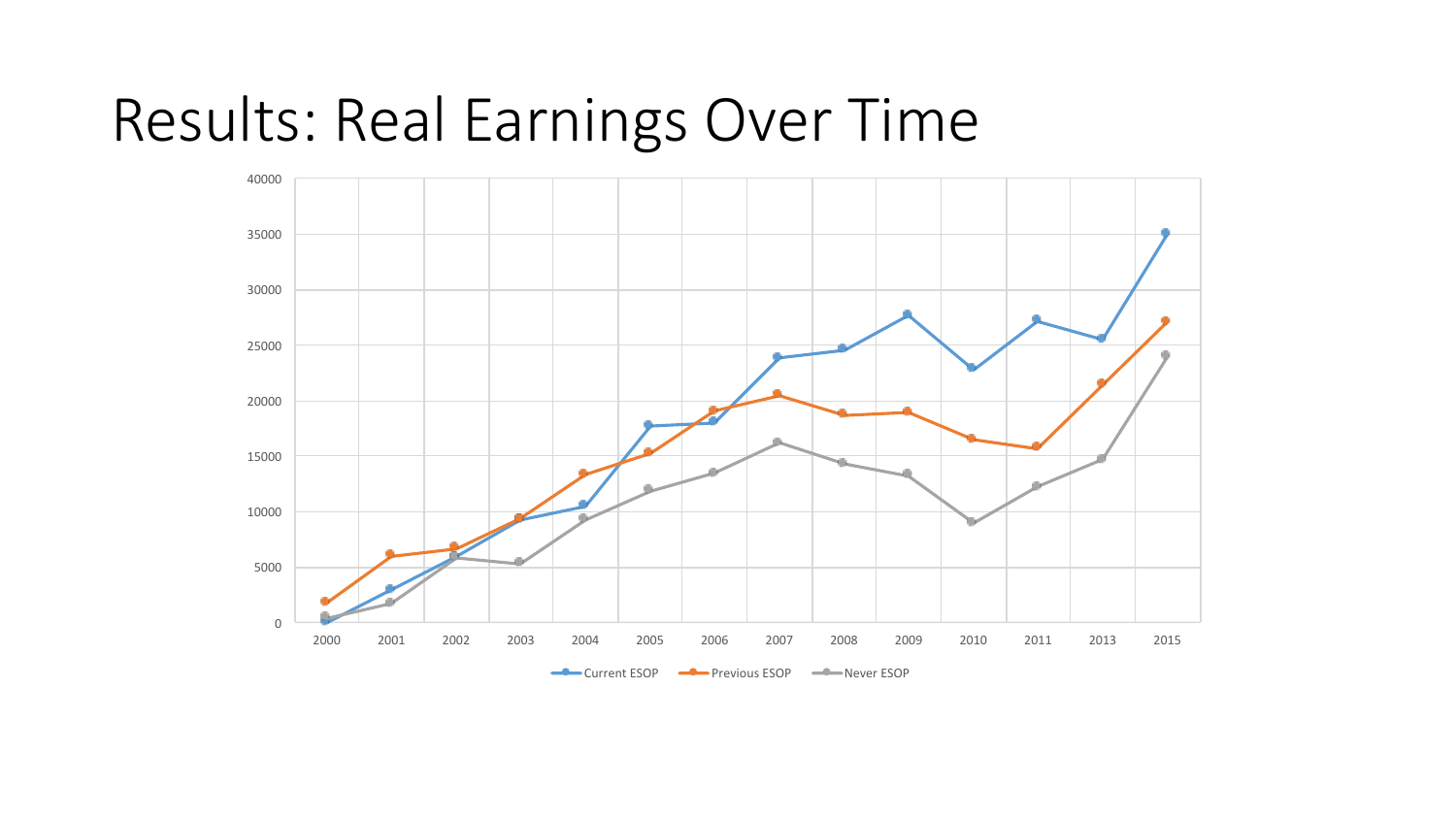# Results: Adjusted Median Differences in Real Salary Income (2015)



\*\*\*  $p<0.01$ , \*\*  $p<0.05$ , \*  $p<0.1$ 

**Previous ESOP** Never ESOP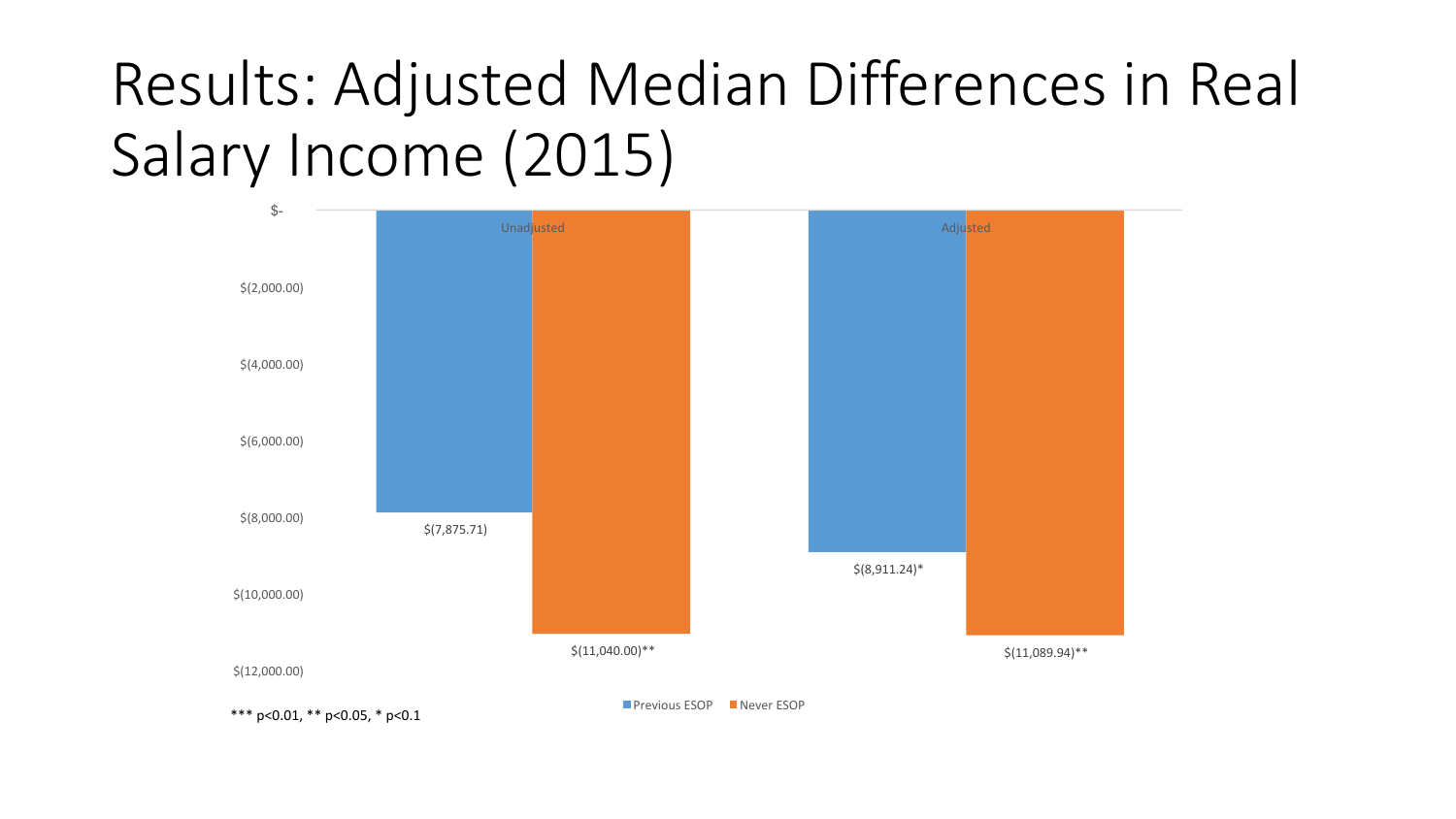# Results: Adjusted Median Differences in Household Income (2015)

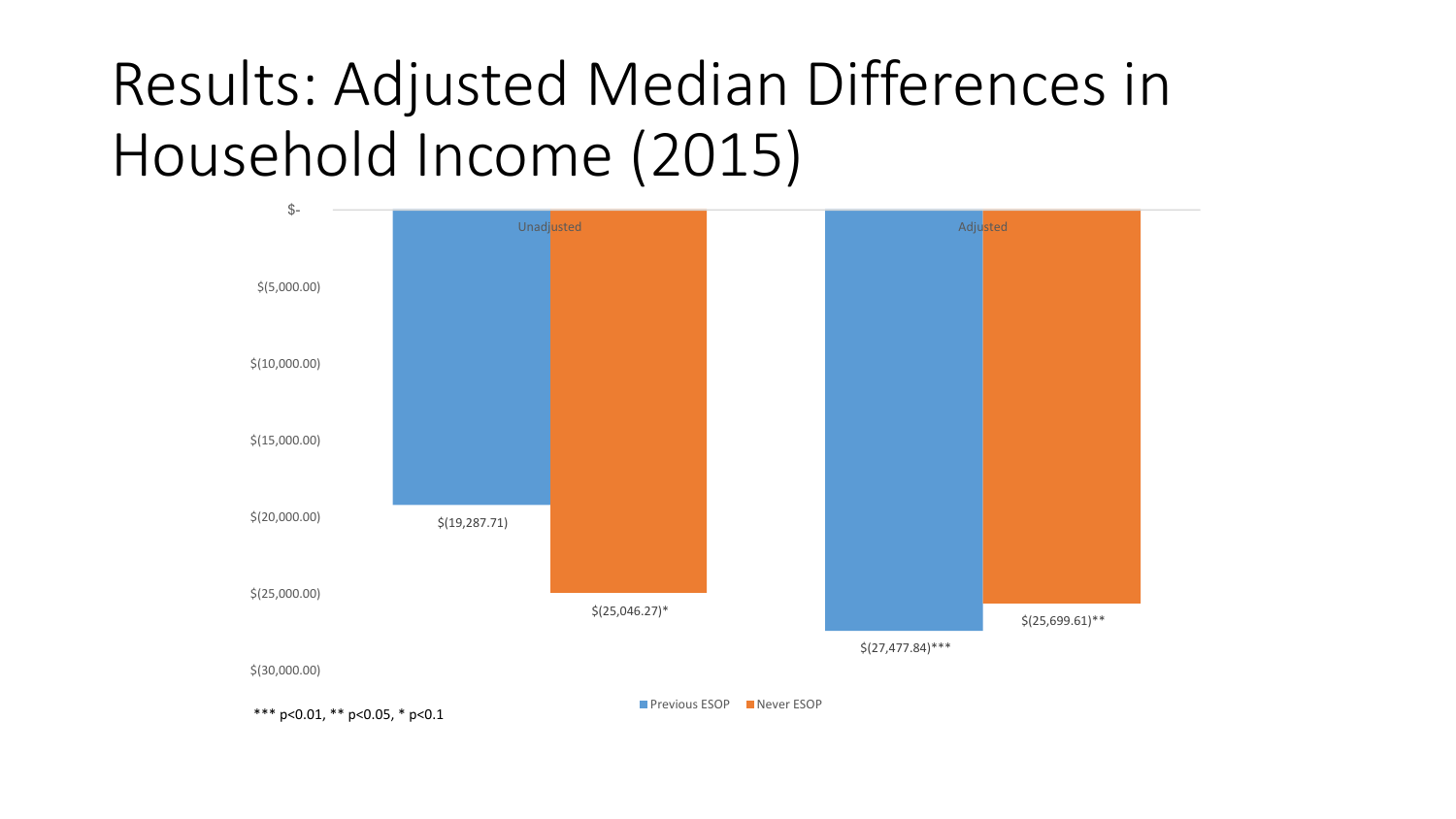#### Results: Non-wage Employee Benefits



 $\blacksquare$  Never ESOP  $\blacksquare$  Previous ESOP  $\blacksquare$  Current ESOP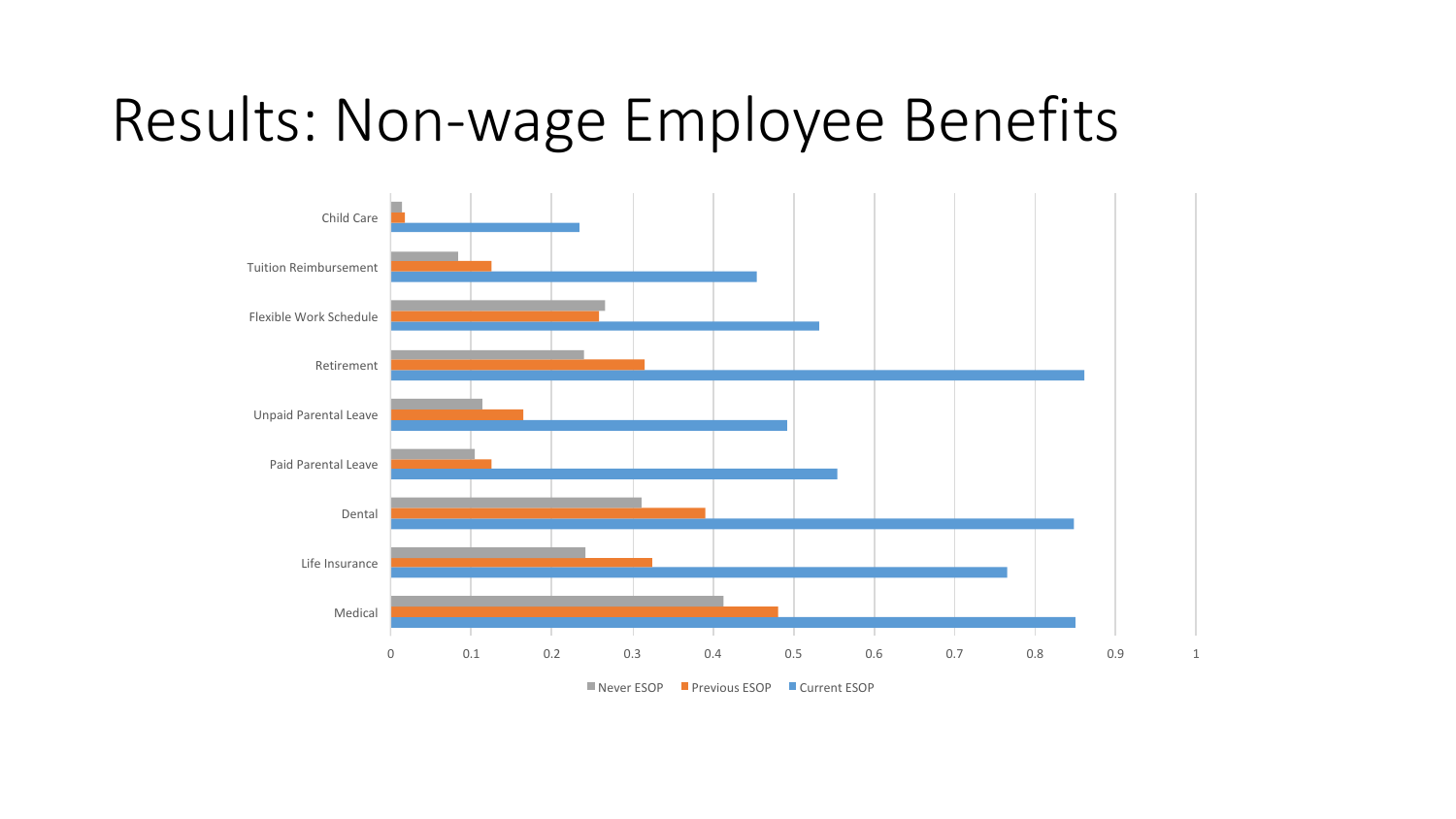# Results: Median Net Household Worth By Age

\$25,000.00 

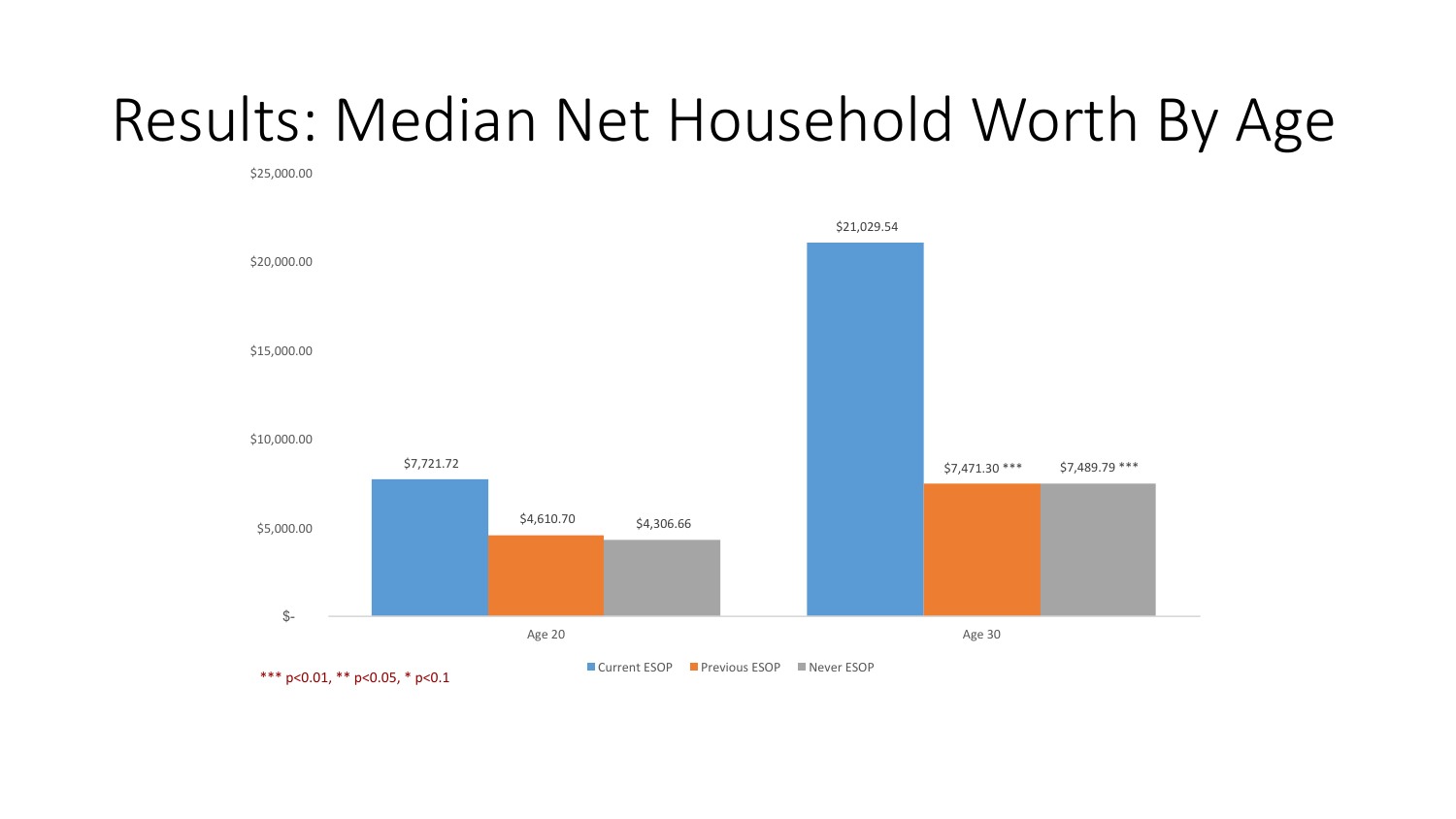# Results: Adjusted Differences Median Net Household Worth Age 30



\$(16,000.00)

**Previous ESOP** Never ESOP

\*\*\*  $p<0.01$ , \*\*  $p<0.05$ , \*  $p<0.1$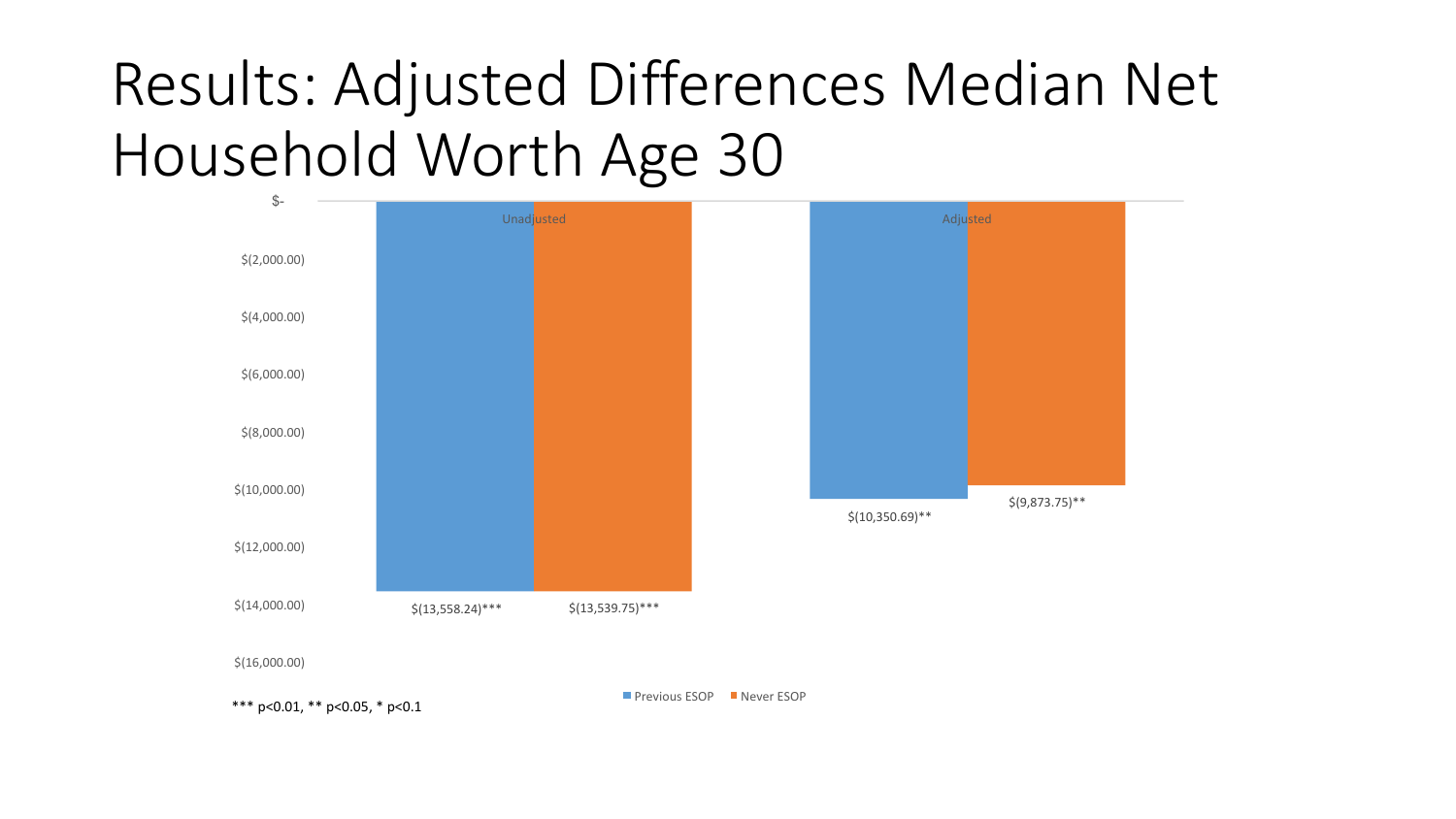#### Results: Home Ownership

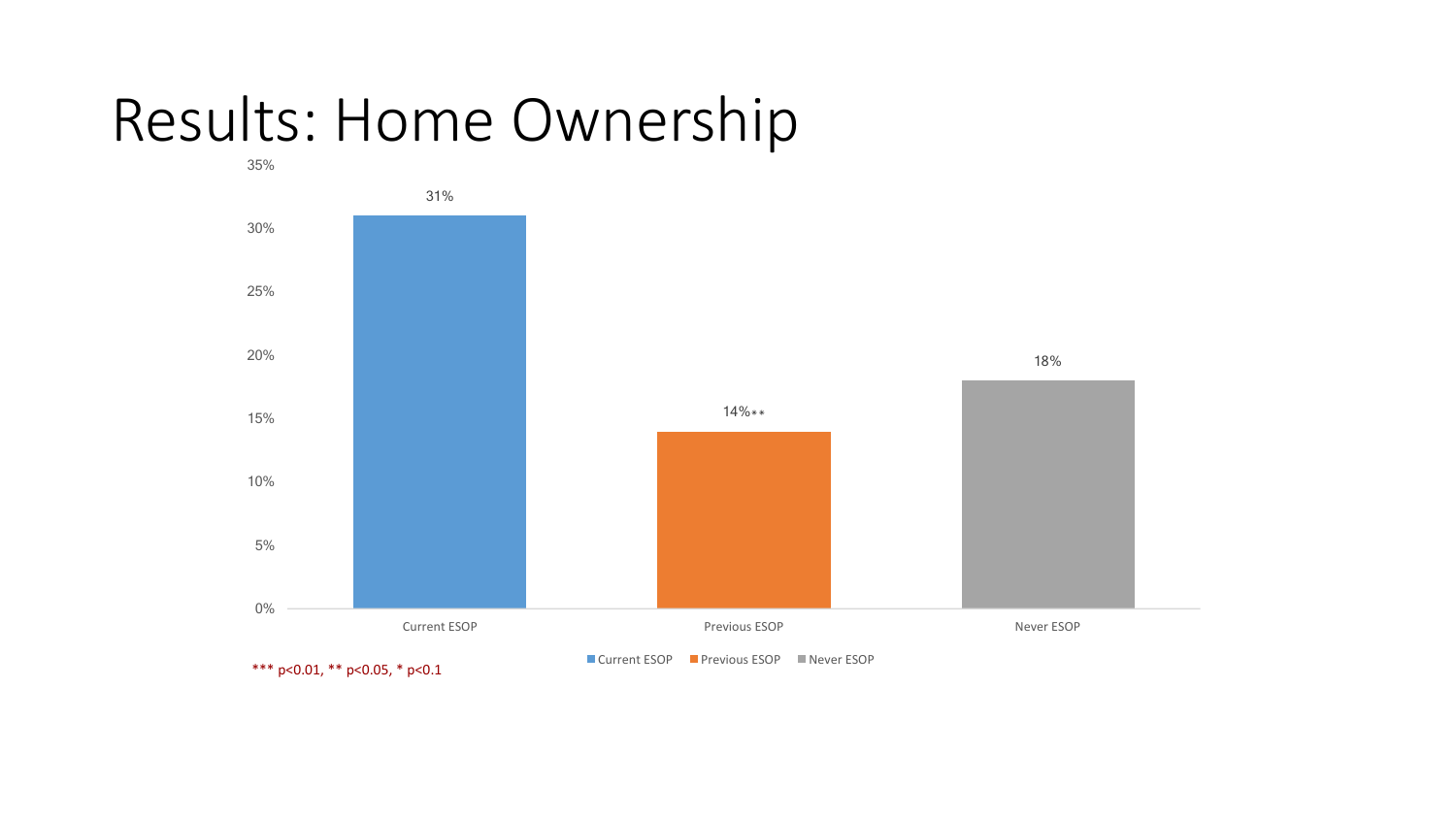#### Income to Poverty Ratio 1997 and 2015



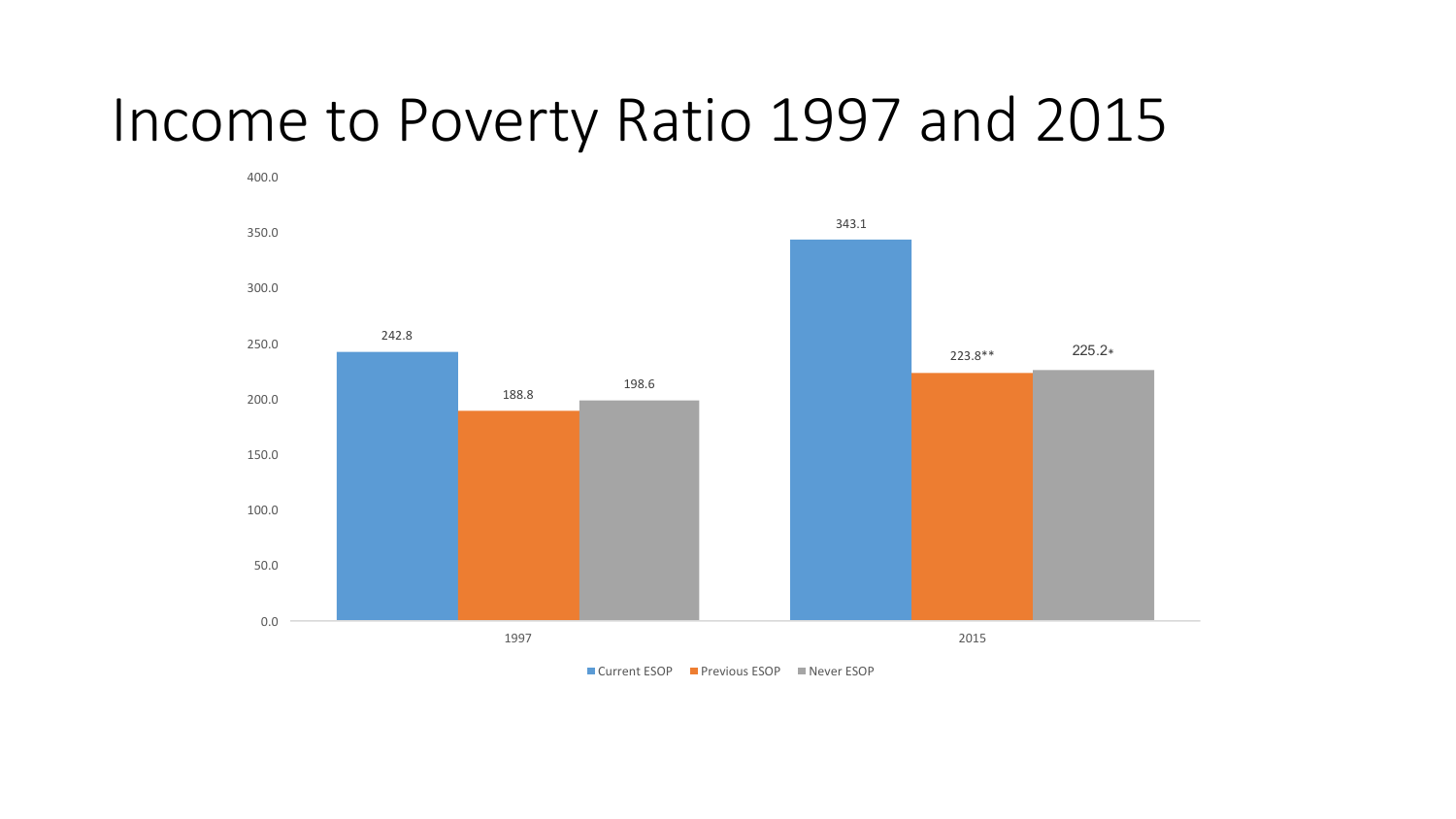## Methods: Fixed Effects Model

- $Y_{it} = \gamma_{0i} + \delta_t + \alpha ESDP_{it} + X'_{it}\beta + \epsilon_{it}$ 
	- $Y_{it}$ : employment, weeks worked, hours worked, log salary income, hourly wages, non-wage benefits (e.g., medical insurance, tuition child care, etc.
	- $\gamma_{0i}$  unit specific intercept
	- $\delta_t$  are time fixed effects
	- $\alpha$  is the treatment effect
	- $X_{it}$  are time varying covariates: marital status, highest grade completed, work experience, number of children under 6, number of children from 6-18, highest grade completed criminal behavior, industry, urban-rural fixed effects, regional fixed effects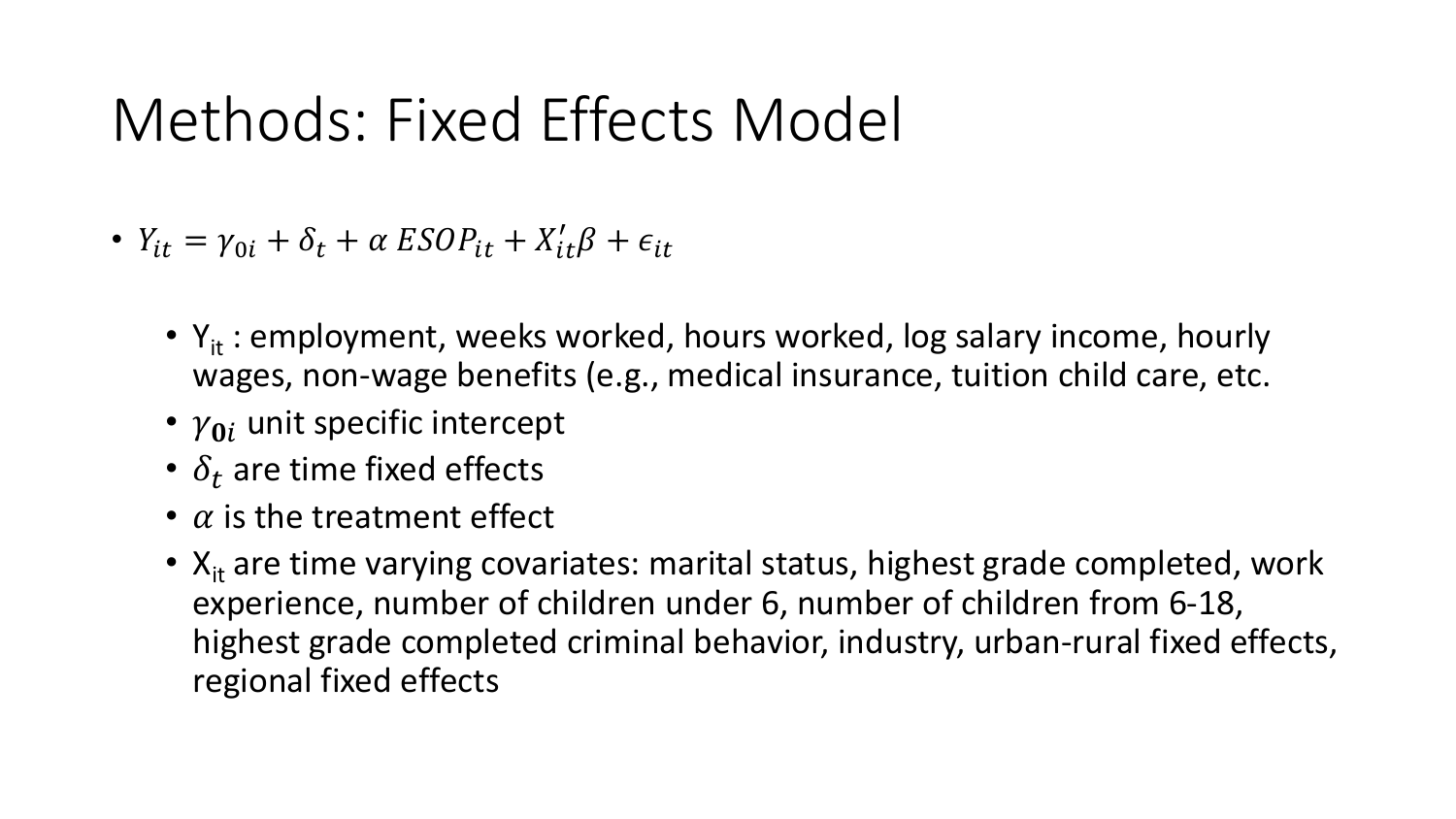# Sample Balance

|                                   |                 | NON-ESOP         | <b>ESOP</b>     | Normalized       |            |
|-----------------------------------|-----------------|------------------|-----------------|------------------|------------|
| Variables                         | Mean            | Std.             | Mean            | Std.             | Difference |
| <b>FEMALE</b>                     | 0.227           | 0.419            | 0.206           | 0.405            | $-0.050$   |
| <b>BLACK</b>                      | 0.382           | 0.486            | 0.277           | 0.448            | $-0.224$   |
| <b>HISPANIC</b>                   | 0.211           | 0.408            | 0.237           | 0.425            | 0.062      |
| <b>OTHER</b>                      | 0.030           | 0.172            | 0.028           | 0.164            | $-0.017$   |
| <b>ASVAB</b>                      | 26.372          | 24.236           | 34.536          | 24.190           | 0.337      |
| <b>WORK EXPERIENCE</b>            | 0.495           | 0.661            | 0.724           | 0.703            | 0.335      |
| <b>EMPLOYED</b>                   | 0.466           | 0.499            | 0.695           | 0.461            | 0.475      |
| <b>BASELINE FAMILY INCOME</b>     | \$<br>46,998.91 | \$.<br>52,279.20 | \$<br>52,745.60 | 47,921.27<br>\$. | 0.115      |
| <b>HIGHEST GRADE-MOM</b>          | 11.496          | 6.910            | 11.428          | 3.340            | $-0.012$   |
| <b>HIGHEST GRADE -DAD</b>         | 9.722           | 5.785            | 10.345          | 4.329            | 0.122      |
| <b>NUMBER OF CHILDREN UNDER 6</b> | 0.409           | 0.746            | 0.415           | 0.752            | 0.007      |
| <b>NUMBER OF CHILDREN 6-18</b>    | 0.901           | 1.225            | 0.813           | 1.172            | $-0.074$   |
| <b>HIGHEST GRADE OBTAINED</b>     | 10.380          | 2.878            | 11.084          | 2.514            | 0.261      |
| <b>CRIME-STOLE</b>                | 0.150           | 0.358            | 0.142           | 0.349            | $-0.025$   |
| <b>CRIME PROPERTY</b>             | 0.133           | 0.340            | 0.127           | 0.333            | $-0.019$   |
| <b>CRIME DRUG</b>                 | 0.125           | 0.331            | 0.127           | 0.333            | 0.007      |
| <b>CRIME VIOLENT</b>              | 0.178           | 0.383            | 0.170           | 0.376            | $-0.022$   |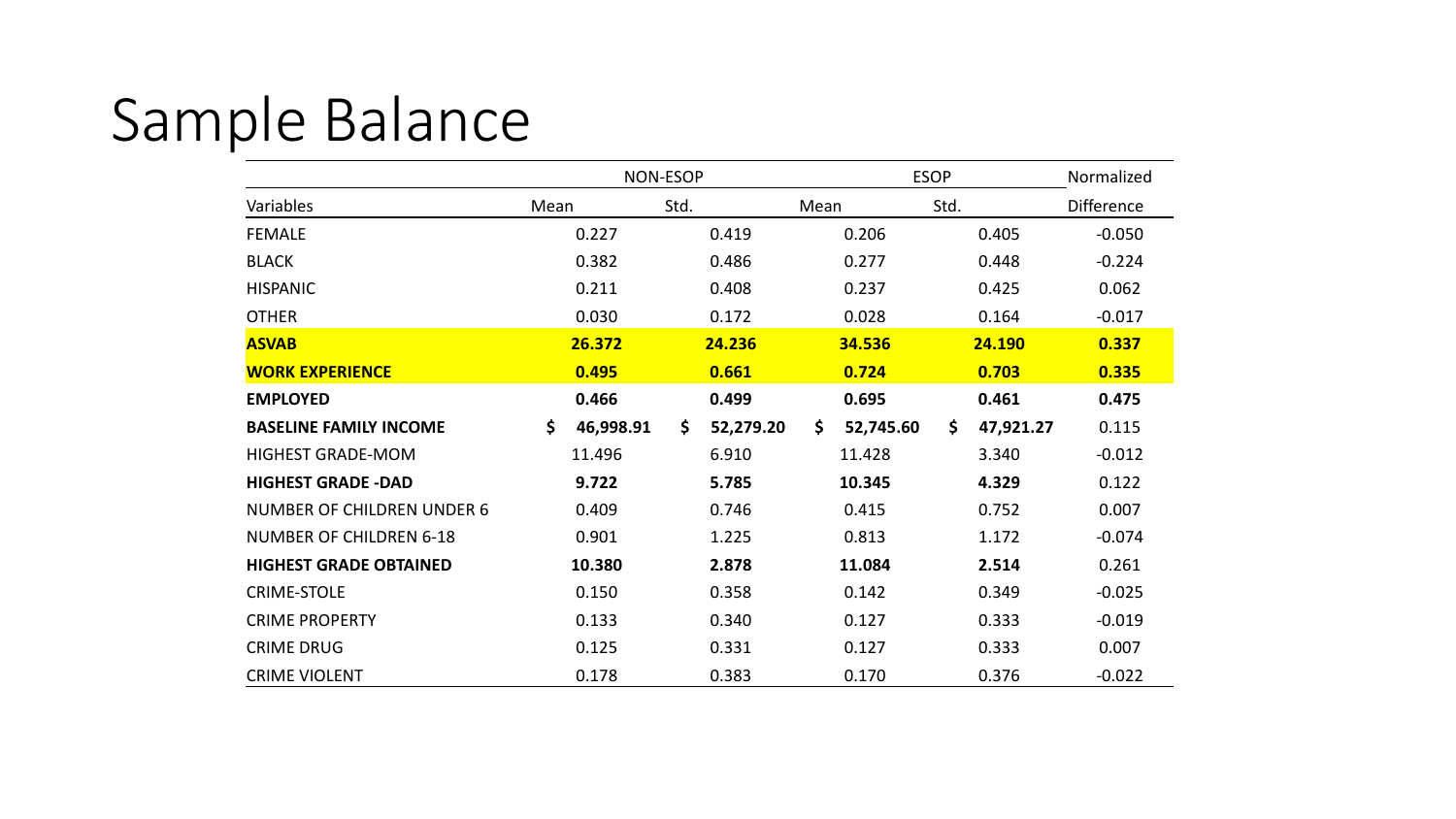# Results: Two-Way Fixed Effects Model

| Specfication | Description                                                                                     | <b>EMPLOYMENT</b>   |                   | WEEKS WORKED <sup>+</sup>    |          | $Ln(INCOME)^+$               |            | Covariates Effects | Industry<br>Fixed | Time, Location and<br>Location*Time<br><b>Fixed Effects</b> |
|--------------|-------------------------------------------------------------------------------------------------|---------------------|-------------------|------------------------------|----------|------------------------------|------------|--------------------|-------------------|-------------------------------------------------------------|
|              |                                                                                                 | Treatment<br>Effect | Standard<br>Error | Treatment Standard<br>Effect | Error    | Treatment Standard<br>Effect | Error      |                    |                   |                                                             |
|              | A. Formerly Incarcearted==1                                                                     | $0.1172***$         | (0.0162)          | $-1.3216$                    | (1.1569) | $0.3195***$                  | (0.0533)   |                    | $\mathbf X$       | $\mathbf X$                                                 |
|              | A. Formerly Incarcearted==1                                                                     | $0.0604***$         | (0.0210)          | 0.3803                       | (1.4904) | $0.2557***$                  | (0.0614) X |                    | $\boldsymbol{X}$  | $\mathbf X$                                                 |
|              | Formerly Incarcearted==1,<br>B. Age $\geq$ 21, Age at First ESOp $>$ 20                         | $0.0973***$         | (0.0187)          | 0.6157                       | (1.5017) | $0.2369***$                  | (0.0575)   |                    | $\mathbf X$       | $\mathbf X$                                                 |
|              | Formerly Incarcearted==1,<br>B. Age $\geq$ 21, Age at First ESOp > 20                           | $0.0437*$           | (0.0254)          | 2.8299                       | (2.0388) | $0.1587**$                   | (0.0755) X |                    | $\boldsymbol{X}$  | $\mathbf X$                                                 |
|              | Formerly Incarcearted==1, Years of<br>C. Incarceration Excluded                                 | $0.1133***$         | (0.0179)          | $-1.7395$                    | (1.2521) | $0.3150***$                  | (0.0577)   |                    | $\mathbf X$       | $\mathbf X$                                                 |
|              | Formerly Incarcearted==1, Years of<br>C. Incarceration Years Excluded                           | $0.0592**$          | (0.0240)          | $-0.3415$                    | (1.6988) | $0.2537***$                  | (0.0715) X |                    | $\mathbf X$       | $\mathbf X$                                                 |
|              | Formerly Incarcearted==1, Age≥21,<br>Age at First ESOP > 20,<br>D. Incarceartion Years Excluded | $0.0941***$         | (0.0191)          | 1.0109                       | (1.6314) | $0.2071***$                  | (0.0595)   |                    | $\mathbf X$       | $\mathbf X$                                                 |
|              | Formerly Incarcearted==1, Age≥21,<br>Age at First ESOP > 20,<br>D. Incarceartion Years Excluded | $0.0464*$           | (0.0260)          | 2.9038                       | (2.1613) | $0.1659*$                    | (0.0854) X |                    | $\boldsymbol{X}$  | X                                                           |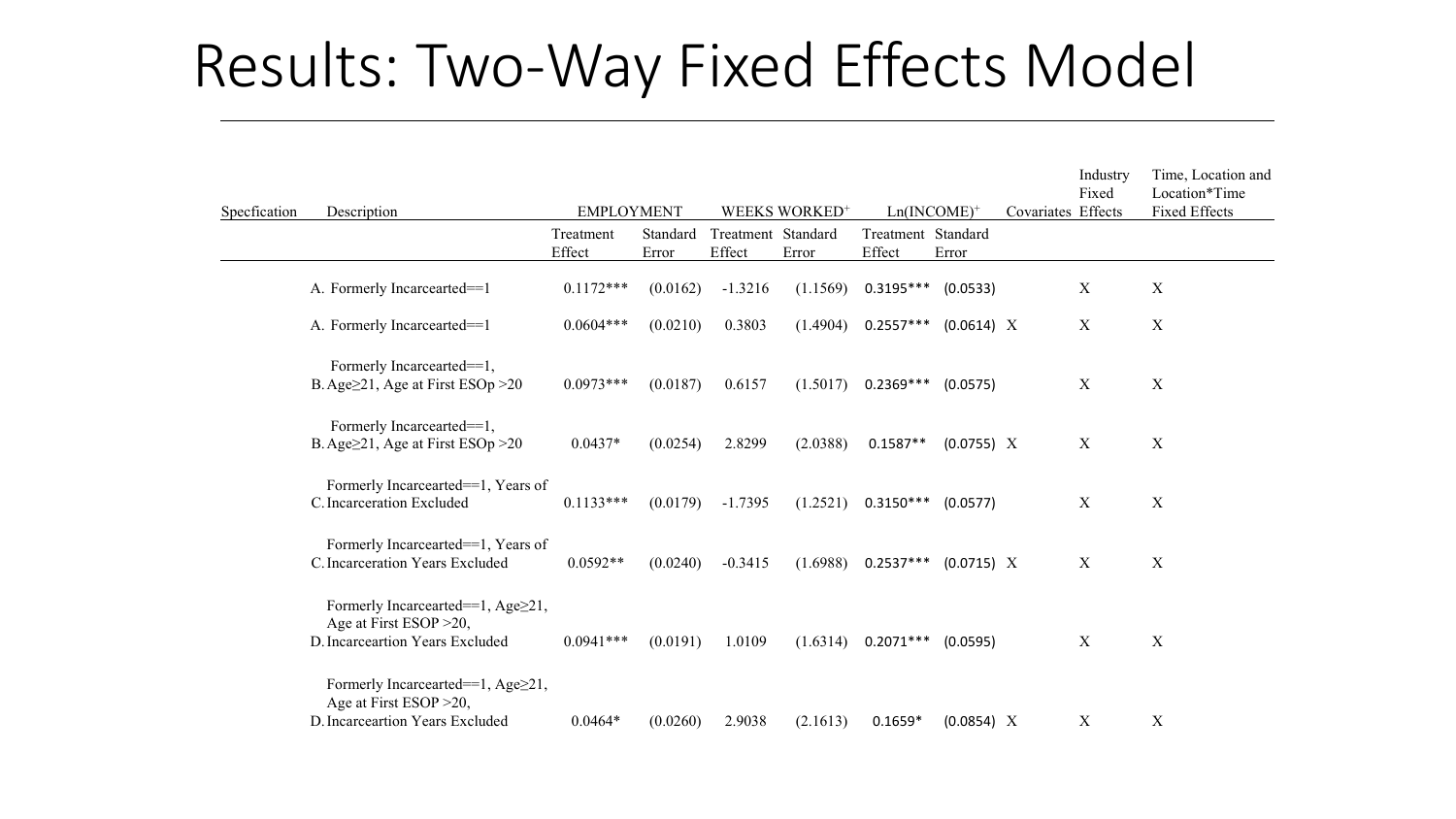#### Results: Two-Way Fixed Effects Model Men

| Specfication | Description                                                                                            | <b>EMPLOYMENT</b>   |          |                                       | WEEKS WORKED <sup>+</sup> |                              | $Ln(INCOME)^+$ | Covariates Effects | Industry<br>Fixed | Time, Location<br>and<br>Location*Time<br><b>Fixed Effects</b> |
|--------------|--------------------------------------------------------------------------------------------------------|---------------------|----------|---------------------------------------|---------------------------|------------------------------|----------------|--------------------|-------------------|----------------------------------------------------------------|
|              |                                                                                                        | Treatment<br>Effect | Error    | Standard Treatment Standard<br>Effect | Error                     | Treatment Standard<br>Effect | Error          |                    |                   |                                                                |
|              | A. Formerly Incarcearted==1                                                                            | $0.1083***$         | (0.0186) | $-0.6400$                             | (1.3149)                  | $0.2615***$ (0.0579)         |                |                    | $\mathbf X$       | $\boldsymbol{X}$                                               |
|              | A. Formerly Incarcearted==1                                                                            | $0.0504**$          | (0.0240) | 0.6730                                | (1.6622)                  | $0.2183***$                  | (0.0660) X     |                    | X                 | X                                                              |
|              | Formerly Incarcearted==1,<br>B. Age $\geq$ 21, Age at First ESOp $>$ 20                                | $0.0846***$         | (0.0196) | 0.9512                                | (1.6879)                  | $0.1889***$                  | (0.0607)       |                    | $\mathbf X$       | $\mathbf X$                                                    |
|              | Formerly Incarcearted==1,<br>B. Age $\geq$ 21, Age at First ESOp $>$ 20                                | 0.0271              | (0.0274) | 3.1775                                | (2.2157)                  | 0.0979                       | (0.0670) X     |                    | X                 | $\mathbf X$                                                    |
|              | Formerly Incarcearted==1, Years<br>C. of Incarceration Excluded                                        | $0.1101***$         | (0.0209) | $-1.1791$                             | (1.4455)                  | $0.2475***$ (0.0635)         |                |                    | $\mathbf X$       | $\mathbf X$                                                    |
|              | Formerly Incarcearted==1, Years<br>C. of Incarceration Years Excluded                                  | $0.0578**$          | (0.0276) | $-0.3675$                             | (1.9235)                  | $0.1948**$                   | (0.0774) X     |                    | $\mathbf X$       | $\boldsymbol{X}$                                               |
|              | Formerly Incarcearted==1,<br>Age $\geq$ 21, Age at First ESOP > 20,<br>D. Incarceartion Years Excluded | $0.0895***$         | (0.0203) | 1.3023                                | (1.8575)                  | $0.1499**$                   | (0.0616)       |                    | $\boldsymbol{X}$  | X                                                              |
|              | Formerly Incarcearted==1,<br>Age≥21, Age at First ESOP > 20,<br>D. Incarceartion Years Excluded        | 0.0387              | (0.0288) | 3.4393                                | (2.4181)                  | 0.0967                       | (0.0756) X     |                    | $\mathbf X$       | $\mathbf X$                                                    |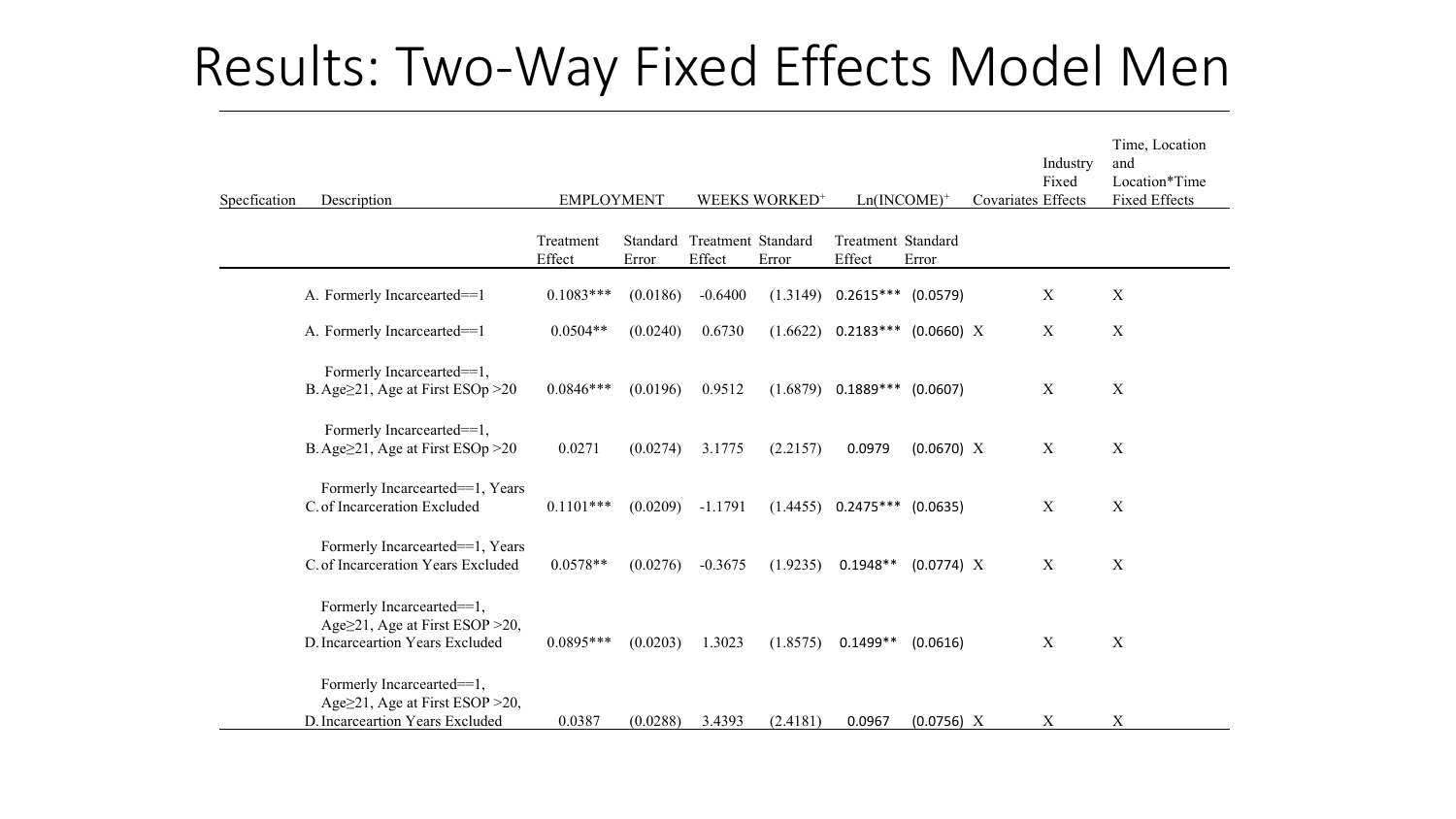## Results: Two-Way Fixed Effects Model

| Specfication Description |                                                                                                        | <b>CHILD CARE</b>            |          | <b>DENTAL</b>                |          | LIFE INSURANCE               |          | <b>MEDICAL</b>               |          | <b>PAID PARENTAL</b><br><b>LEAVE</b> |          | <b>RETIREM Fixed</b><br><b>ENT</b> | Industry<br>Effects |
|--------------------------|--------------------------------------------------------------------------------------------------------|------------------------------|----------|------------------------------|----------|------------------------------|----------|------------------------------|----------|--------------------------------------|----------|------------------------------------|---------------------|
|                          |                                                                                                        | Treatment Standard<br>Effect | Error    | Treatment Standard<br>Effect | Error    | Treatment Standard<br>Effect | Error    | Treatment Standard<br>Effect | Error    | Treatment Standard<br>Effect         | Error    | Treatment Standard<br>Effect       | Error               |
|                          | A. Formerly Incarcearted==1                                                                            | $0.1597***$                  | (0.0243) | $0.4811***$                  | (0.0259) | $0.4793***$                  | (0.0250) | $0.4547***$                  | (0.0242) | $0.4011***$                          | (0.0469) | $0.4776***$                        | (0.0267)            |
|                          | A. Formerly Incarcearted==1                                                                            | $0.1528***$                  | (0.0273) | $0.4507***$                  | (0.0302) | $0.4536***$                  | (0.0313) | $0.4258***$                  | (0.0289) | $0.3581***$                          |          | $(0.0311)$ 0.4304***               | (0.0335)            |
|                          | Formerly Incarcearted==1,<br>B. Age $\geq$ 21, Age at First ESOp $>$ 20                                | $0.1909***$                  | (0.0276) | $0.4723***$                  |          | $(0.0307)$ 0.4438***         | (0.0330) | $0.4382***$                  | (0.0309) | $0.3333***$                          | (0.0323) | $0.4634***$                        | (0.0339)            |
|                          | Formerly Incarcearted==1,<br>B. Age≥21, Age at First ESOp >20                                          | $0.1642***$                  | (0.0341) | $0.4362***$                  |          | $(0.0396)$ $0.4115***$       |          | $(0.0409)$ 0.4138***         |          | $(0.0387)$ $0.3711***$               |          | $(0.0372)$ 0.4012***               | (0.0438)            |
|                          | Formerly Incarcearted==1, Years<br>C. of Incarceration Excluded                                        | $0.1535***$                  |          | $(0.0237)$ 0.4560***         |          | $(0.0272)$ 0.4520***         |          | $(0.0268)$ 0.4342***         | (0.0252) | $0.3272***$                          | (0.0397) | $0.4589***$                        | (0.0283)            |
|                          | Formerly Incarcearted==1, Years<br>C. of Incarceration Years Excluded                                  | $0.1511***$                  | (0.0277) | $0.4197***$                  |          | $(0.0328)$ 0.4232***         |          | $(0.0350)$ $0.4151***$       | (0.0325) | $0.3637***$                          | (0.0328) | $0.4013***$                        | (0.0359)            |
|                          | Formerly Incarcearted==1,<br>Age $\geq$ 21, Age at First ESOp > 20,<br>D. Incarceartion Years Excluded | $0.1870***$                  | (0.0277) | $0.4602***$                  |          | $(0.0327)$ 0.4236***         | (0.0350) | $0.4262***$                  | (0.0337) | $0.3387***$                          | (0.0355) | $0.4493***$                        | (0.0356)            |
|                          | Formerly Incarcearted==1,<br>Age $\geq$ 21, Age at First ESOp > 20,<br>D. Incarceartion Years Excluded | $0.1618***$                  | (0.0351) | $0.4319***$                  | (0.0431) | $0.4025***$                  | (0.0447) | $0.4266***$                  | (0.0443) | $0.3828***$                          | (0.0390) | $0.4640***$                        | (0.0298)            |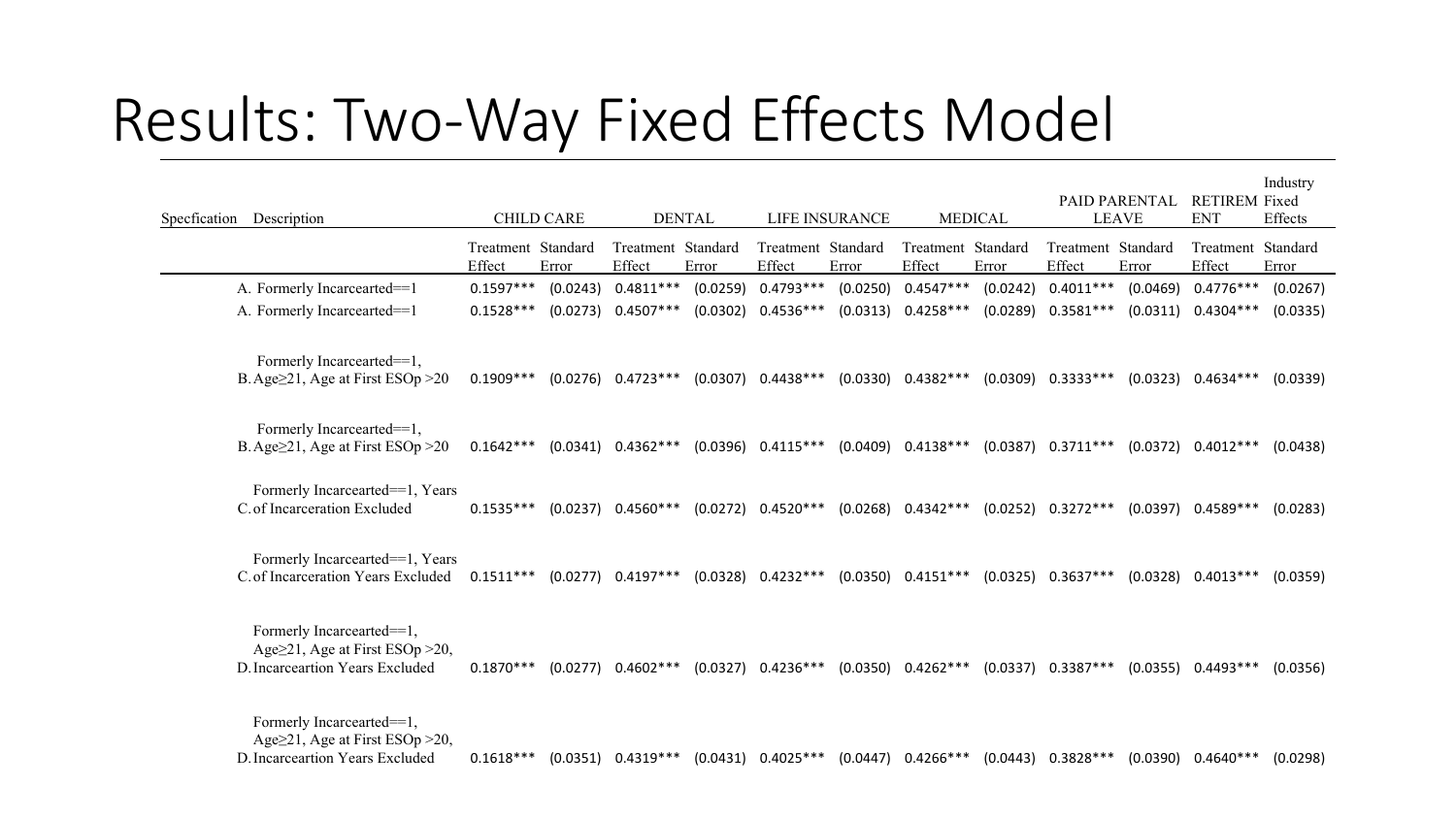#### Results: Two-Way Fixed Effects Model Men

| Specfication Description                                                                                                                             |                              | <b>CHILD CARE</b> | <b>DENTAL</b>                |       | LIFE INSURANCE |       | <b>MEDICAL</b>                                                                                                                            |       | PAID PARENTAL<br><b>LEAVE</b> |       | <b>RETIREM Fixed</b><br><b>ENT</b> | Industry<br>Effects |
|------------------------------------------------------------------------------------------------------------------------------------------------------|------------------------------|-------------------|------------------------------|-------|----------------|-------|-------------------------------------------------------------------------------------------------------------------------------------------|-------|-------------------------------|-------|------------------------------------|---------------------|
|                                                                                                                                                      | Treatment Standard<br>Effect | Error             | Treatment Standard<br>Effect | Error | Effect         | Error | Treatment Standard Treatment Standard<br>Effect                                                                                           | Error | Treatment Standard<br>Effect  | Error | Treatment Standard<br>Effect       | Error               |
| A. Formerly Incarcearted==1                                                                                                                          |                              |                   |                              |       |                |       | 0.1504*** (0.0275) 0.4651*** (0.0285) 0.4570*** (0.0274) 0.4476*** (0.0267) 0.3462*** (0.0417) 0.4344***                                  |       |                               |       |                                    | (0.0367)            |
| A. Formerly Incarcearted==1                                                                                                                          |                              |                   |                              |       |                |       | 0.1475*** (0.0305) 0.4336*** (0.0325) 0.4257*** (0.0339) 0.4244*** (0.0326) 0.3446***                                                     |       |                               |       | $(0.0352)$ 0.4467***               | (0.0367)            |
| Formerly Incarcearted==1,                                                                                                                            |                              |                   |                              |       |                |       |                                                                                                                                           |       |                               |       |                                    |                     |
| B. Age $\geq$ 21, Age at First ESOp > 20 0.1777*** (0.0312) 0.4608*** (0.0330) 0.4281*** (0.0358) 0.4144*** (0.0328) 0.3294*** (0.0364) 0.3894***    |                              |                   |                              |       |                |       |                                                                                                                                           |       |                               |       |                                    | (0.0480)            |
| Formerly Incarcearted==1,                                                                                                                            |                              |                   |                              |       |                |       |                                                                                                                                           |       |                               |       |                                    |                     |
| B.Age $\geq$ 21, Age at First ESOp > 20 0.1498*** (0.0381) 0.4213*** (0.0432) 0.3904*** (0.0448) 0.3954*** (0.0426) 0.3711*** (0.0425) 0.4382***     |                              |                   |                              |       |                |       |                                                                                                                                           |       |                               |       |                                    | (0.0309)            |
| Formerly Incarcearted==1, Years                                                                                                                      |                              |                   |                              |       |                |       |                                                                                                                                           |       |                               |       |                                    |                     |
| C. of Incarceration Excluded                                                                                                                         |                              |                   |                              |       |                |       | $0.1416***$ (0.0264) $0.4324***$ (0.0301) $0.4235***$ (0.0299) $0.4209***$ (0.0278) $0.3372***$ (0.0445) $0.3937***$                      |       |                               |       |                                    | (0.0392)            |
| Formerly Incarcearted==1, Years                                                                                                                      |                              |                   |                              |       |                |       |                                                                                                                                           |       |                               |       |                                    |                     |
| C. of Incarceration Years Excluded 0.1420*** (0.0307) 0.3969*** (0.0359) 0.3968*** (0.0390) 0.4104*** (0.0365) 0.3557*** (0.0375) 0.4281*** (0.0385) |                              |                   |                              |       |                |       |                                                                                                                                           |       |                               |       |                                    |                     |
| Formerly Incarcearted==1,<br>Age $\geq$ 21, Age at First ESOp > 20,                                                                                  |                              |                   |                              |       |                |       |                                                                                                                                           |       |                               |       |                                    |                     |
| D. Incarceartion Years Excluded                                                                                                                      |                              |                   |                              |       |                |       | $0.1711***$ $(0.0312)$ $0.4414***$ $(0.0351)$ $0.4033***$ $(0.0382)$ $0.3979***$ $(0.0361)$ $0.3492***$ $(0.0402)$ $0.3621***$ $(0.0486)$ |       |                               |       |                                    |                     |
| Formerly Incarcearted==1,<br>Age $\geq$ 21, Age at First ESOp $>$ 20,                                                                                |                              |                   |                              |       |                |       |                                                                                                                                           |       |                               |       |                                    |                     |

D. Incarceartion Years Excluded 0.1451\*\*\* (0.0392) 0.4011\*\*\* (0.0469) 0.3783\*\*\* (0.0493) 0.3983\*\*\* (0.0493) 0.3865\*\*\* (0.0447) 0.3798\*\*\* (0.0448)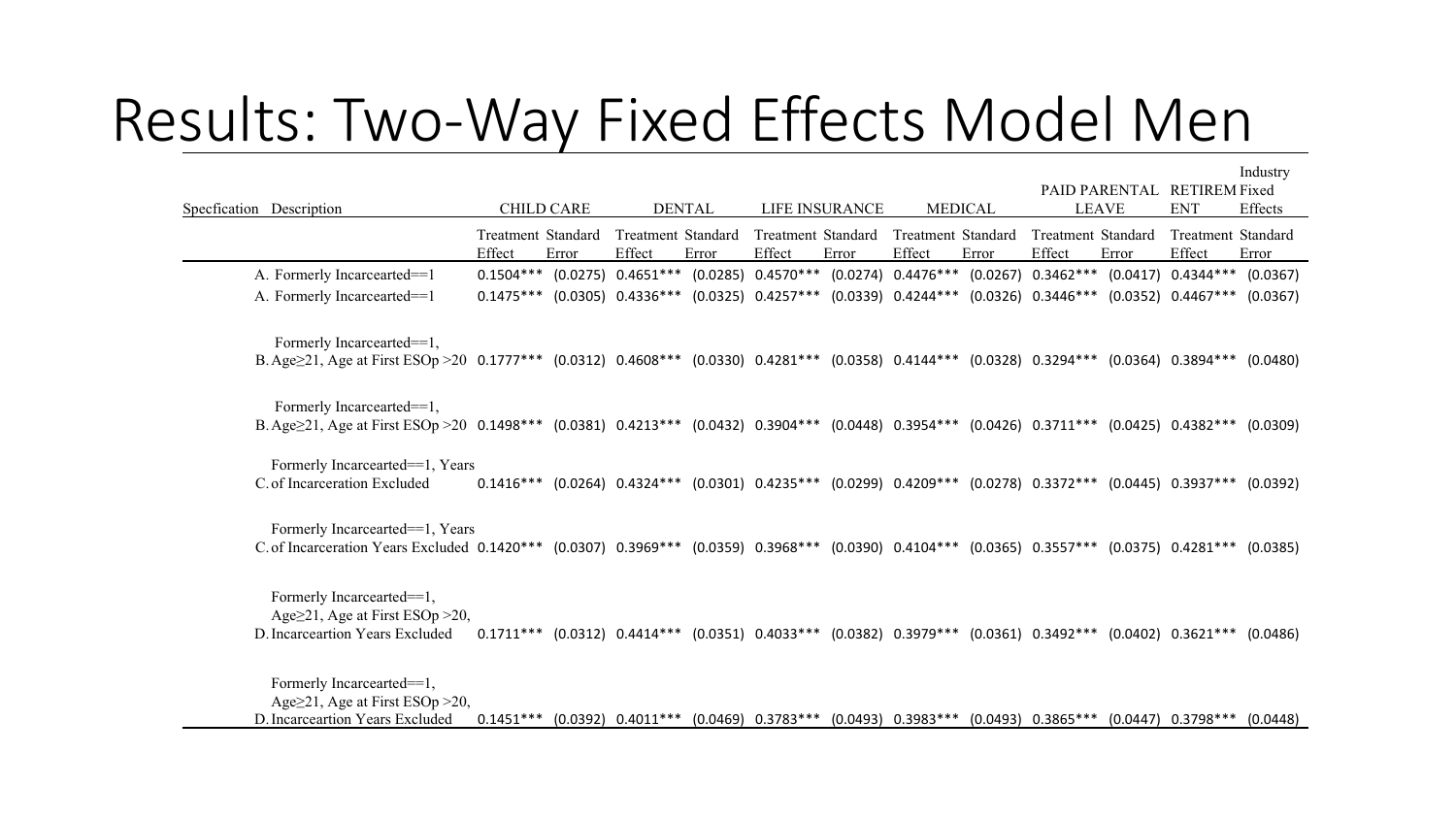#### Conclusion

- Descriptive Analysis finds that labor market outcomes and well-being of formerly incarcerated currently employed at ESOP firms seems to be generally better than those who are employed at non-ESOP firms along multiple economic measures of wellbeing:
	- Earnings, Household Income, Non-wage Benefits, Net Worth, and home ownership
- This is true even when holding job tenure constant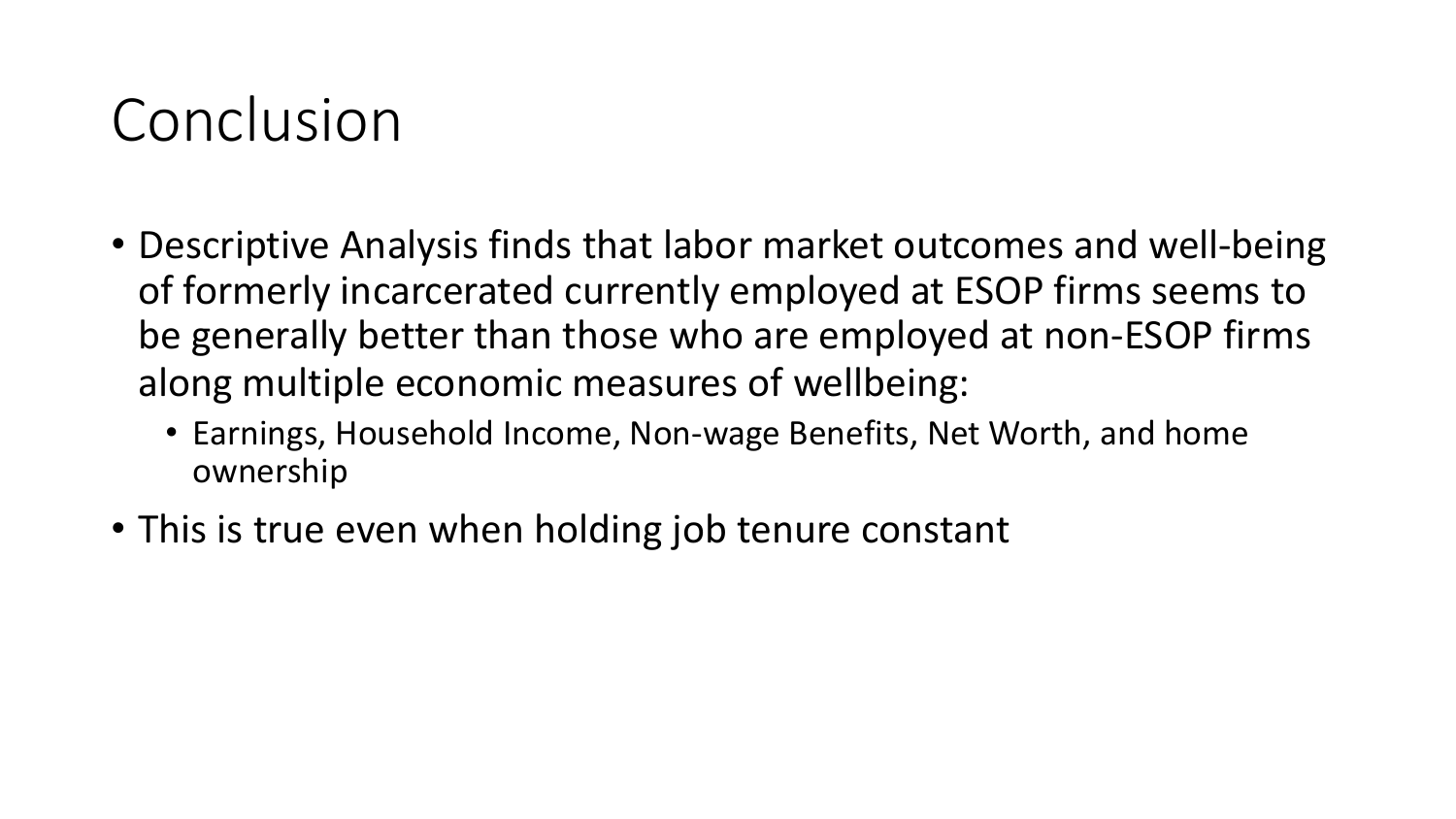# Conclusion Continued

- Analysis also suggest there may be selection between formerly incarcerated who work at ESOP firms and those that do not:
	- ESOP firms may be better at identifying employees with superior cognitive skills.
	- However, regression analysis suggest that there are still significant differences for net worth, family income, and income even after controlling for differences in human capital and "cognitive ability"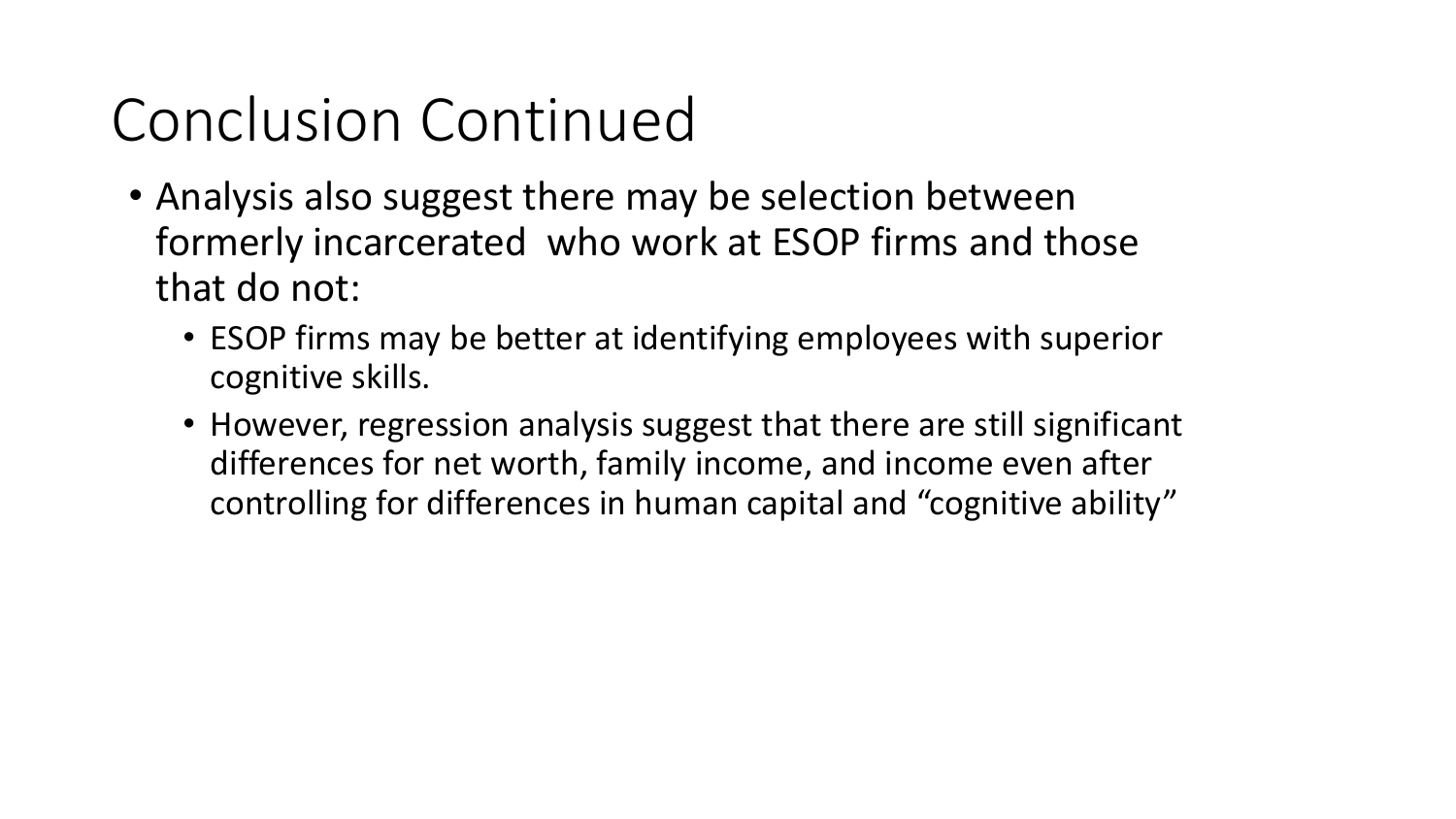## Conclusion Continued

- Nonetheless, fixed effects results suggest that ESOPs improve employment of the formerly incarcerated along the extensive margin (i.e., employment), but not along the intensive margin (i.e., weeks worked and hours worked conditional on employment)
- Moreover, ESOP workers earn more, and this does not seem to be through an increase in labor supply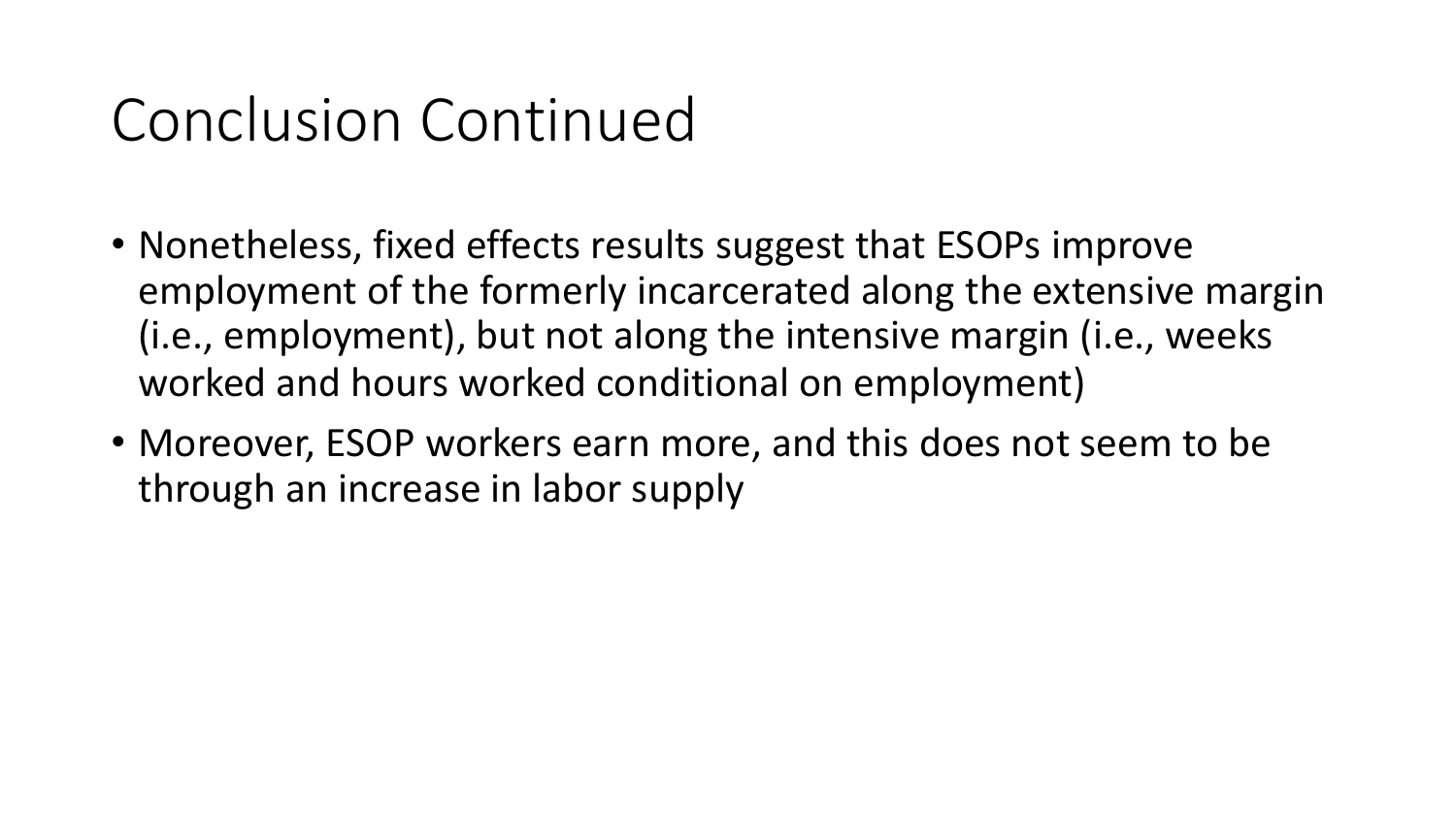# Conclusion Continued

- Evidence that ESOPs are associated with better nonwage benefits:
	- Flexible Work Schedules
	- Additional Retirement Savings Plans
	- Paid Parental Leave
	- Unpaid Parental Leave
	- Medical and Dental Insurance
	- Life Insurance
	- Tuition Reimbursement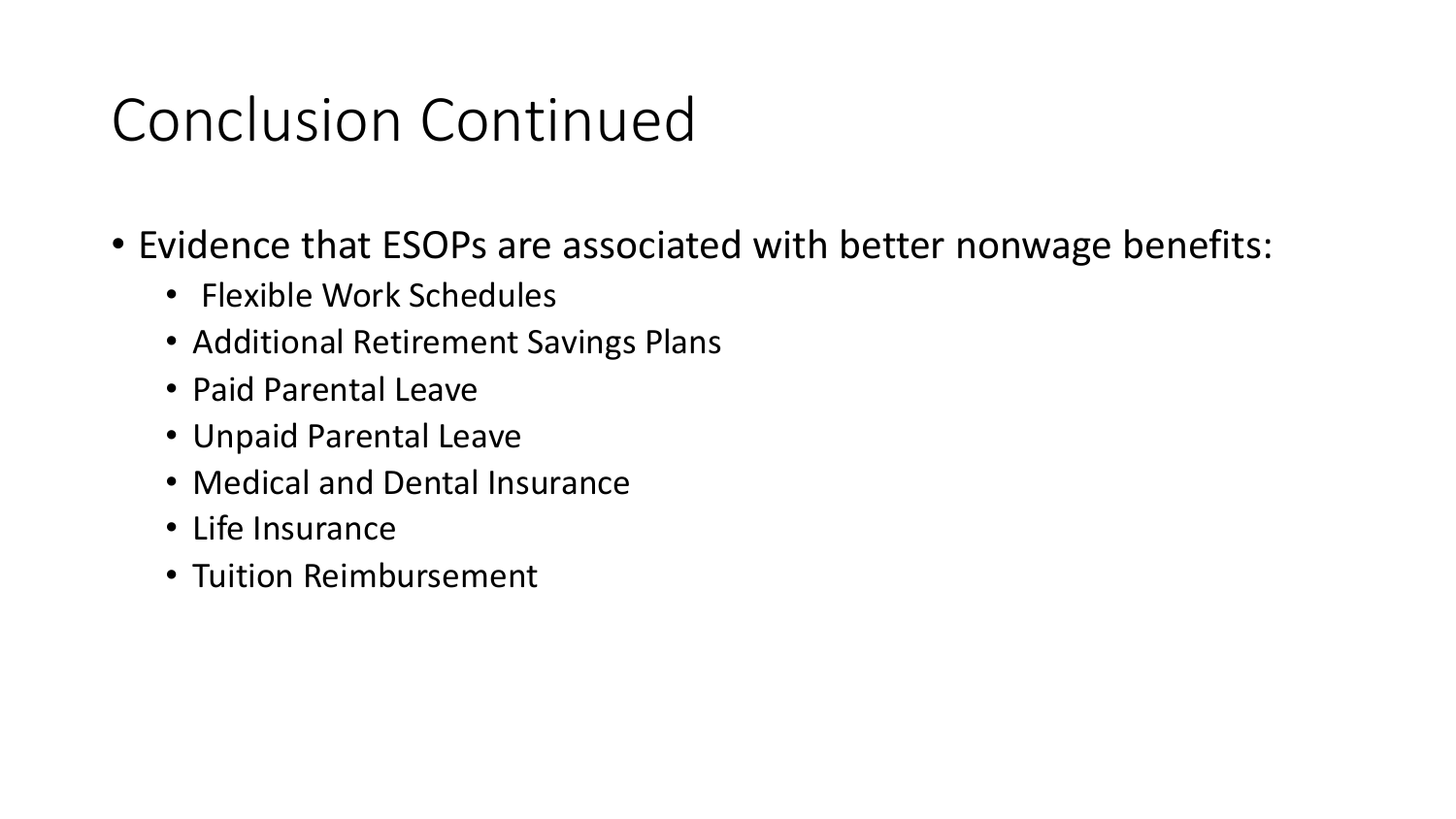# Policy Implications

- Employment at employee owned firms may increase the economic wellbeing of the formerly incarcerated, one of society's most marginalized groups
- Generation of baby boomer entrepreneurs retiring: increase ESOP employment through succession planning
	- Encourage employment at employee earned firms when possible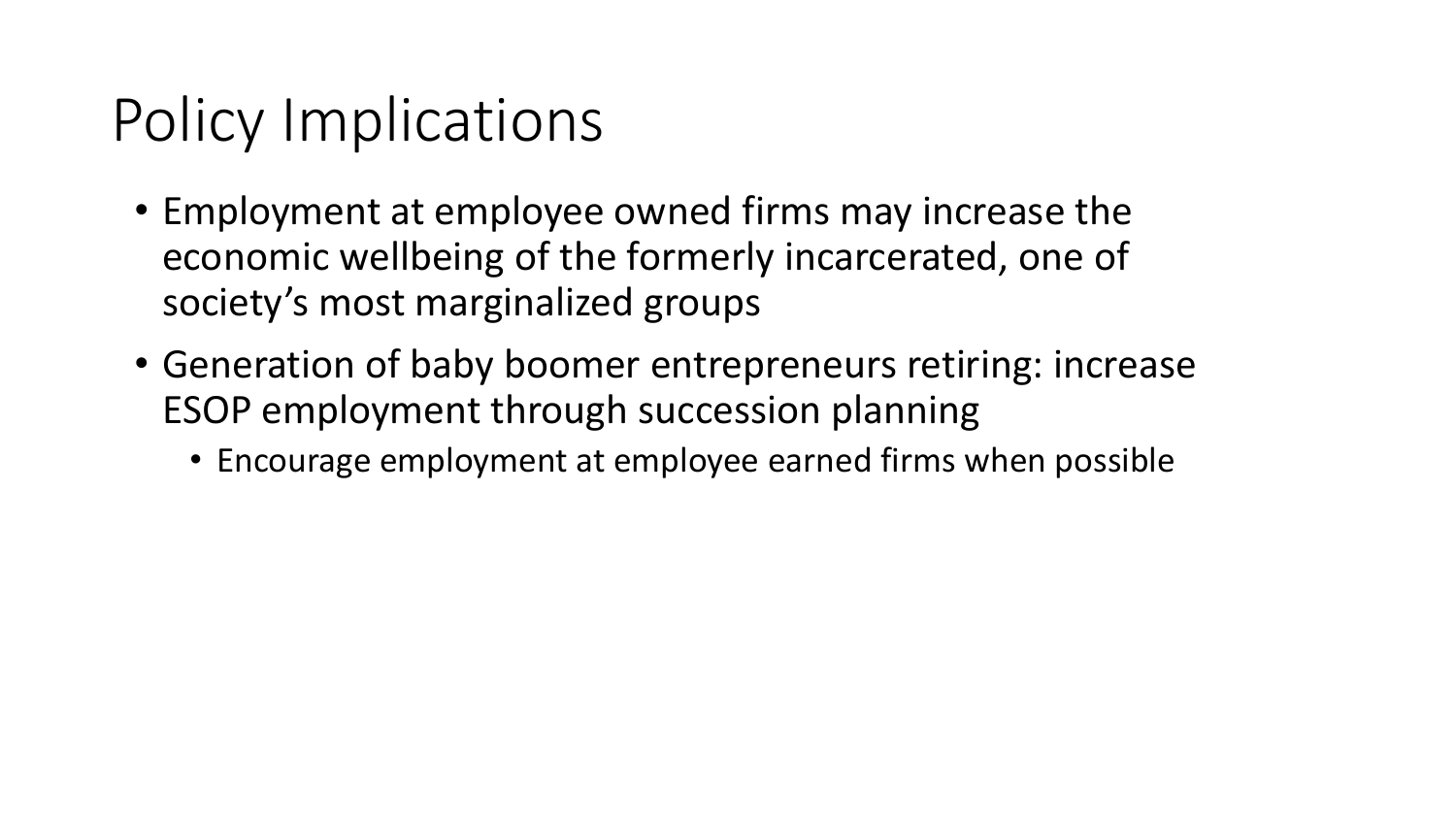#### Next Steps

- Better exploit the longitudinal structure of the data
	- Inverse Probability Weighting with DID
	- Pin down the timing of the ESOP and the Incarceration (data permitting)
- Sources of exogenous variation using location?
- Acquire administrative data to get matched employer-employee data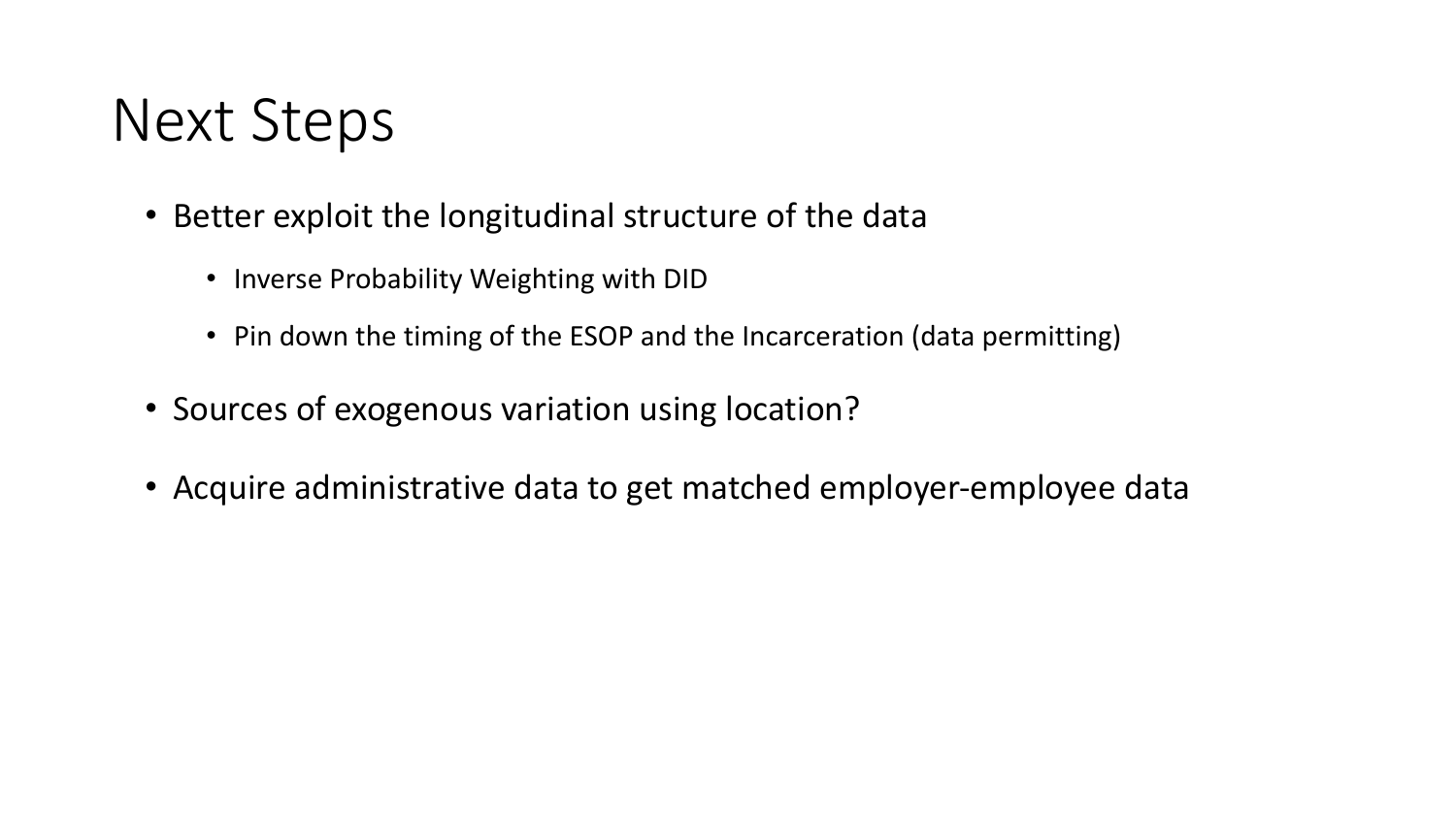#### Next Steps

- Conduct the analysis among other groups that face barriers to the labor market due to criminal justice involvement and other marginalized populations:
	- Arrested
	- Convicted of Crime
	- Racial Minorities